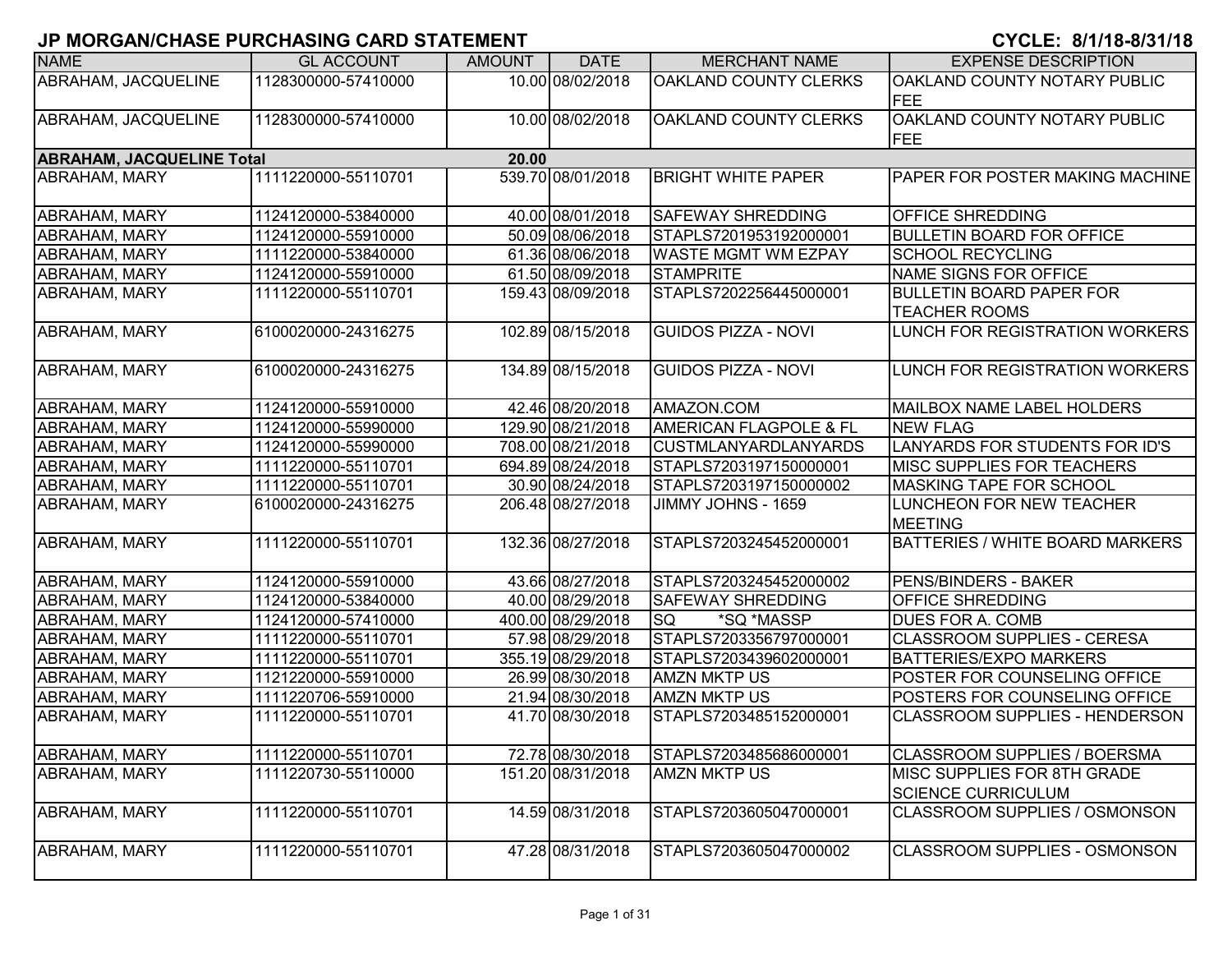| <b>NAME</b>                  | <b>GL ACCOUNT</b>   | AMOUNT   | <b>DATE</b>       | <b>MERCHANT NAME</b>               | <b>EXPENSE DESCRIPTION</b>                            |
|------------------------------|---------------------|----------|-------------------|------------------------------------|-------------------------------------------------------|
| <b>ABRAHAM, MARY</b>         | 1111220000-55110701 |          | 46.48 08/31/2018  | STAPLS7203608196000001             | <b>CLASSROOM SUPPLIES - DAVID</b>                     |
| <b>ABRAHAM, MARY Total</b>   |                     | 4,414.64 |                   |                                    |                                                       |
| ALEX, CHRISTINA              | 1335100000-55110553 |          | 13.98 08/08/2018  | <b>TARGET</b><br>00014654          | <b>SUMMER SUPPLIES</b>                                |
| ALEX, CHRISTINA              | 1335100000-55110553 |          | 27.27 08/16/2018  | MICHAELS STORES 3744               | <b>SUMMER SUPPLIES</b>                                |
| ALEX, CHRISTINA              | 1335100000-55110553 |          | 21.33 08/27/2018  | HOBBY-LOBBY #645                   | <b>SUMMER SUPPLIES</b>                                |
| ALEX, CHRISTINA              | 1335100000-55110553 |          | 73.96 08/31/2018  | <b>TARGET</b><br>00014654          | <b>SUMMER SUPPLIES</b>                                |
| <b>ALEX, CHRISTINA Total</b> |                     | 136.54   |                   |                                    |                                                       |
| ANGUS, ALLISON               | 6100041000-24316355 |          | 7.94 08/22/2018   | JOANN STORES #1933                 | <b>MATERIALS</b>                                      |
| ANGUS, ALLISON               | 1311800000-55110551 |          | 60.39 08/27/2018  | MEIJER INC #109<br>Q <sub>01</sub> | <b>TOYS</b>                                           |
| ANGUS, ALLISON               | 6100041000-24316355 |          | 31.67 08/27/2018  | MEIJER INC #122<br>Q <sub>01</sub> | <b>MATERIALS</b>                                      |
| <b>ANGUS, ALLISON Total</b>  |                     | 100.00   |                   |                                    |                                                       |
| <b>ASCHER, DAVID</b>         | 1111113000-55110708 |          | 39.99 08/20/2018  | <b>AMZN MKTP US</b>                | <b>COOL DOWN KIT SUPPLIES</b>                         |
| <b>ASCHER, DAVID</b>         | 1111113000-55110708 |          | 49.95 08/20/2018  | <b>AMZN MKTP US</b>                | <b>COOL DOWN KIT SUPPLIES</b>                         |
| <b>ASCHER, DAVID</b>         | 1111113000-55110708 |          | 205.86 08/20/2018 | <b>AMZN MKTP US</b>                | <b>COOL DOWN KIT SUPPLIES</b>                         |
| <b>ASCHER, DAVID</b>         | 1111113000-55110708 |          | 59.97 08/20/2018  | <b>AMZN MKTP US</b>                | <b>COOL DOWN KIT SUPPLIWES</b>                        |
| <b>ASCHER, DAVID</b>         | 1124113000-57410000 |          | 555.00 08/27/2018 | <b>MEMSPA</b>                      | <b>MICHIGAN ELEMENTARY MIDDLE</b>                     |
|                              |                     |          |                   |                                    | <b>SCHOOL PRINCIPAL ASSOCIATION</b>                   |
|                              |                     |          |                   |                                    | <b>MEMBERSHIP</b>                                     |
| <b>ASCHER, DAVID Total</b>   |                     | 910.77   |                   |                                    |                                                       |
| <b>BAKER, ROBERT</b>         | 6100020000-24316275 |          | 12.96 08/24/2018  | SAMS CLUB #6657                    | <b>REFRESHMENTS FOR NEW TEACHER</b><br><b>MEETING</b> |
| <b>BAKER, ROBERT</b>         | 6100020000-24316275 |          | 6.29 08/27/2018   | KROGER #632                        | <b>REFRESHMENTS FOR NEW TEACHER</b><br><b>MEETING</b> |
| <b>BAKER, ROBERT</b>         | 6100020000-24316275 |          | 14.83 08/27/2018  | PANERA BREAD #600667               | <b>REFRESHMENTS FOR NEW TEACHER</b><br><b>MEETING</b> |
| <b>BAKER, ROBERT Total</b>   |                     | 34.08    |                   |                                    |                                                       |
| <b>BEDFORD, JULIE</b>        | 6100015000-24316275 |          | 15.89 08/20/2018  | <b>NOVI CONEY ISLAND</b>           | AC MEETING-LUNCH WITH PRINCIPAL'S<br>(LOST RECEIPT)   |
| <b>BEDFORD, JULIE</b>        | 6100015000-24316275 |          | 99.90 08/22/2018  | APPLE STORE #R041                  | <b>COVERS FOR PRINCIPAL'S LAPTOP</b>                  |
| <b>BEDFORD, JULIE</b>        | 6100015000-24316275 |          | 8.19 08/22/2018   | SCHOOLCRAFT FOOD SVC               | <b>LUNCH DURING MEETING AT</b><br><b>SCHOOLCRAFT</b>  |
| <b>BEDFORD, JULIE</b>        | 6100015000-24316275 |          | 11.96 08/23/2018  | JIMMY JOHNS - 1659 - E             | LUNCH FOR REPORT CARD MEETING                         |
| <b>BEDFORD, JULIE</b>        | 1124115000-55990000 |          | 198.15 08/27/2018 | PERFORMANCE HEALTH SUP             | <b>BANDAIDS FOR CLASSROOMS AND</b><br><b>OFFICE</b>   |
| <b>BEDFORD, JULIE</b>        | 6100015000-24316275 |          | 67.30 08/27/2018  | <b>TARGET</b><br>00014654          | <b>TREATS FOR STAFF</b>                               |
| <b>BEDFORD, JULIE</b>        | 6100015000-24316275 |          | 23.45 08/28/2018  | JIMMY JOHNS - 1659 - E             | LUNCH FOR PRINCIPAL'S-POSSIBLE                        |
|                              |                     |          |                   |                                    | INTERVIEWS NEEDED FOR ADDITIONAL<br><b>STAFF</b>      |
| <b>BEDFORD, JULIE</b>        | 6100015000-24316275 |          | 9.75 08/28/2018   | JIMMY JOHNS - 1659 - E             | LUNCH FOR PRINCIPAL'S-POSSIBLE                        |
|                              |                     |          |                   |                                    | INTERVIEWS NEEDED FOR ADDITIONAL<br><b>STAFF</b>      |
| <b>BEDFORD, JULIE Total</b>  |                     | 434.59   |                   |                                    |                                                       |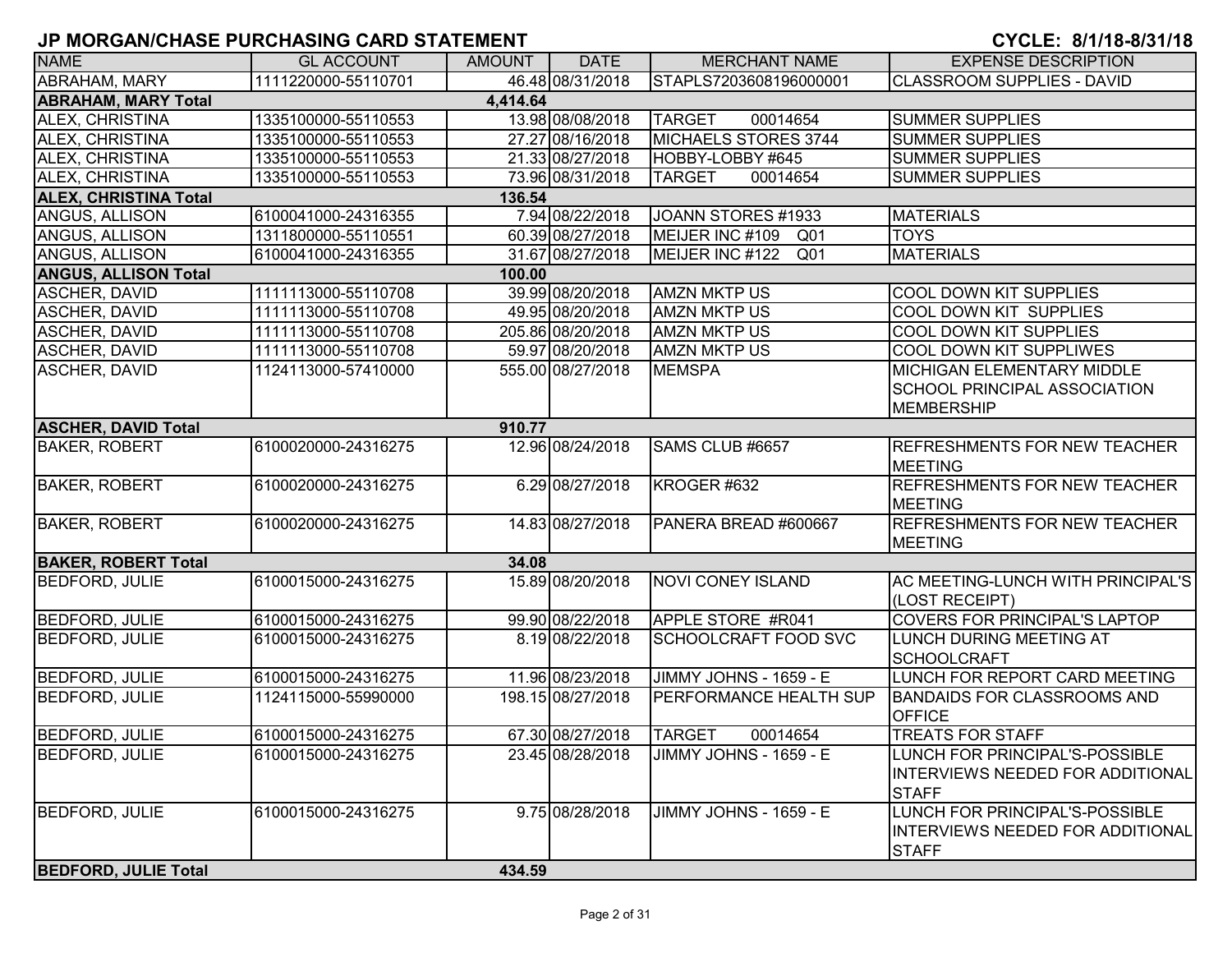| <b>NAME</b>                     | <b>GL ACCOUNT</b>   | AMOUNT   | <b>DATE</b>         | <b>MERCHANT NAME</b>               | <b>EXPENSE DESCRIPTION</b>                                       |
|---------------------------------|---------------------|----------|---------------------|------------------------------------|------------------------------------------------------------------|
| <b>BELANGER, KIMBERLY</b>       | 1311800000-55110551 |          | $-16.21$ 08/21/2018 | <b>TARGET</b><br>00008722          | <b>RETURN</b>                                                    |
| <b>BELANGER, KIMBERLY</b>       | 1311800000-55110551 |          | 144.48 08/21/2018   | <b>TARGET</b><br>00008722          | TOYS/GAMES/MATERIALS                                             |
| <b>BELANGER, KIMBERLY</b>       | 1311800000-55110551 |          | 87.72 08/22/2018    | <b>AMZN MKTP US</b>                | <b>TOYS</b>                                                      |
| <b>BELANGER, KIMBERLY</b>       | 1311800000-55110551 |          | 37.79 08/22/2018    | <b>AMZN MKTP US</b>                | <b>TOYS</b>                                                      |
| <b>BELANGER, KIMBERLY Total</b> |                     | 253.78   |                     |                                    |                                                                  |
| <b>BENGLE, HOLLY</b>            | 1335100000-55110553 |          | 362.23 08/06/2018   | <b>OTC BRANDS, INC.</b>            | <b>CRAFTS</b>                                                    |
| <b>BENGLE, HOLLY</b>            | 1335100000-55110553 |          | 19.84 08/06/2018    | <b>TARGET</b><br>00014654          | <b>MARKERS</b>                                                   |
| <b>BENGLE, HOLLY</b>            | 1335100000-55110553 |          | 60.37 08/16/2018    | <b>PAYPAL *PERL SIMP</b>           | <b>FUSE BEADS</b>                                                |
| <b>BENGLE, HOLLY</b>            | 1331100000-55910000 |          | 21.96 08/20/2018    | OFFICE DEPOT #330                  | <b>SUPPLIES</b>                                                  |
| <b>BENGLE, HOLLY</b>            | 1335100000-55110553 |          | 32.99 08/21/2018    | <b>AMZN MKTP US</b>                | <b>TOYS</b>                                                      |
| <b>BENGLE, HOLLY</b>            | 1335100000-55110553 |          | 49.99 08/21/2018    | <b>AMZN MKTP US</b>                | <b>TOYS</b>                                                      |
| <b>BENGLE, HOLLY</b>            | 1335100000-55110553 |          | 154.92 08/22/2018   | <b>AMZN MKTP US</b>                | <b>TOYS</b>                                                      |
| <b>BENGLE, HOLLY</b>            | 1335100000-55110553 |          | 47.54 08/22/2018    | MICHAELS STORES 3744               | <b>CRAFT SUPPLIES</b>                                            |
| <b>BENGLE, HOLLY Total</b>      |                     | 749.84   |                     |                                    |                                                                  |
| <b>BLESSED, KATE</b>            | 1335100000-55110553 |          | 18.00 08/27/2018    | <b>DOLLAR TREE</b>                 | <b>TOYS AND BOOKS</b>                                            |
| <b>BLESSED, KATE</b>            | 1335100000-55110553 |          | 8.97 08/27/2018     | THE SALVATION ARMY 31              | <b>TOYS</b>                                                      |
| <b>BLESSED, KATE</b>            | 1335100000-55110553 |          | 88.90 08/27/2018    | WAL-MART #5048                     | <b>TOYS AND GAMES</b>                                            |
| <b>BLESSED, KATE</b>            | 1335100000-55110553 |          | 48.46 08/27/2018    | WAL-MART #5893                     | AUGUST SCHOOL SUPPLIES UP TO \$50                                |
| <b>BLESSED, KATE</b>            | 1335100000-55110553 |          | 27.32 08/30/2018    | MEIJER INC #054<br>Q <sub>01</sub> | <b>CLASSROOM SUPPLIES</b>                                        |
| <b>BLESSED, KATE Total</b>      |                     | 191.65   |                     |                                    |                                                                  |
| <b>BRASIL, SANDRA</b>           | 1124122000-55910000 |          | 84.69 08/07/2018    | TARGET.COM *                       | <b>MAIN OFFICE SUPPLIES</b>                                      |
| <b>BRASIL, SANDRA</b>           | 1124122000-55910000 |          | 25.94 08/29/2018    | AMAZON.COM                         | <b>BOOK FOR CARTER FOR DEPARTMENT</b><br><b>MTGS</b>             |
| <b>BRASIL, SANDRA Total</b>     |                     | 110.63   |                     |                                    |                                                                  |
| <b>BRATNEY, BETHANY</b>         | 1122222000-57410000 |          | 321.00 08/07/2018   | <b>AMER LIB ASSOC-IMIS</b>         | LIBRARY MEMBERSHIP RENEWAL                                       |
| <b>BRATNEY, BETHANY</b>         | 1122222000-55310000 |          | 407.39 08/24/2018   | <b>FOLLETT SCHOOL SOLUTIO</b>      | <b>NEW MATERIALS FOR LMC</b>                                     |
| <b>BRATNEY, BETHANY Total</b>   |                     | 728.39   |                     |                                    |                                                                  |
| <b>BROWN, ALAINA</b>            | 1722100000-53220614 |          | 454.00 08/24/2018   | <b>DELTA</b>                       | <b>IB TRAINING FLIGHTS</b>                                       |
| <b>BROWN, ALAINA</b>            | 1722100000-53220614 |          | 454.00 08/24/2018   | <b>DELTA</b>                       | <b>IB TRAINING FLIGHT</b>                                        |
| <b>BROWN, ALAINA</b>            | 1722100000-53220614 |          | 600.00 08/31/2018   | INT*BACCALAUREATE ORG              | <b>IB TRAINING</b>                                               |
| <b>BROWN, ALAINA Total</b>      |                     | 1,508.00 |                     |                                    |                                                                  |
| <b>BUNKER, JEFFREY</b>          | 1126160000-54120000 |          | 1,192.20 08/02/2018 | <b>BADER AND SONS CO.</b>          | GRNDS BOOM SPRAYER, WEED WHIP<br>& TRIMMER REPAIRS               |
| <b>BUNKER, JEFFREY</b>          | 1126160000-55993000 |          | 1,623.89 08/02/2018 | <b>SITEONE LANDSCAPE SUPP</b>      | <b>GRNDS IRRIGATION HEADS</b><br><b>REPLACEMENTS &amp; STOCK</b> |
| <b>BUNKER, JEFFREY</b>          | 1126160000-55992000 |          | 4.08 08/07/2018     | <b>FASTENAL COMPANY01</b>          | <b>IMS DOOR SCREWS</b>                                           |
| <b>BUNKER, JEFFREY</b>          | 1126160000-55993000 |          | 13.16 08/23/2018    | NAPA PARTS M-2                     | <b>IMTCE GATOR REPAIR PARTS</b>                                  |
| <b>BUNKER, JEFFREY Total</b>    |                     | 2,833.33 |                     |                                    |                                                                  |
| CALHOUN, STEPHANIE              | 1335100000-55110553 |          | 215.85 08/16/2018   | DSS*ACHIEVMNTPRODUCTS              | <b>CLASSROOM SUPPLIES</b>                                        |
| CALHOUN, STEPHANIE              | 1335100000-55110553 |          | $-12.22$ 08/17/2018 | <b>DSS*ACHIEVMNTPRODUCTS</b>       | CLASSROOM SUPPLIES REFUND ON<br><b>TAX</b>                       |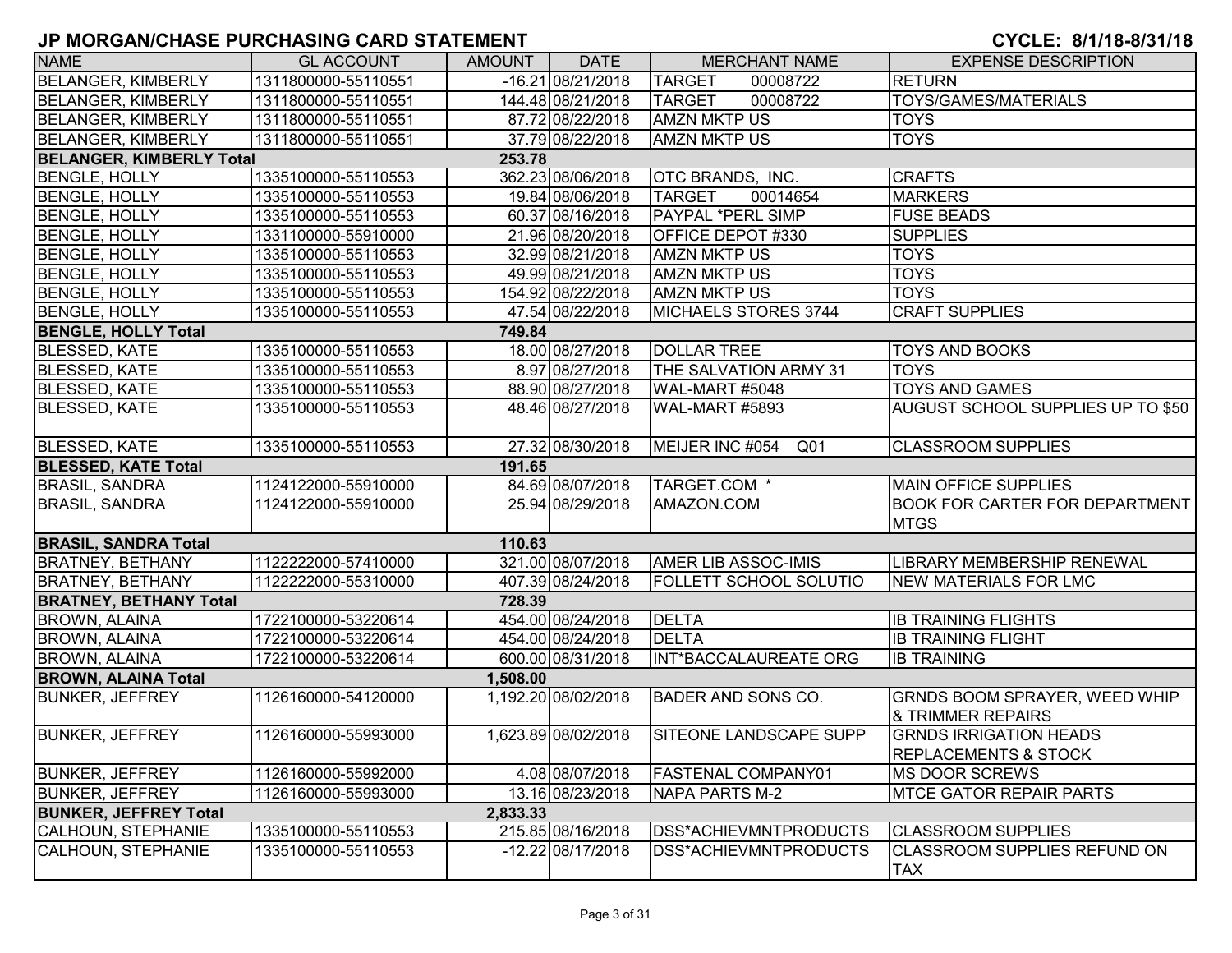| <b>NAME</b>                                | <b>GL ACCOUNT</b>   | <b>AMOUNT</b> | <b>DATE</b>            | <b>MERCHANT NAME</b>          | <b>EXPENSE DESCRIPTION</b>                                                                                                                                          |  |  |  |  |
|--------------------------------------------|---------------------|---------------|------------------------|-------------------------------|---------------------------------------------------------------------------------------------------------------------------------------------------------------------|--|--|--|--|
| <b>CALHOUN, STEPHANIE</b>                  | 1335100000-55110553 |               | 36.00 08/20/2018       | <b>DOLLAR TREE</b>            | <b>CLASSROOM SUPPLIES</b>                                                                                                                                           |  |  |  |  |
| <b>CALHOUN, STEPHANIE</b>                  | 1335100000-55110553 |               | 39.96 08/20/2018       | WAL-MART #2618                | <b>CLASSROOM SUPPLIES</b>                                                                                                                                           |  |  |  |  |
| <b>CALHOUN, STEPHANIE</b>                  | 1335100000-55110553 |               | 28.90 08/27/2018       | WM SUPERCENTER #2618          | <b>CLASSROOM SUPPLIES</b>                                                                                                                                           |  |  |  |  |
| <b>CALHOUN, STEPHANIE Total</b><br>308.49  |                     |               |                        |                               |                                                                                                                                                                     |  |  |  |  |
| <b>CANALES, BETH</b>                       | 1111322000-55110718 |               | 27.88 08/06/2018       | MEIJER #245                   | <b>ACCIDENTAL CHARGECHECK</b><br><b>INCLUDED FOR FULL AMOUNT</b>                                                                                                    |  |  |  |  |
| <b>CANALES, BETH</b>                       | 1111322000-55110718 |               | 74.93 08/23/2018       | MEIJER INC #054<br>Q01        | <b>CLASSROOM SUPPLIES AND</b><br><b>REPLACEMENTS</b>                                                                                                                |  |  |  |  |
| <b>CANALES, BETH Total</b>                 |                     | 102.81        |                        |                               |                                                                                                                                                                     |  |  |  |  |
| CARTER, NICOLE                             | 1111322000-55210799 |               | 24.00 08/27/2018       | FIVE BELOW 552                | <b>IMPACT WELCOME BACK SUPPLIES</b><br>FOR BREAK-OUT SESSIONS                                                                                                       |  |  |  |  |
| <b>CARTER, NICOLE Total</b>                |                     | 24.00         |                        |                               |                                                                                                                                                                     |  |  |  |  |
| CHRISTOPOULOS, COURTNI 1311800000-55110551 |                     |               | 46.23 08/27/2018       | <b>TARGET</b><br>00008722     | <b>CLASSROOM TOYS AND SUPPLIES</b>                                                                                                                                  |  |  |  |  |
| <b>CHRISTOPOULOS, COURTNEY Total</b>       |                     | 46.23         |                        |                               |                                                                                                                                                                     |  |  |  |  |
| CIANCIO, WANDA                             | 1128300000-55910000 |               | 5,776.38 08/01/2018    | <b>SECURITY DESIGNS</b>       | <b>BADGE PRINTER AND ID CARDS</b>                                                                                                                                   |  |  |  |  |
| CIANCIO, WANDA                             | 1122500000-53450000 |               | 4,258.00 08/01/2018    | <b>SECURITY DESIGNS</b>       | <b>SSA RENEWAL</b>                                                                                                                                                  |  |  |  |  |
| CIANCIO, WANDA                             | 1122500000-53450000 |               | 1,623.30 08/02/2018    | <b>MCLS</b>                   | SIRS RESEARCHER, PROQUEST LLC<br><b>LICENSE FOR HIGH SCHOOL</b>                                                                                                     |  |  |  |  |
| CIANCIO, WANDA                             | 1122500000-53450000 |               | 2,623.00 08/03/2018    | <b>NETOP TECH INC</b>         | VISION CAMPUS SOFTWARE FOR ALL<br><b>BUILDINGS</b>                                                                                                                  |  |  |  |  |
| CIANCIO, WANDA                             | 1122500000-53450000 |               | 2,826.01 08/03/2018    | <b>TURNITIN LLC</b>           | <b>PLAGIARISM CHECKER SOFTWARE</b><br><b>LICENSE</b>                                                                                                                |  |  |  |  |
| CIANCIO, WANDA                             | 1122500000-55990000 |               | 108.15 08/06/2018      | AMAZON.COM                    | AMMEX - GPNB44100 - NITRILE -<br><b>GLOVEPLUS - DISPOSABLE, POWDER</b><br>FREE, INDUSTRIAL, 5 MIL, MEDIUM,<br>BLACK (CASE OF 1000) AND VELCRO<br>FOR IPAD CARTS     |  |  |  |  |
| CIANCIO, WANDA                             | 1122500000-55990000 |               | 49.98 08/08/2018       | AMAZON.COM                    | PLAY DOH FOR ADMIN TECH SUMMIT                                                                                                                                      |  |  |  |  |
| CIANCIO, WANDA                             | 1122500000-55990000 |               | 105.00 08/08/2018      | AMAZON.COM                    | DELL USB 3.0 ULTRA HD/4K TRIPLE<br><b>DISPLAY DOCKING STATION (D3100)</b>                                                                                           |  |  |  |  |
| CIANCIO, WANDA                             | 1122500000-53450000 |               | $-1,163.13$ 08/14/2018 | <b>TURNITIN LLC</b>           | <b>REFUND FOR OVERCHARGE</b>                                                                                                                                        |  |  |  |  |
| CIANCIO, WANDA                             | 4445603000-56423958 |               | 1,391.88 08/15/2018    | <b>AMZN MKTP US</b>           | 4 OF: DELL SE2216H 22 - INCH SCREEN<br><b>LED-LIT MONITOR</b>                                                                                                       |  |  |  |  |
| CIANCIO, WANDA                             | 1126118000-54120824 |               | 230.00 08/22/2018      | <b>TECHNOLOGY INSTALL PAR</b> | <b>REPAIR TO NOVI MEADOWS ENTRY</b><br>DOORS - TWO TECHS FOUND ALL 4<br>DOORS POWERED BY STRIKE WIRE,<br>REMOVED THE POWER WIRE FROM<br>THE OTHER 3 DOORS-TESTED OK |  |  |  |  |
| CIANCIO, WANDA                             | 1122500000-55990000 |               | 55.51 08/27/2018       | AMAZON.COM                    | <b>AMAZONBASICS AAA PERFORMANCE</b><br>ALKALINE BATTERIES (100-PAC                                                                                                  |  |  |  |  |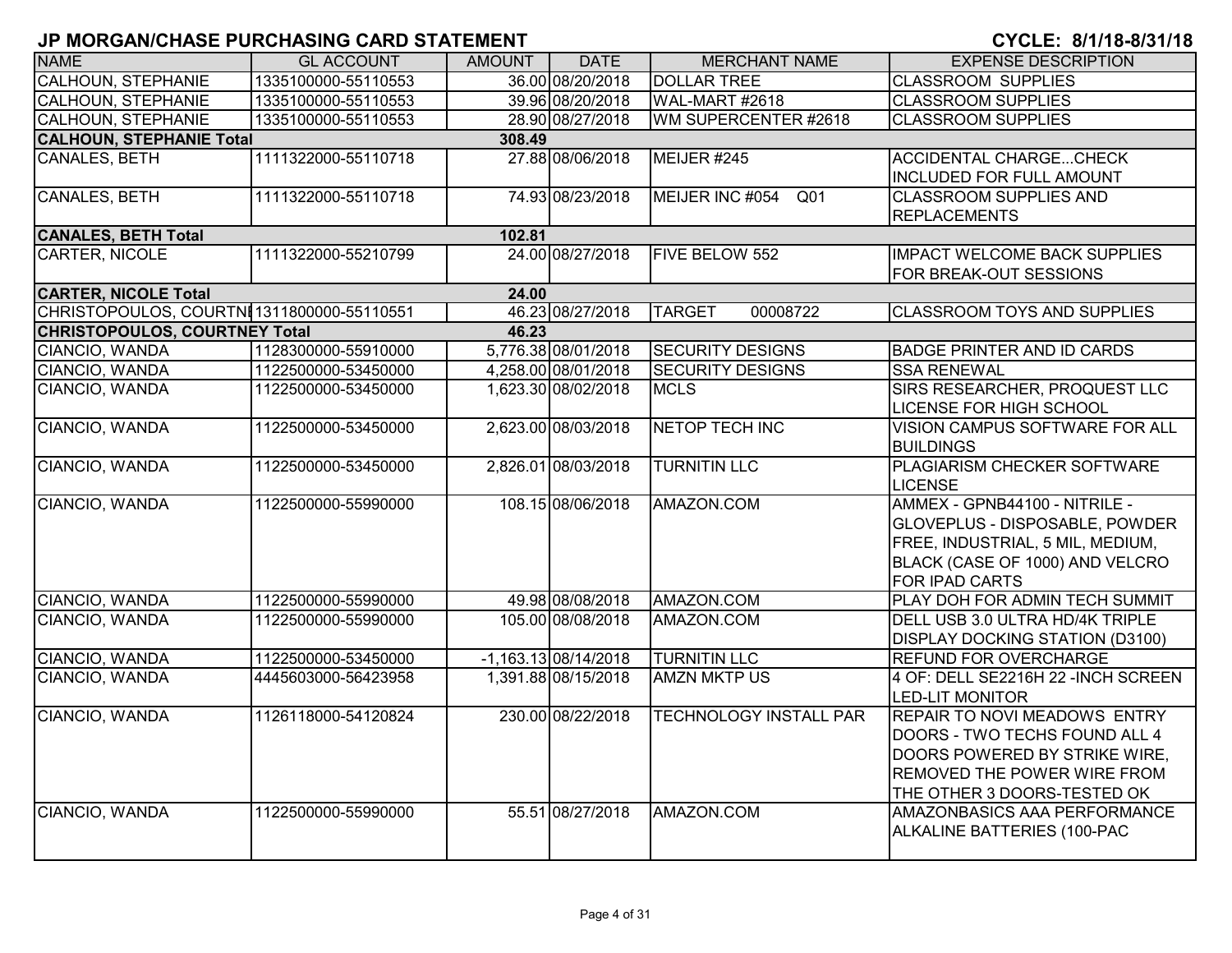| <b>NAME</b>                   | <b>GL ACCOUNT</b>   | <b>AMOUNT</b> | <b>DATE</b>         | <b>MERCHANT NAME</b>          | <b>EXPENSE DESCRIPTION</b>            |
|-------------------------------|---------------------|---------------|---------------------|-------------------------------|---------------------------------------|
| CIANCIO, WANDA                | 1122500000-55990000 |               | 35.94 08/31/2018    | <b>AMZN MKTP US</b>           | 3 OF: PK-POWER AC ADAPTER FOR         |
|                               |                     |               |                     |                               | ELMO PRESENTER ADS0243-U120200;       |
|                               |                     |               |                     |                               | SONY AC-LX1B CHARGER                  |
| <b>CIANCIO, WANDA Total</b>   |                     | 17,920.02     |                     |                               |                                       |
| CIANFERRA, LINDA              | 1522100331-53220000 |               | -150.00 08/01/2018  | MICHIGAN WORKS ASSOCI         | ADULT ED PROGRAM DISCOUNT FOR         |
|                               |                     |               |                     |                               | <b>MICHIGAN WORKS CONFERENCE</b>      |
| CIANFERRA, LINDA              | 1522100331-53220000 |               | -75.00 08/01/2018   | <b>MICHIGAN WORKS ASSOCI</b>  | ADULT ED PROGRAM DISCOUNT FOR         |
|                               |                     |               |                     |                               | <b>MICHIGAN WORKS CONFERENCE</b>      |
| CIANFERRA, LINDA              | 1113200331-55110000 |               | 18.21 08/07/2018    | <b>BETTER HEALTH MARKET</b>   | SUPPLIES FOR STUDENT SUPPORT          |
|                               |                     |               |                     |                               | <b>ROOM</b>                           |
| CIANFERRA, LINDA              | 1113200331-55110000 |               | 178.01 08/07/2018   | HOMEGOODS #0206               | SUPPLIES FOR STUDENT SUPPORT          |
|                               |                     |               |                     |                               | <b>ROOM</b>                           |
| CIANFERRA, LINDA              | 1122600511-55910000 |               | 14.98 08/07/2018    | WM SUPERCENTER #5893          | HARDWARE FOR SIGNAGE, POSTERS,        |
|                               |                     |               |                     |                               | <b>PICS</b>                           |
| CIANFERRA, LINDA              | 1522100331-53220000 |               | 272.40 08/15/2018   | <b>DELTA</b>                  | COABE LEGISLATIVE DAY - STUDENT       |
|                               |                     |               |                     |                               | WILL BE REIMBURSED BY COABE           |
| <b>CIANFERRA, LINDA</b>       | 1522100331-53220000 |               | 272.40 08/15/2018   | <b>DELTA</b>                  | <b>COABE LEGISLATIVE DAY</b>          |
| <b>CIANFERRA, LINDA</b>       | 1122600511-55910000 |               | 32.83 08/20/2018    | <b>TARGET</b><br>00003517     | OFFICE SUPPLIES                       |
| <b>CIANFERRA, LINDA</b>       | 1122600511-55910000 |               | 22.24 08/20/2018    | <b>TARGET</b><br>00014654     | <b>APPOINTMENT BOOK</b>               |
| CIANFERRA, LINDA              | 1111324511-55210000 |               | 646.91 08/27/2018   | <b>AMZN MKTP US</b>           | <b>ESL FUTURE I CLASSROOM BOOKS</b>   |
| CIANFERRA, LINDA              | 6100025000-24316301 |               | 99.63 08/27/2018    | PANERA BREAD #600667          | <b>CAREER PREP KICK OFF STAFF</b>     |
|                               |                     |               |                     |                               | <b>MEETING</b>                        |
| CIANFERRA, LINDA              | 1122600511-55910000 |               | -32.83 08/27/2018   | <b>TARGET</b><br>00014654     | <b>RETURNED OFFICE SUPPLIES</b>       |
| <b>CIANFERRA, LINDA Total</b> |                     | 1,299.78      |                     |                               |                                       |
| <b>CLARK, KIMBERLY</b>        | 1128300000-55990000 |               | 36.68 08/06/2018    | SAMSCLUB #6657                | <b>NEW TEACHER ORIENTATION</b>        |
| <b>CLARK, KIMBERLY</b>        | 1128300000-55990000 |               | 261.00 08/07/2018   | <b>DISCOUNTMUGS.COM</b>       | <b>NEW TEACHER ORIENTATION</b>        |
| <b>CLARK, KIMBERLY Total</b>  |                     | 297.68        |                     |                               |                                       |
| <b>COOLMAN, ROBERT</b>        | 1126160000-55980000 |               | 19.77 08/03/2018    | THE HOME DEPOT #2737          | <b>MTCE DUCT CLEANING TOOL</b>        |
| <b>COOLMAN, ROBERT</b>        | 1126160000-55992000 |               | 20.00 08/06/2018    | <b>CONSERVA ELECTRIC SUPP</b> | <b>MTCE EXIT SIGN</b>                 |
| COOLMAN, ROBERT               | 1126160000-55992000 |               | 220.00 08/13/2018   | <b>CONSERVA ELECTRIC SUPP</b> | <b>MTCE STOCK BALLASTS</b>            |
| COOLMAN, ROBERT               | 1126160000-55992000 |               | 64.46 08/14/2018    | <b>CITY ELECTRIC</b>          | MS MEDIA CENTER RFID ELECTRICAL       |
|                               |                     |               |                     |                               | <b>PARTS</b>                          |
| COOLMAN, ROBERT               | 2326160000-55992000 |               | 21.46 08/17/2018    | <b>CITY ELECTRIC</b>          | MTCE PLUG END, PHILLIPS BIT           |
| <b>COOLMAN, ROBERT</b>        | 1126160000-55992000 |               | 4,935.20 08/17/2018 | CONSERVA ELECTRIC SUPP        | <b>MTCE STOCK LAMPS</b>               |
| COOLMAN, ROBERT               | 1126160000-55992000 |               | 7.30 08/29/2018     | <b>CITY ELECTRIC</b>          | <b>MTCE STOCK BLANKS</b>              |
| COOLMAN, ROBERT               | 1126160000-55992000 |               | 265.20 08/30/2018   | CONSERVA ELECTRIC SUPP        | <b>MTCE STOCK BALLASTS, BATTERIES</b> |
| <b>COOLMAN, ROBERT</b>        | 1126160000-55992000 |               | 146.78 08/31/2018   | <b>RAY ELECTRIC NOVI</b>      | <b>MTCE STOCK FUSES</b>               |
| <b>COOLMAN, ROBERT Total</b>  |                     | 5,700.17      |                     |                               |                                       |
| <b>DIATIKAR, CHRISTINE</b>    | 1128900000-57910000 |               | -38.97 08/01/2018   | <b>AMZN MKTP US</b>           | KITCHENETTE SUPPLIES-RETURN           |
| <b>DIATIKAR, CHRISTINE</b>    | 6100022000-24316099 |               | -139.32 08/06/2018  | <b>FOUR POINTS HOTELS</b>     | <b>LODGING REFUND</b>                 |
| <b>DIATIKAR, CHRISTINE</b>    | 1128300000-55910000 |               | 14.48 08/13/2018    | STAPLS7201361052000002        | <b>OFFICE SUPPLIES</b>                |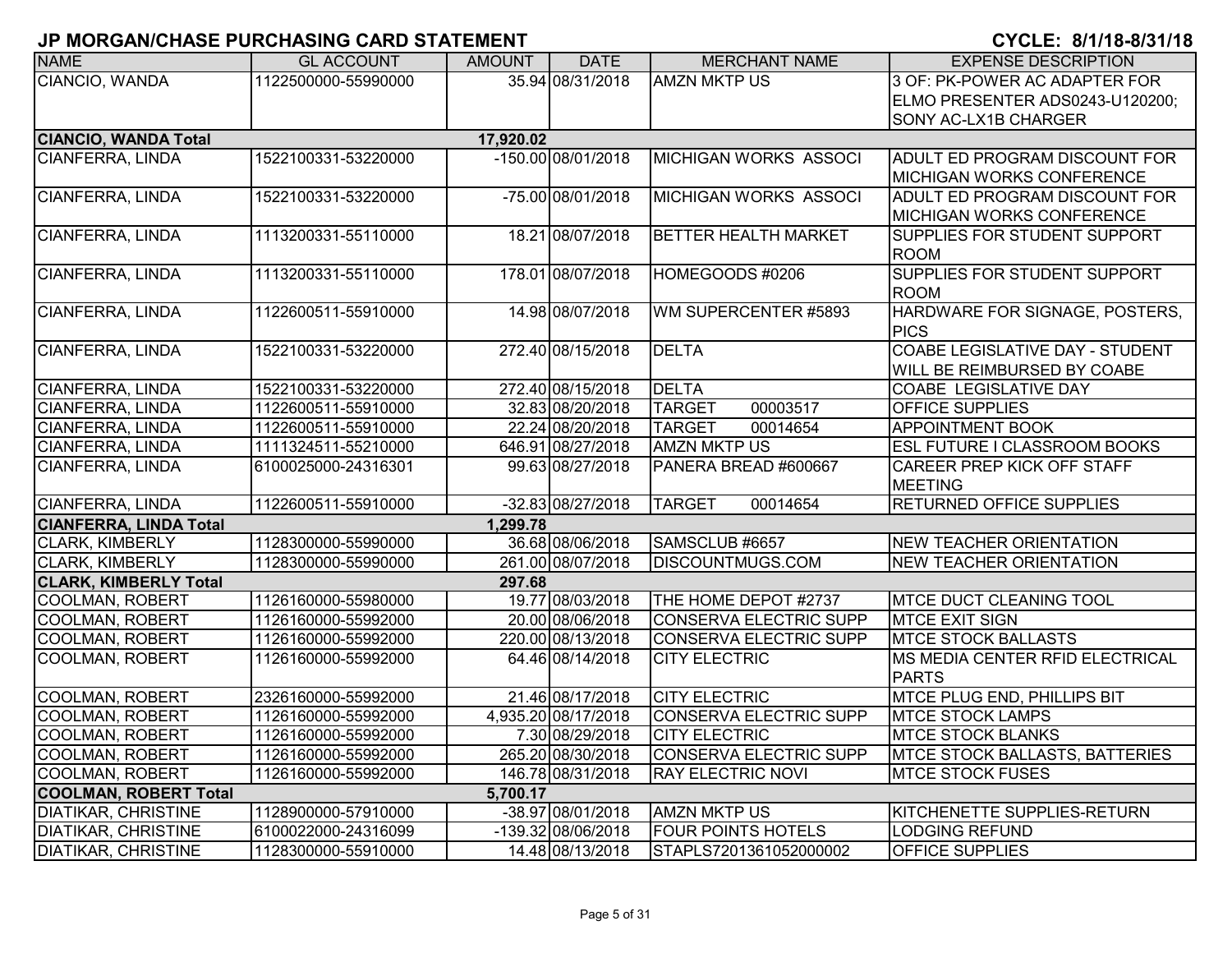| <b>NAME</b>                      | <b>GL ACCOUNT</b>   | AMOUNT    | <b>DATE</b>          | <b>MERCHANT NAME</b>          | <b>EXPENSE DESCRIPTION</b>              |
|----------------------------------|---------------------|-----------|----------------------|-------------------------------|-----------------------------------------|
| <b>DIATIKAR, CHRISTINE</b>       | 1123200000-53450000 |           | 5,104.00 08/21/2018  | ALICE TRAINING INSTITU        | ELEARNING K-12, YEAR 3 OF               |
|                                  |                     |           |                      |                               | <b>CONTRACT</b>                         |
| <b>DIATIKAR, CHRISTINE</b>       | 4445600000-56422958 |           | 12,490.00 08/22/2018 | CDW GOVT #NVS0932             | <b>CHROMEBOOK CARTS (10)</b>            |
| DIATIKAR, CHRISTINE              | 1128900000-55910000 |           | 171.98 08/24/2018    | <b>AMZN MKTP US</b>           | <b>OFFICE SUPPLIES-DRY ERASE EASELS</b> |
|                                  |                     |           |                      |                               |                                         |
| <b>DIATIKAR, CHRISTINE Total</b> |                     | 17,602.17 |                      |                               |                                         |
| <b>DINKELMANN, KATY</b>          | 6100022000-24316175 |           | 224.00 08/23/2018    | COTTAGE INN PIZZA - NO        | LUNCH FOR LINK CREW - MEETING           |
|                                  |                     |           |                      |                               | FOR REGISTRATION                        |
| <b>DINKELMANN, KATY</b>          | 6100022000-24316175 |           | 1,048.00 08/24/2018  | COTTAGE INN PIZZA - NO        | <b>FRESHMEN REGISTRATION -</b>          |
|                                  |                     |           |                      |                               | <b>ORIENTATION LUNCH</b>                |
| <b>DINKELMANN, KATY Total</b>    |                     | 1,272.00  |                      |                               |                                         |
| DRAGOO, MICHAEL                  | 1126160000-55992000 |           | 140.64 08/09/2018    | <b>GRAINGER</b>               | VO AIR FILTERS                          |
| DRAGOO, MICHAEL                  | 1126160000-53220000 |           | 265.00 08/09/2018    | <b>MSBO</b>                   | <b>MSBO CONFERENCE CLASSES</b>          |
| DRAGOO, MICHAEL                  | 1126160000-57410000 |           | 12.99 08/14/2018     | <b>AMAZON PRIME</b>           | <b>MTCE AMAZON PRIME MEMBERSHIP</b>     |
| <b>DRAGOO, MICHAEL</b>           | 1126160000-55992000 |           | 243.10 08/16/2018    | <b>AMZN MKTP US</b>           | <b>DISTRICT STOCK DOOR SWEEPS</b>       |
| <b>DRAGOO, MICHAEL</b>           | 1126160000-55992000 |           | 140.16 08/20/2018    | THE HOME DEPOT #2737          | HS CF #1 CONDENSER PAN                  |
| DRAGOO, MICHAEL                  | 1126160000-55992000 |           | 117.60 08/29/2018    | <b>REDFORD LOCK COMPANY I</b> | <b>ECEC INTERIOR MASTER KEYS</b>        |
| <b>DRAGOO, MICHAEL</b>           | 1126160000-55992000 |           | 29.82 08/30/2018     | <b>MENARDS WIXOM MI</b>       | <b>VO CEILING CLIPS</b>                 |
| <b>DRAGOO, MICHAEL Total</b>     |                     | 949.31    |                      |                               |                                         |
| <b>DUQUETTE, EDWARD</b>          | 1126160000-55992000 |           | 385.11 08/01/2018    | <b>LAWSON PRODUCTS</b>        | <b>MTCE STOCK SUPPLIES</b>              |
| <b>DUQUETTE, EDWARD</b>          | 1126160000-55992000 |           | 12.00 08/02/2018     | <b>FASTENAL COMPANY01</b>     | <b>MS DOOR LOCKS</b>                    |
| <b>DUQUETTE, EDWARD</b>          | 1126160000-55992000 |           | 62.96 08/02/2018     | THE HOME DEPOT #2737          | <b>DF FOYER PAINT</b>                   |
| <b>DUQUETTE, EDWARD</b>          | 1126160000-55992000 |           | 15.92 08/02/2018     | THE HOME DEPOT #2737          | <b>VO RUST STOP</b>                     |
| <b>DUQUETTE, EDWARD</b>          | 1126160000-55992000 |           | 14.98 08/03/2018     | THE HOME DEPOT #2737          | <b>NW PAINT</b>                         |
| DUQUETTE, EDWARD                 | 1126160000-55992000 |           | 286.88 08/09/2018    | THE HOME DEPOT 2737           | <b>ITC BACK EXTERIOR WALL</b>           |
| DUQUETTE, EDWARD                 | 1126160000-55992000 |           | 252.73 08/10/2018    | THE HOME DEPOT 2737           | MS SHOP TOOLS                           |
| DUQUETTE, EDWARD                 | 1126160000-55992000 |           | 70.86 08/15/2018     | THE HOME DEPOT #2737          | <b>OH HALLWAY PAINT</b>                 |
| <b>DUQUETTE, EDWARD</b>          | 1126160000-55992000 |           | 61.18 08/15/2018     | THE HOME DEPOT #2737          | VO HALLWAY PAINT                        |
| <b>DUQUETTE, EDWARD</b>          | 1126160000-55992000 |           | 82.96 08/16/2018     | THE HOME DEPOT 2737           | <b>NW GYM OFFICE PAINT</b>              |
| <b>DUQUETTE, EDWARD</b>          | 1126160000-55992000 |           | 49.52 08/20/2018     | THE HOME DEPOT #2737          | <b>DF BATHROOM COUNTERS</b>             |
| <b>DUQUETTE, EDWARD</b>          | 1126160000-55992000 |           | 63.34 08/22/2018     | THE HOME DEPOT #2737          | <b>HS BATHROOM COUNTERS</b>             |
| DUQUETTE, EDWARD                 | 1126160000-55992000 |           | 21.48 08/24/2018     | THE HOME DEPOT #2737          | <b>NM6 CEILING PAINT</b>                |
| <b>DUQUETTE, EDWARD</b>          | 1126160000-55980000 |           | 133.57 08/24/2018    | THE HOME DEPOT #2737          | <b>MTCE TOOLS</b>                       |
| <b>DUQUETTE, EDWARD</b>          | 1126160000-55980000 |           | 93.12 08/24/2018     | THE HOME DEPOT 2737           | <b>MTCE TOOLS</b>                       |
| <b>DUQUETTE, EDWARD</b>          | 1126160000-55992000 |           | 174.46 08/27/2018    | THE HOME DEPOT #2737          | <b>NW GYM STORAGE CEILING</b>           |
| DUQUETTE, EDWARD                 | 1126160000-55992000 |           | 14.98 08/30/2018     | THE HOME DEPOT #2737          | ECEC RM 210 PAINT                       |
| DUQUETTE, EDWARD                 | 1126160000-55992000 |           | 14.98 08/30/2018     | THE HOME DEPOT #2737          | PV MEDIA CENTER CEILING PAINT           |
| DUQUETTE, EDWARD                 | 1126160000-55980000 |           | 591.35 08/31/2018    | <b>LAWSON PRODUCTS</b>        | <b>MTCE TOOLS</b>                       |
| <b>DUQUETTE, EDWARD Total</b>    |                     | 2,402.38  |                      |                               |                                         |
| <b>FENCHEL, LISA</b>             | 1124118000-53220000 |           | 299.00 08/24/2018    | <b>PAYPAL *MEMSPA</b>         | MEMSPA CONFERENCE REGISTRATION<br>FEE   |
| <b>FENCHEL, LISA</b>             | 6100018000-24316275 |           | 40.25 08/31/2018     | PANERA BREAD #600667          | <b>STAFF MTG BAGELS</b>                 |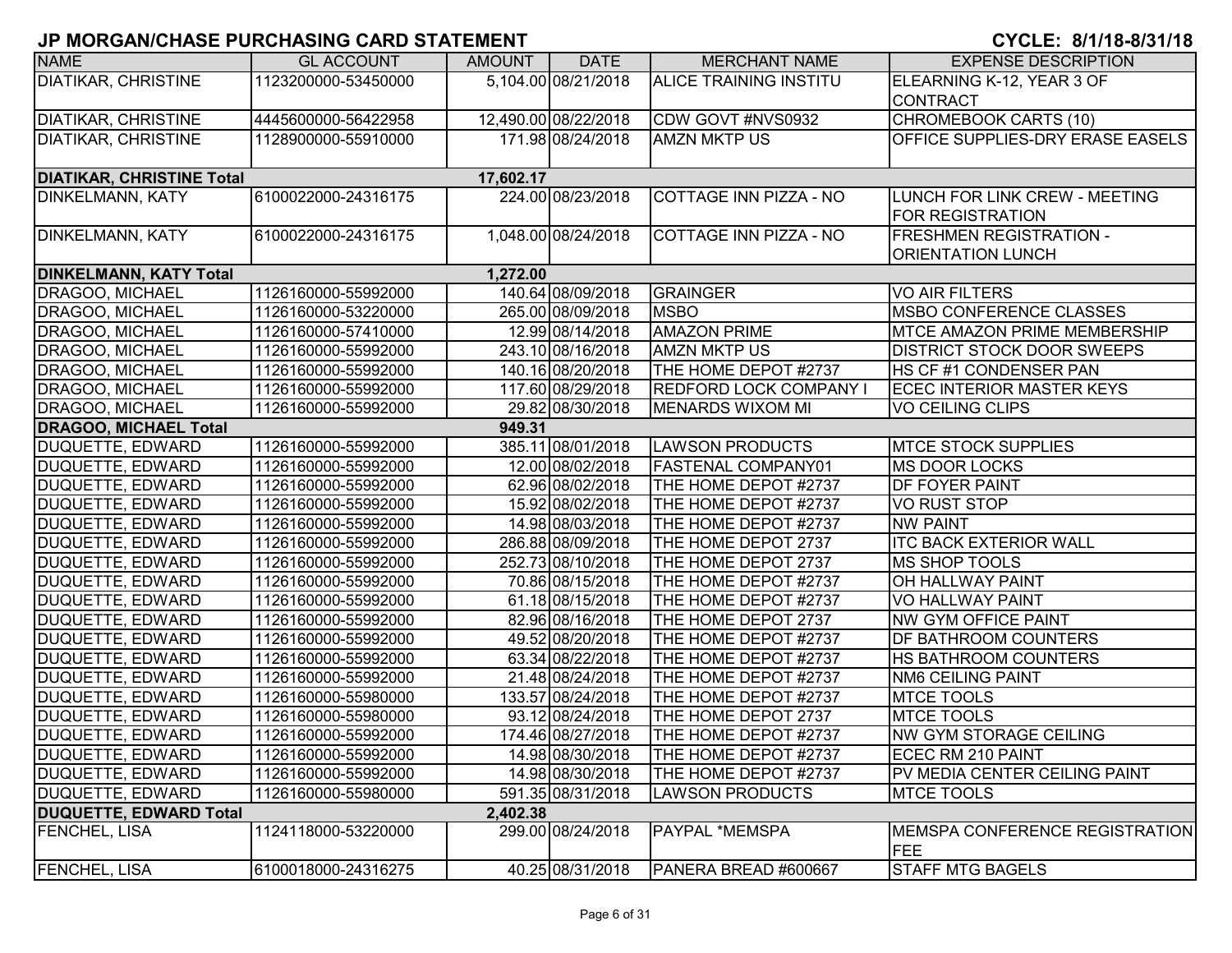| <b>NAME</b>                     | <b>GL ACCOUNT</b>   | <b>AMOUNT</b> | <b>DATE</b>         | <b>MERCHANT NAME</b>          | <b>EXPENSE DESCRIPTION</b>                                                                                                |
|---------------------------------|---------------------|---------------|---------------------|-------------------------------|---------------------------------------------------------------------------------------------------------------------------|
| <b>FENCHEL, LISA Total</b>      |                     | 339.25        |                     |                               |                                                                                                                           |
| FULAR, JAMES                    | 1126160000-55993000 |               | 611.67 08/13/2018   | <b>RESIDEX</b>                | <b>GRNDS SUREGUARD</b>                                                                                                    |
| <b>FULAR, JAMES</b>             | 1126160000-55980000 |               | 558.00 08/20/2018   | <b>BADER AND SONS CO.</b>     | <b>GRNDS TRIMMERS</b>                                                                                                     |
| <b>FULAR, JAMES</b>             | 1126160000-55993000 |               | 638.60 08/20/2018   | SITEONE LANDSCAPE SUPP        | NM5 & 6 TURF WEED CONTROL                                                                                                 |
| FULAR, JAMES                    | 1126160000-53430000 |               | 13.20 08/21/2018    | FEDEXOFFICE 00010884          | <b>ITC LANDSCAPE PLAN</b>                                                                                                 |
| FULAR, JAMES                    | 1126160000-55993000 |               | 89.49 08/23/2018    | <b>GEMPLER'S</b>              | <b>GRNDS SPRAYER PARTS</b>                                                                                                |
| <b>FULAR, JAMES</b>             | 1126160000-54120000 |               | 276.80 08/23/2018   |                               | MARKS OUTDOOR POWER EQ GRNDS MOWER #3 REPAIRS, WEED<br><b>WHIP HEADS</b>                                                  |
| <b>FULAR, JAMES</b>             | 1126160000-55993000 |               | 328.00 08/27/2018   | <b>ADVANCED TURF SOLUTION</b> | <b>GRNDS WEED CONTROL</b>                                                                                                 |
| FULAR, JAMES                    | 1126160000-55993000 |               | 2,577.92 08/31/2018 | <b>BEGONIA BROTHERS</b>       | <b>DISTRICT MULCH</b>                                                                                                     |
| <b>FULAR, JAMES Total</b>       |                     | 5,093.68      |                     |                               |                                                                                                                           |
| FURLOW, SETH                    | 1711322000-55110614 |               | 439.45 08/14/2018   | <b>BIOZONE CORPORATION</b>    | <b>CONSUMABLE WORKBOOKS FOR IB 1</b><br><b>STUDENTS</b>                                                                   |
| FURLOW, SETH                    | 1711322000-55110614 |               | 11.68 08/14/2018    | <b>ENGRAVING CONNECTI</b>     | <b>IB 5% CLUB</b>                                                                                                         |
| <b>FURLOW, SETH</b>             | 1711322000-55110614 |               | 22.50 08/14/2018    | <b>USPS KIOSK 2597919552</b>  | MESOCOSM SHIPPING FOR RECHARGE                                                                                            |
| FURLOW, SETH                    | 1711322000-55110614 |               | 108.00 08/21/2018   | <b>ECOSPHERE ASSOCIATES I</b> | MESOCOSM RECHARGE                                                                                                         |
| FURLOW, SETH                    | 1111322730-55110000 |               | 20.00 08/27/2018    | OFFICEMAX/DEPOT 6556          | <b>SCHOOL SUPPLIES</b>                                                                                                    |
| <b>FURLOW, SETH Total</b>       |                     | 601.63        |                     |                               |                                                                                                                           |
| <b>GILCHRIST, BETHANY</b>       | 1335100000-55990553 |               | 7.28 08/08/2018     | KROGER #632                   | <b>SUPPLIES FOR SUMMER CARE</b><br><b>HALLOWEEN CELEBRATION, CANDY</b><br><b>CORN FOR GUESSING GAME</b>                   |
| <b>GILCHRIST, BETHANY</b>       | 1335100000-55990553 |               | 28.98 08/08/2018    | <b>PARTY CITY</b>             | <b>SUPPLIES FOR SUMMER CAMP</b><br><b>HALLOWEEN CELEBRATION,</b><br><b>BALLOONS AND CANDY FOR CARNIVAL</b><br><b>GAME</b> |
| <b>GILCHRIST, BETHANY</b>       | 1335100000-55990553 |               | 79.35 08/30/2018    | WAL-MART #5893                | SUPPLIES FOR NOVI WOODS CARE<br>SCHOOL YEAR 2018-19                                                                       |
| <b>GILCHRIST, BETHANY</b>       | 1335100000-55990553 |               | 5.82 08/30/2018     | WAL-MART #5893                | MARKERS FOR NOVI WOODS CARE                                                                                               |
| <b>GILCHRIST, BETHANY Total</b> |                     | 121.43        |                     |                               |                                                                                                                           |
| GILMORE, MEGAN                  | 1311800000-55110551 |               | 37.14 08/15/2018    | <b>TARGET</b><br>00013136     | <b>TEACHING SUPPLIES</b>                                                                                                  |
| <b>GILMORE, MEGAN</b>           | 1311800000-55110551 |               | 15.85 08/22/2018    | JOANN STORES #1933            | <b>TEACHING SUPPLIES</b>                                                                                                  |
| <b>GILMORE, MEGAN</b>           | 1311800000-55110551 |               | 5.00 08/23/2018     | FIVE BELOW 568                | <b>TEACHING SUPPLIES</b>                                                                                                  |
| <b>GILMORE, MEGAN</b>           | 1311800000-55110551 |               | 33.25 08/23/2018    | <b>TEACHERS STORE LIVON</b>   | <b>TEACHING SUPPLIES</b>                                                                                                  |
| <b>GILMORE, MEGAN Total</b>     |                     | 91.24         |                     |                               |                                                                                                                           |
| <b>GORDON, BRIAN</b>            | 1429300000-53430000 |               | 128.76 08/08/2018   | FEDEX 782171437768            | SHIP SCOREBOARD COMPUTER BACK<br>TO DACTRONICS                                                                            |
| <b>GORDON, BRIAN</b>            | 1429300000-53430000 |               | 23.31 08/08/2018    | FEDEX 920292265225            | POSTAGE FOR DACTRONICS                                                                                                    |
| <b>GORDON, BRIAN</b>            | 1429300000-54120000 |               | 416.25 08/09/2018   | <b>DAKTRONICS</b>             | COMPUTER REPAIR FOR STADIUM<br><b>SCOREBOARD</b>                                                                          |
| <b>GORDON, BRIAN</b>            | 6100061000-24316172 |               | 1,595.00 08/09/2018 | <b>HUDL</b>                   | <b>SCOUTING PROGRAM FOR FOOTBALL</b>                                                                                      |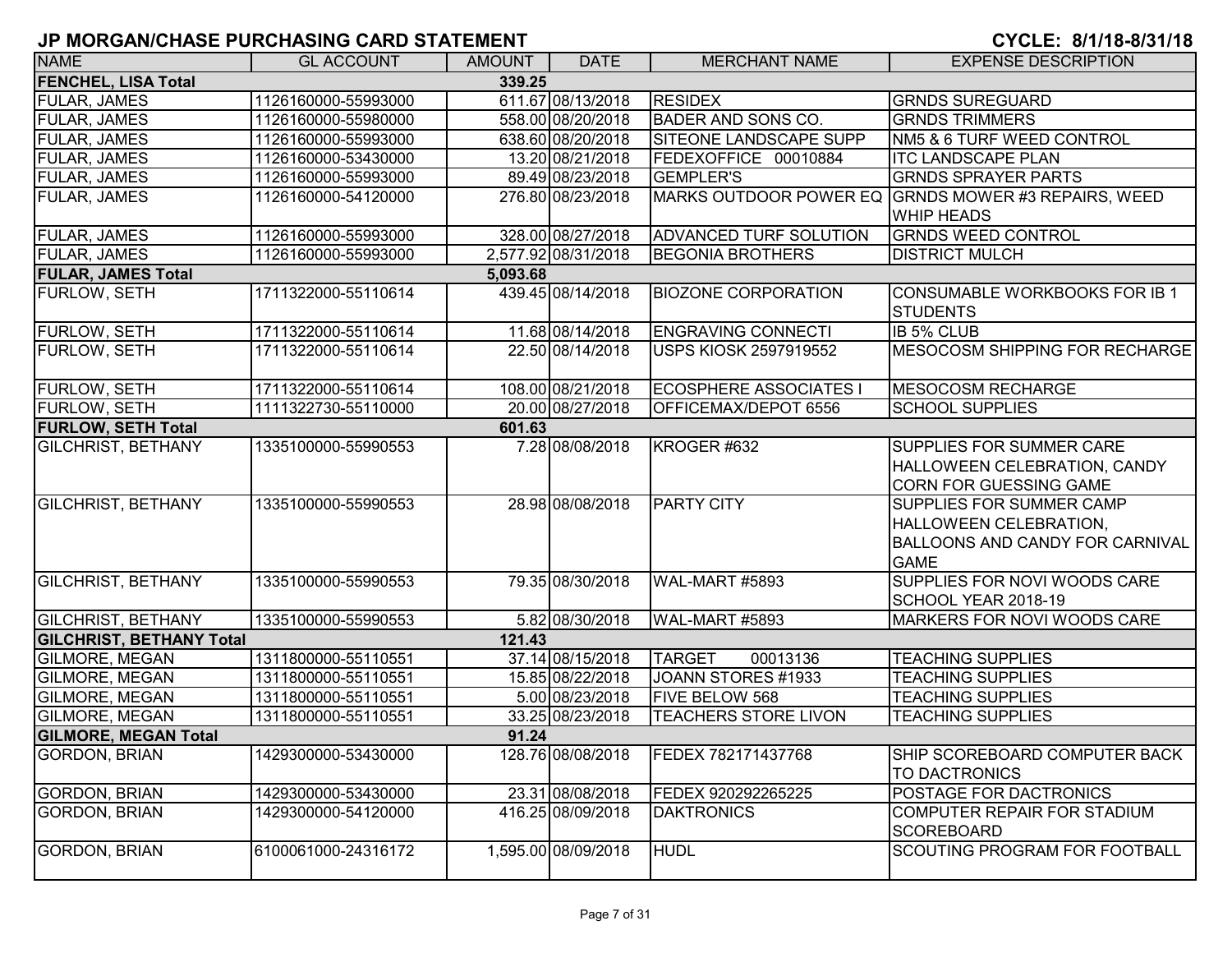| <b>NAME</b>                    | <b>GL ACCOUNT</b>   | <b>AMOUNT</b> | <b>DATE</b>       | <b>MERCHANT NAME</b>               | <b>EXPENSE DESCRIPTION</b>            |
|--------------------------------|---------------------|---------------|-------------------|------------------------------------|---------------------------------------|
| <b>GORDON, BRIAN</b>           | 6100061000-24316172 |               | 30.00 08/09/2018  | <b>PAYPAL *MHSFCA</b>              | <b>COACHES ASSOCIATION MEMBERSHIP</b> |
|                                |                     |               |                   |                                    |                                       |
| <b>GORDON, BRIAN</b>           | 1429300000-55999000 |               | 16.00 08/10/2018  | <b>MHSAA</b>                       | ADDITIONAL MEDALS FOR SOCCER          |
|                                |                     |               |                   |                                    | <b>TEAM</b>                           |
| <b>GORDON, BRIAN</b>           | 6100061000-24316275 |               | 540.00 08/13/2018 | <b>GG *NOVI EDUCATIONAL F</b>      | <b>NEF GOLF OUTING</b>                |
| <b>GORDON, BRIAN</b>           | 6100061000-24316275 |               | 58.19 08/13/2018  | SOUTH LYON HOTEL, INC              | <b>LUNCH STAFF</b>                    |
| <b>GORDON, BRIAN</b>           | 6100061000-24316128 |               | 13.77 08/14/2018  | <b>AMAZON PRIME</b>                | <b>MEMBERSHIP SKI</b>                 |
| <b>GORDON, BRIAN</b>           | 1429300000-57410000 |               | 20.00 08/16/2018  | <b>MHSAA</b>                       | <b>SECRETARY MEETING AT MHSAA</b>     |
| <b>GORDON, BRIAN</b>           | 1429300000-53430000 |               | 199.07 08/16/2018 | THE UPS STORE #0582                | SHIPPING EXPENSE ATHLETICS            |
| <b>GORDON, BRIAN</b>           | 1126160000-54120000 |               | 190.00 08/20/2018 | <b>TWO WAY DIRECT</b>              | <b>SOUND SYSTEM REPAIR</b>            |
| <b>GORDON, BRIAN</b>           | 1126160000-54120000 |               | 162.50 08/20/2018 | <b>TWO WAY DIRECT</b>              | <b>SOUNDS SYSTEM PARTS</b>            |
| <b>GORDON, BRIAN</b>           | 6100061000-24316275 |               | 38.04 08/24/2018  | SQU*SQ *KNAPP'S DONUTS             | DONUTS FOR CAPTAINS TRAINING          |
| <b>GORDON, BRIAN Total</b>     |                     | 3,430.89      |                   |                                    |                                       |
| HANSEN, ANN                    | 1311800000-54910551 |               | 61.75 08/01/2018  | <b>IBT IIS FINGERPRINT CO</b>      | <b>LICENSING REQUIRED FINGERPRINT</b> |
| HANSEN, ANN                    | 1311800000-54910551 |               | 61.75 08/01/2018  | <b>IBT IIS FINGERPRINT CO</b>      | <b>LICENSING REQUIRED FINGERPRINT</b> |
| HANSEN, ANN                    | 1311800000-54910551 |               | 61.75 08/01/2018  | <b>IBT IIS FINGERPRINT CO</b>      | <b>LICENSING REQUIRED FINGERPRINT</b> |
| HANSEN, ANN                    | 1311800000-54910551 |               | 61.75 08/03/2018  | <b>IBT IIS FINGERPRINT CO</b>      | LICENSING REQUIRED FINGERPRINT        |
| HANSEN, ANN                    | 1311800000-54910551 |               | 61.75 08/03/2018  | <b>IBT IIS FINGERPRINT CO</b>      | LICENSING REQUIRED FINGERPRINT        |
| HANSEN, ANN                    | 1311800000-54910551 |               | 61.75 08/03/2018  | <b>IBT IIS FINGERPRINT CO</b>      | <b>LICENSING REQUIRED FINGERPRINT</b> |
| HANSEN, ANN                    | 1311800000-54910551 |               | 61.75 08/03/2018  | <b>IBT IIS FINGERPRINT CO</b>      | <b>LICENSING REQUIRED FINGERPRINT</b> |
| HANSEN, ANN                    | 1311800000-54910551 |               | 61.75 08/06/2018  | <b>IBT IIS FINGERPRINT CO</b>      | LICENSING REQUIRED FINGERPRINT        |
| HANSEN, ANN                    | 1311800000-54910551 |               | 61.75 08/14/2018  | <b>IBT IIS FINGERPRINT CO</b>      | <b>LICENSING REQUIRED FINGERPRINT</b> |
| HANSEN, ANN                    | 1311800000-54910551 |               | 61.75 08/14/2018  | <b>IBT IIS FINGERPRINT CO</b>      | <b>LICENSING REQUIRED FINGERPRINT</b> |
| HANSEN, ANN                    | 1311800000-54910551 |               | 61.75 08/15/2018  | <b>IBT IIS FINGERPRINT CO</b>      | <b>LICENSING REQUIRED FINGERPRINT</b> |
| HANSEN, ANN                    | 1311800000-54910551 |               | 61.75 08/15/2018  | <b>IBT IIS FINGERPRINT CO</b>      | <b>LICENSING REQUIRED FINGERPRINT</b> |
| HANSEN, ANN                    | 1311800000-55990551 |               | 107.85 08/16/2018 | AMERICAN FLAGPOLE & FL             | <b>REPLACEMENT FLAGS</b>              |
| HANSEN, ANN                    | 1311800000-54910551 |               | 61.75 08/24/2018  | <b>IBT IIS FINGERPRINT CO</b>      | <b>LICENSING REQUIRED FINGERPRINT</b> |
| HANSEN, ANN                    | 1311800000-54910551 |               | 61.75 08/27/2018  | <b>IBT IIS FINGERPRINT CO</b>      | <b>LICENSING REQUIRED FINGERPRINT</b> |
| HANSEN, ANN                    | 1311800000-54910551 |               | 61.75 08/27/2018  | <b>IBT IIS FINGERPRINT CO</b>      | <b>LICENSING REQUIRED FINGERPRINT</b> |
| HANSEN, ANN                    | 1311800000-54910551 |               | 61.75 08/27/2018  | <b>IBT IIS FINGERPRINT CO</b>      | LICENSING REQUIRED FINGERPRINT        |
| HANSEN, ANN                    | 1311800000-54910551 |               | 61.75 08/27/2018  | <b>IBT IIS FINGERPRINT CO</b>      | LICENSING REQUIRED FINGERPRINT        |
| HANSEN, ANN Total              |                     | 1,157.60      |                   |                                    |                                       |
| <b>HARRIS, CHRISTINE</b>       | 1311800000-55110551 |               | 6.36 08/23/2018   | MEIJER INC #122<br>Q <sub>01</sub> | <b>CLASSROOM SUPPLIES</b>             |
| <b>HARRIS, CHRISTINE</b>       | 1311800000-55110551 |               | 3.98 08/27/2018   | MEIJER INC #054<br>Q <sub>01</sub> | <b>CLASSROOM SUPPLIES</b>             |
| <b>HARRIS, CHRISTINE</b>       | 1311800000-55110551 |               | 6.36 08/27/2018   | MEIJER INC #109<br>Q <sub>01</sub> | <b>CLASSROOM SUPPLIES</b>             |
| HARRIS, CHRISTINE              | 1311800000-55110551 |               | -4.02 08/27/2018  | MEIJER INC #109<br>Q <sub>01</sub> | <b>CLASSROOM SUPPLIES</b>             |
| <b>HARRIS, CHRISTINE Total</b> |                     | 12.68         |                   |                                    |                                       |
| HAWKINS, STEPHANIE             | 1311800000-55110551 |               | 49.38 08/01/2018  | OTC BRANDS, INC.                   | CLASSROOM DECOR, JOB CHART,           |
|                                |                     |               |                   |                                    | <b>BORDERS</b>                        |
| HAWKINS, STEPHANIE             | 1311800000-55110551 |               | 31.47 08/20/2018  | HOBBY LOBBY #733                   | PAPER SHELF, THANKSGIVING             |
|                                |                     |               |                   |                                    | <b>PROJECTS</b>                       |
| HAWKINS, STEPHANIE             | 1311800000-55110551 |               | 18.89 08/20/2018  | HOBBY-LOBBY #645                   | <b>PAPER SHELF</b>                    |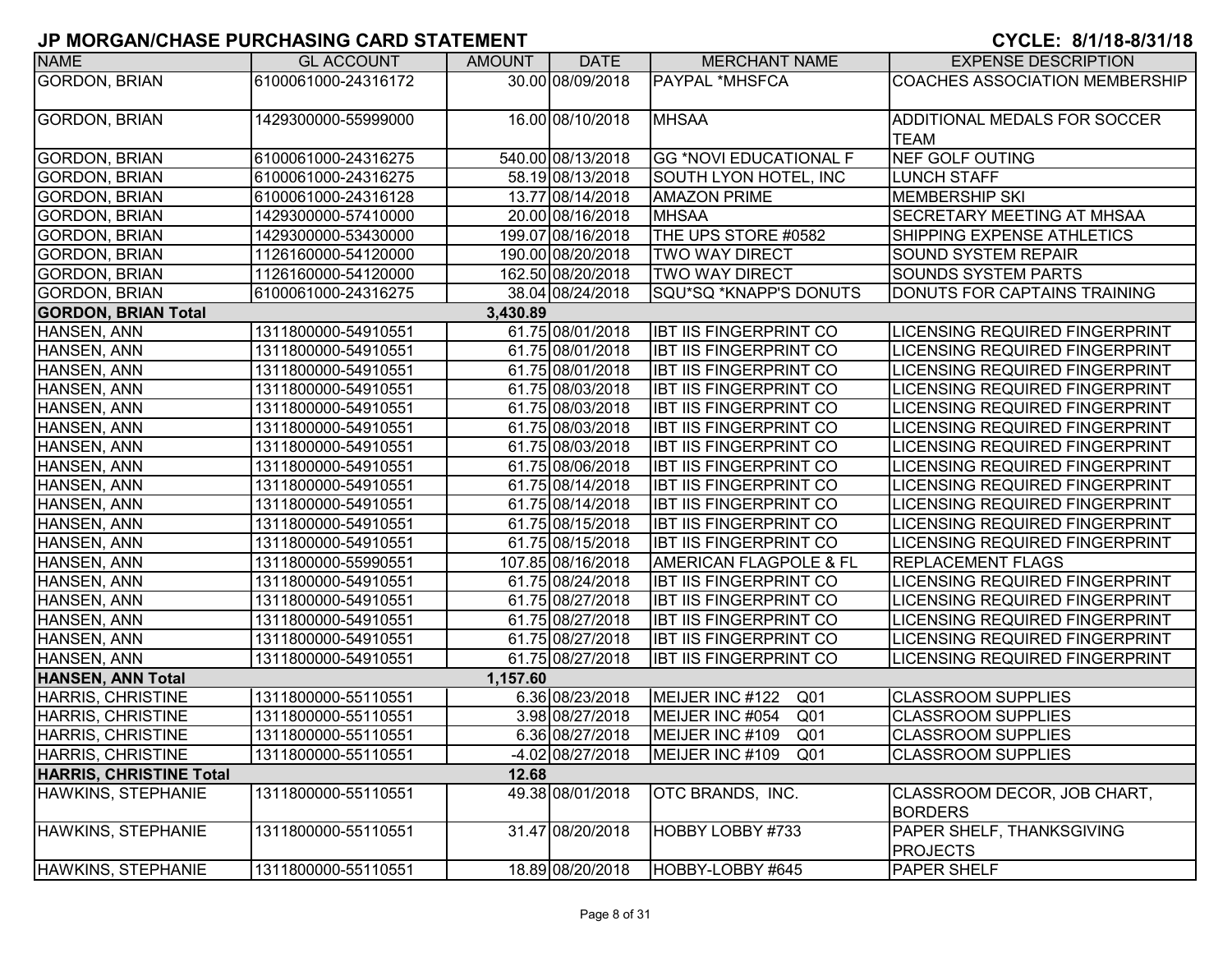| <b>NAME</b>                     | <b>GL ACCOUNT</b>   | <b>AMOUNT</b> | <b>DATE</b>       | <b>MERCHANT NAME</b>          | <b>EXPENSE DESCRIPTION</b>                                                                 |
|---------------------------------|---------------------|---------------|-------------------|-------------------------------|--------------------------------------------------------------------------------------------|
| <b>HAWKINS, STEPHANIE</b>       | 1311800000-55110551 |               | 11.99 08/27/2018  | AMAZON.COM                    | <b>BIRTHDAY CROWNS</b>                                                                     |
| <b>HAWKINS, STEPHANIE Total</b> |                     | 111.73        |                   |                               |                                                                                            |
| HAYNES, DEBORAH                 | 1335100000-55110553 |               | 88.50 08/06/2018  | 00014654<br><b>TARGET</b>     | <b>TEACHING SUPPLIES</b>                                                                   |
| HAYNES, DEBORAH                 | 1335100000-55110553 |               | 31.91 08/07/2018  | JOANN STORES #1933            | <b>TEACHING SUPPLIES</b>                                                                   |
| <b>HAYNES, DEBORAH Total</b>    |                     | 120.41        |                   |                               |                                                                                            |
| <b>HENDERSON, BETH</b>          | 1125200000-55910000 |               | 47.75 08/02/2018  | STAPLS7201829165000001        | <b>BUSINESS OFFICE SUPPLIES</b>                                                            |
| <b>HENDERSON, BETH</b>          | 1125200000-55910000 |               | 28.05 08/13/2018  | STAPLS7202483858000001        | <b>BUSINESS OFFICE SUPPLIES</b>                                                            |
| <b>HENDERSON, BETH</b>          | 1125200000-53220000 |               | 670.00 08/30/2018 | IFEBP *MILWAUKEE              | SHEILA MCDONNELL-IFEBP EXAM<br><b>APP/BENEFITS COURSE</b>                                  |
| <b>HENDERSON, BETH Total</b>    |                     | 745.80        |                   |                               |                                                                                            |
| HOLLY, SHEILA                   | 1123200000-57410000 |               | 147.00 08/03/2018 | <b>MSBO</b>                   | MSBO MEMBERSHIP DUES FOR SHEILA<br><b>HOLLY</b>                                            |
| HOLLY, SHEILA                   | 1128200000-57410000 |               | 125.00 08/08/2018 | MI ASSOC SCH ADM              | MSPRA MEMBERSHIP, GEORGE SIPPLE                                                            |
| HOLLY, SHEILA                   | 1128300000-57910000 |               | 248.93 08/08/2018 | THE MASTER TEACHER            | 30 YEARS OF SERVICE AWARDS                                                                 |
| <b>HOLLY, SHEILA</b>            | 1123200000-53220000 |               | 50.00 08/09/2018  | <b>MASB</b>                   | <b>MASB STUDENT RECORDS &amp;</b><br>COMPLYING WITH FERPA WEBINAR -<br><b>SHEILA HOLLY</b> |
| <b>HOLLY, SHEILA</b>            | 1128200000-57410000 |               | 285.00 08/09/2018 | <b>NSPRA</b>                  | <b>INSPRA MEMBERSHIP FOR GEORGE</b><br>SIPPLE                                              |
| <b>HOLLY, SHEILA</b>            | 1128300000-57910000 |               | 504.00 08/13/2018 | <b>CONTEMPORARY INDUSTRIE</b> | 20 & 25 YEARS OF SERVICE AWARDS                                                            |
| <b>HOLLY, SHEILA</b>            | 1128200000-53490000 |               | 55.00 08/13/2018  | REV.COM                       | <b>CLOSED CAPTIONING FOR THE</b><br>AUGUST 6, 2018 BOARD OF<br><b>EDUCATION MEETING</b>    |
| HOLLY, SHEILA                   | 1128200000-53450000 |               | 360.00 08/14/2018 | SMK*SURVEYMONKEY.COM          | <b>SURVEY MONKEY RENEWAL</b>                                                               |
| <b>HOLLY, SHEILA</b>            | 1123200000-53220000 |               | 375.00 08/15/2018 | MI ASSOC SCH ADM              | 2018 MASA FALL CONFERENCE<br><b>REGISTRATION</b>                                           |
| <b>HOLLY, SHEILA</b>            | 1123200000-57910000 |               | 68.16 08/20/2018  | PANERA BREAD #600667          | <b>SAFETY COMMITTEE WORKING LUNCH</b>                                                      |
| <b>HOLLY, SHEILA</b>            | 1128300000-57910000 |               | 104.00 08/30/2018 | <b>CONTEMPORARY INDUSTRIE</b> | 20 YEARS OF SERVICE AWARD                                                                  |
| HOLLY, SHEILA                   | 1128200000-53490000 |               | 43.00 08/30/2018  | REV.COM                       | <b>CLOSED CAPTIONING FOR THE</b><br>AUGUST 22, 2018 BOARD OF<br><b>EDUCATION MEETING</b>   |
| <b>HOLLY, SHEILA Total</b>      |                     | 2,365.09      |                   |                               |                                                                                            |
| HOSKINS, DIANE                  | 1613100361-55110000 |               | 55.95 08/28/2018  | <b>AMZN MKTP US</b>           | <b>ESL CARDS</b>                                                                           |
| <b>HOSKINS, DIANE</b>           | 6100025000-24316301 |               | 30.00 08/29/2018  | NORTHVILLE HISTORICAL         | <b>ESL PROVIDENCE CLASS - FIELD TRIP</b><br>TO MILL RACE VILLAGE 10/15                     |
| <b>HOSKINS, DIANE Total</b>     |                     | 85.95         |                   |                               |                                                                                            |
| <b>HOURIGAN, MARK</b>           | 1111322000-55110723 |               | 82.45 08/17/2018  | <b>STAPLES DIRECT</b>         | <b>TEACHER SUPPLIES</b>                                                                    |
| <b>HOURIGAN, MARK</b>           | 1111322000-55110723 |               | 26.49 08/27/2018  | LONE STAR PERCUSSION          | <b>BUSHINGS FOR CYMBAL STANDS</b>                                                          |
| <b>HOURIGAN, MARK Total</b>     |                     | 108.94        |                   |                               |                                                                                            |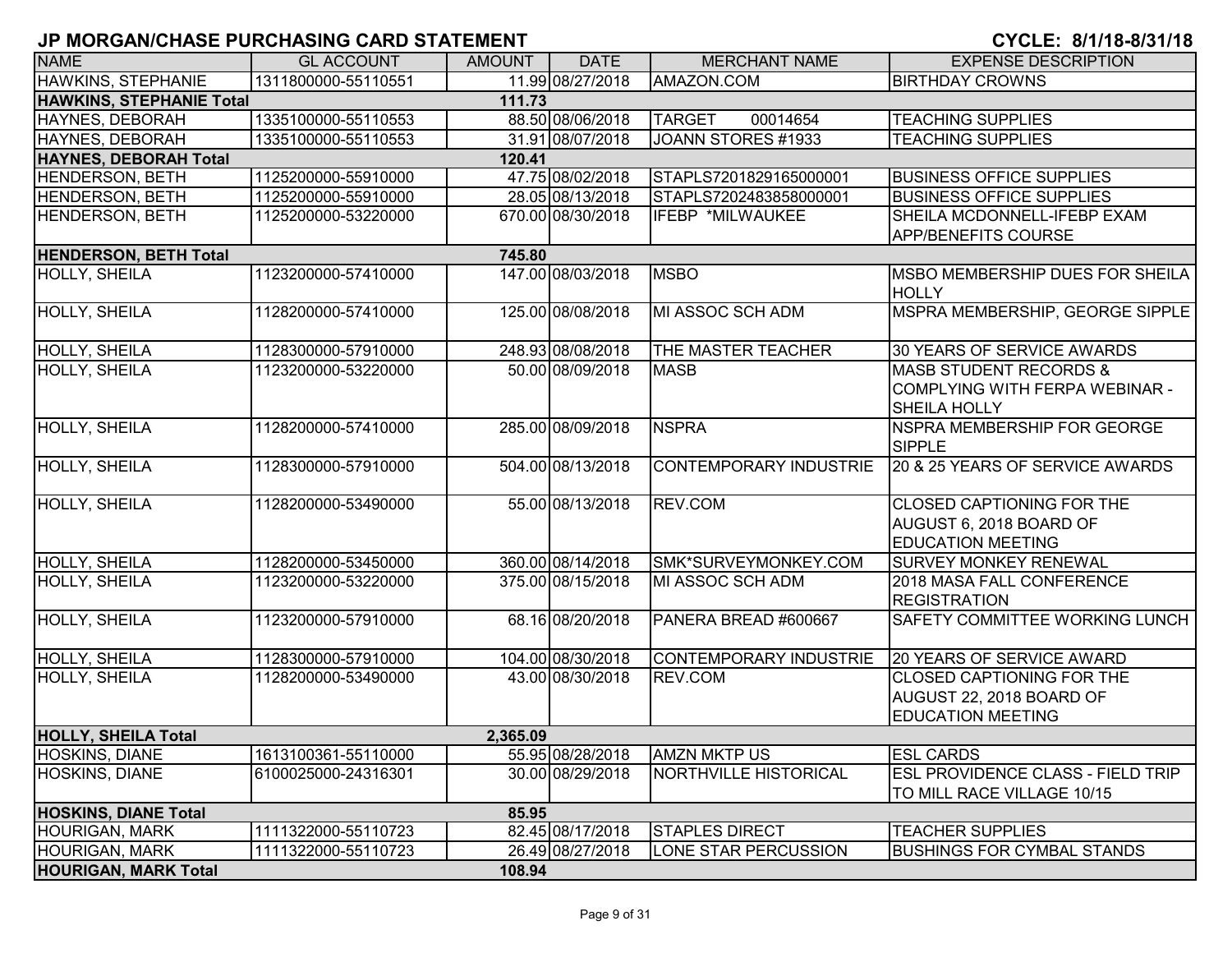| <b>NAME</b>                   | <b>GL ACCOUNT</b>   | AMOUNT | <b>DATE</b>       | <b>MERCHANT NAME</b>        | <b>EXPENSE DESCRIPTION</b>                                                                 |
|-------------------------------|---------------------|--------|-------------------|-----------------------------|--------------------------------------------------------------------------------------------|
| HOWARD, SARAH                 | 1311800000-55110551 |        | 41.95 08/02/2018  | MARSHALLS #116              | <b>TOYS</b>                                                                                |
| HOWARD, SARAH                 | 1311800000-55110551 |        | 9.99 08/06/2018   | <b>TEACHERS STORE LIVON</b> | <b>PATTERN CARDS</b>                                                                       |
| HOWARD, SARAH                 | 1311800000-55110551 |        | 13.00 08/07/2018  | <b>DOLLAR TREE</b>          | <b>STORAGE BINS</b>                                                                        |
| HOWARD, SARAH                 | 1311800000-55110551 |        | 12.21 08/13/2018  | HOBBY LOBBY #417            | <b>ART SUPPLIES</b>                                                                        |
| HOWARD, SARAH                 | 1311800000-55110551 |        | 29.98 08/13/2018  | HOMEGOODS #0467             | <b>TOYS</b>                                                                                |
| HOWARD, SARAH                 | 1311800000-55110551 |        | 13.48 08/13/2018  | JOANN STORES #2004          | DRESS-UP COSTUME                                                                           |
| HOWARD, SARAH                 | 1311800000-55110551 |        | 8.98 08/13/2018   | MICHAELS STORES 4744        | <b>CLOTHESPINS AND MARKER CADDY</b>                                                        |
| HOWARD, SARAH                 | 1311800000-55110551 |        | 29.97 08/15/2018  | <b>TEACHERS STORE LIVON</b> | HOT DOT PENS AND BIRTHDAY<br><b>CROWNS</b>                                                 |
| HOWARD, SARAH                 | 1311800000-55110551 |        | 6.00 08/28/2018   | <b>DOLLAR TREE</b>          | <b>STORAGE BINS</b>                                                                        |
| <b>HOWARD, SARAH Total</b>    |                     | 165.56 |                   |                             |                                                                                            |
| HURLBURT, THOMAS              | 1127170000-55910000 |        | 50.82 08/03/2018  | 651VINYL                    | <b>VINYL</b>                                                                               |
| <b>HURLBURT, THOMAS</b>       | 1127170000-55910000 |        | 35.68 08/03/2018  | THE HOME DEPOT #2737        | <b>HOOKS</b>                                                                               |
| HURLBURT, THOMAS              | 1127170000-55910000 |        | 153.74 08/06/2018 | STAPLS7201919553000001      | <b>SUPPLIES</b>                                                                            |
| HURLBURT, THOMAS              | 1127170000-55910000 |        | 37.39 08/16/2018  | STAPLS7201919553000002      | <b>MAT</b>                                                                                 |
| <b>HURLBURT, THOMAS Total</b> |                     | 277.63 |                   |                             |                                                                                            |
| <b>JANTZ, ANGELA</b>          | 1111115000-55110708 |        | 961.76 08/16/2018 | STAPLS7202713790000001      | <b>TEACHING SUPPLIES FOR THE</b><br><b>BUILDING</b>                                        |
| <b>JANTZ, ANGELA</b>          | 1111115000-55110708 |        | 83.92 08/16/2018  | STAPLS7202713790000005      | <b>TEACHING SUPPLIES FOR THE</b><br><b>BUILDING</b>                                        |
| <b>JANTZ, ANGELA</b>          | 1111115000-55110708 |        | 69.78 08/20/2018  | STAPLS7202713790000003      | <b>TEACHING SUPPLIES FOR THE</b><br><b>BUILDING</b>                                        |
| <b>JANTZ, ANGELA</b>          | 1111115000-55110708 |        | 40.38 08/20/2018  | STAPLS7202713790000004      | <b>TEACHING SUPPLIES FOR THE</b><br><b>BUILDING</b>                                        |
| <b>JANTZ, ANGELA</b>          | 1111115000-55110708 |        | 168.95 08/22/2018 | STAPLS7202955739000001      | TEACHING SUPPLIES FO 2ND GRADE                                                             |
| <b>JANTZ, ANGELA</b>          | 1111115000-55110708 |        | 25.10 08/23/2018  | STAPLS7202955739000003      | TEACHING SUPPLIES FOR 2ND GRADE                                                            |
| <b>JANTZ, ANGELA</b>          | 1111115000-55110708 |        | 19.68 08/24/2018  | STAPLS7203161377000002      | <b>TEACHING SUPPLIES FOR 1ST GRADE</b>                                                     |
| <b>JANTZ, ANGELA</b>          | 1111115000-55110708 |        | 12.55 08/24/2018  | STAPLS7203161377000003      | <b>TEACHING SUPPLIES FOR 1ST GRADE</b>                                                     |
| <b>JANTZ, ANGELA</b>          | 1111115000-55990000 |        | 20.98 08/27/2018  | STAPLS7203297291000001      | FOLDERS TO HOUSE LOGS FOR MATH.<br>READING, RESOURCE ROOM AND ELL<br><b>SERVICES</b>       |
| JANTZ, ANGELA                 | 1124115000-55990000 |        | 17.88 08/28/2018  | THE HOME DEPOT #2729        | <b>CLEAR PLEXI-GLASS TO HOLD</b><br>PAPERWORK IN PLACE ON WALL<br><b>DISPLAY IN OFFICE</b> |
| JANTZ, ANGELA                 | 1124115000-55990000 |        | 145.20 08/29/2018 | <b>GBC E-COMMERCE</b>       | <b>LAMINATOR FILM</b>                                                                      |
| JANTZ, ANGELA                 | 1111115000-55990000 |        | 17.00 08/29/2018  | STAPLS7202713790000002      | <b>TAPE</b>                                                                                |
| <b>JANTZ, ANGELA</b>          | 1111115000-55110708 |        | 10.20 08/29/2018  | STAPLS7202955739000002      | TEACHING SUPPLIES FOR 2ND GRADE                                                            |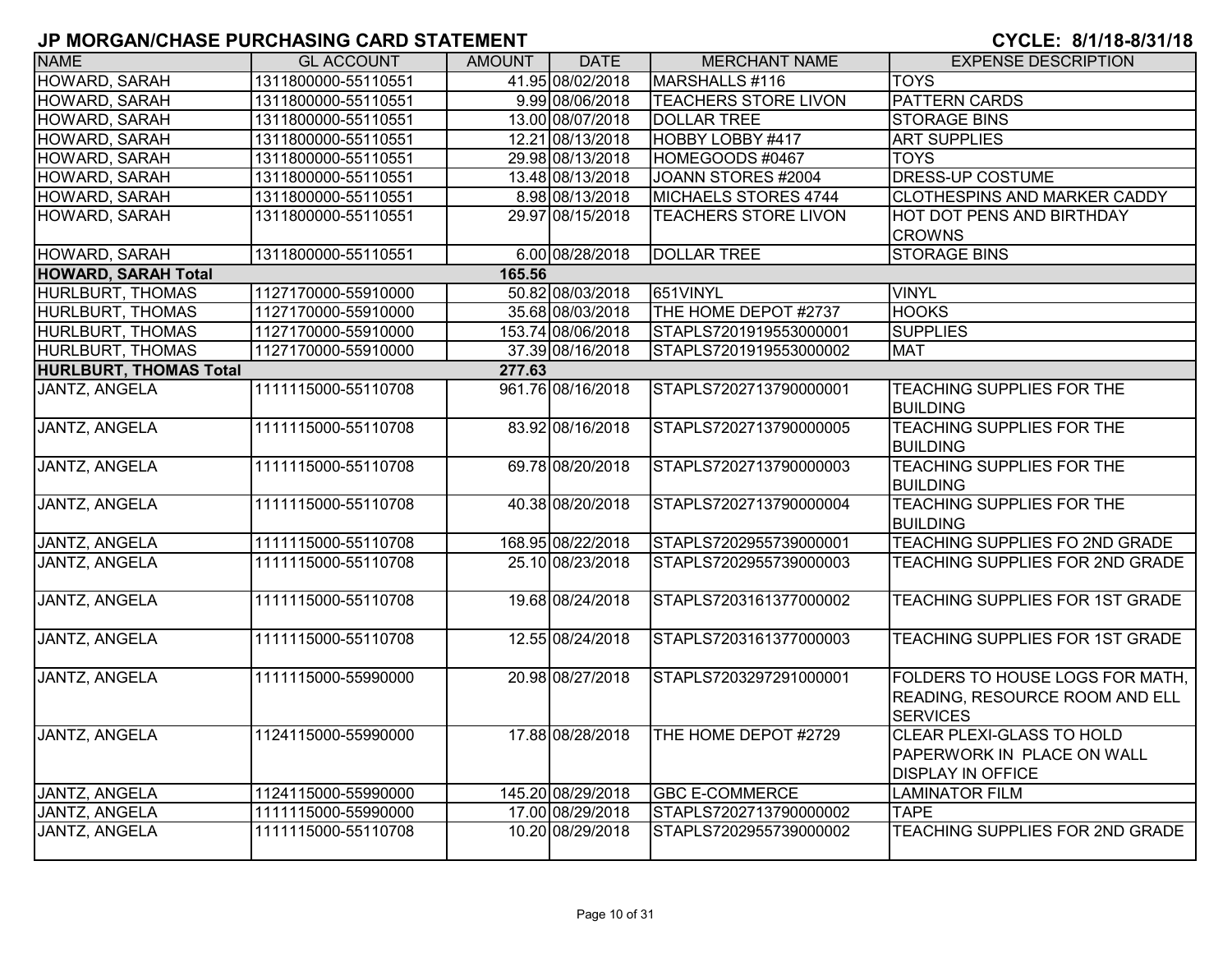| <b>NAME</b>                    | <b>GL ACCOUNT</b>   | <b>AMOUNT</b> | <b>DATE</b>         | <b>MERCHANT NAME</b>               | <b>EXPENSE DESCRIPTION</b>                                                                |
|--------------------------------|---------------------|---------------|---------------------|------------------------------------|-------------------------------------------------------------------------------------------|
| <b>JANTZ, ANGELA</b>           | 1111115000-55110708 |               | 6.80 08/29/2018     | STAPLS7203161377000001             | TEACHING SUPPLIES FOR 1ST GRADE                                                           |
| JANTZ, ANGELA                  | 1111115000-55110799 |               | 604.33 08/29/2018   | STAPLS7203409840000001             | <b>ENVELOPES FOR MAILERS AND WHITE</b><br><b>BOARD FOR NEW CLASSROOM</b>                  |
| <b>JANTZ, ANGELA Total</b>     |                     | 2,204.51      |                     |                                    |                                                                                           |
| JOB, STACEY                    | 1311800000-54910551 |               | 61.75 08/07/2018    | <b>IBT IIS FINGERPRINT CO</b>      | THIBAUDEAU FINGERPRINTS                                                                   |
| JOB, STACEY                    | 1335100000-54910553 |               | 1.096.50 08/07/2018 | SQU*SQ *PLASTERWORKS               | SUMMER CAMP IN HOUSE                                                                      |
| JOB, STACEY                    | 1311800000-54910551 |               | 61.75 08/08/2018    | <b>IBT IIS FINGERPRINT CO</b>      | MILEWSKI FINGERPRINTS LICENSING                                                           |
| JOB, STACEY                    | 1311800000-54910551 |               | 61.75 08/08/2018    | <b>IBT IIS FINGERPRINT CO</b>      | STARK FINGERPRINTS LICENSING                                                              |
| JOB, STACEY                    | 1311800000-54910551 |               | 61.75 08/08/2018    | <b>IBT IIS FINGERPRINT CO</b>      | <b>NICKERSON FINGERPRINTS LICENSING</b>                                                   |
| JOB, STACEY                    | 1335100000-55990553 |               | 115.07 08/09/2018   | GFS STORE #1985                    | <b>SUMMER CAMP SNACKS</b>                                                                 |
| <b>JOB, STACEY</b>             | 1335100000-55990553 |               | 367.48 08/09/2018   | <b>PRINTNOLOGY INC</b>             | <b>SUMMER CAMP TEE SHIRTS</b>                                                             |
| JOB, STACEY                    | 1335100000-55990553 |               | 382.71 08/10/2018   | GFS STORE #1985                    | <b>SUMMER CAMP SNACKS</b>                                                                 |
| JOB, STACEY                    | 1311800000-54910551 |               | 61.75 08/13/2018    | <b>IBT IIS FINGERPRINT CO</b>      | <b>ROQUE FINGERPRINTS LICENSING</b>                                                       |
| JOB, STACEY                    | 1335100000-54910553 |               | 870.00 08/13/2018   | <b>SPRING VALLEY TROUT FA</b>      | <b>SUMMER CAMP FIELD TRIP</b>                                                             |
| JOB, STACEY                    | 1335100000-55990553 |               | 110.59 08/15/2018   | GFS STORE #1985                    | <b>SUMMER CAMP SNACKS</b>                                                                 |
| JOB, STACEY                    | 1335100000-54910553 |               | 888.00 08/15/2018   | LOWER HURON METROPARK              | <b>SUMMER CAMP FIELD TRIP</b>                                                             |
| JOB, STACEY                    | 1335100000-54910553 |               | 829.50 08/16/2018   | SQU*SQ *CHRIS CAKES OF             | <b>SUMMER CAMP IN HOUSE</b>                                                               |
| JOB, STACEY                    | 1311800000-54910551 |               | 61.75 08/22/2018    | <b>IBT IIS FINGERPRINT CO</b>      | STOY FINGERPRINTS LICENSING                                                               |
| JOB, STACEY                    | 1311800000-54910551 |               | 720.00 08/24/2018   | INT*IN *DUMMIES ON THE             | <b>CPR</b>                                                                                |
| JOB, STACEY                    | 1311800000-54910551 |               | 1.360.00 08/29/2018 | INT*IN *DUMMIES ON THE             | <b>CPR</b>                                                                                |
| <b>JOB, STACEY Total</b>       |                     | 7,110.35      |                     |                                    |                                                                                           |
| <b>KOBROSSY, THERESE</b>       | 1335100000-55110553 |               | 28.62 08/07/2018    | <b>DOLLAR TREE</b>                 | <b>SUMMER CAMP CRAFT SUPPLIES</b>                                                         |
| KOBROSSY, THERESE              | 1335100000-55110553 |               | 45.15 08/08/2018    | MEIJER INC #109<br>Q <sub>01</sub> | SUMMER CAMP CRAFT SUPPLIES                                                                |
| <b>KOBROSSY, THERESE Total</b> |                     | 73.77         |                     |                                    |                                                                                           |
| LALONDE, LUCAS                 | 1129900000-53430000 |               | 10.95 08/23/2018    | <b>USPS KIOSK 2569209550</b>       | SHIPPING TO REPAIR SHOP FOR                                                               |
|                                |                     |               |                     |                                    | LIGHTING CONTROL EQUIOPMENT                                                               |
| LALONDE, LUCAS                 | 1129900000-55990000 |               | 86.13 08/27/2018    | THE HOME DEPOT 2737                | TORCH FOR AUD TOOLS FOR REPAIR,<br><b>GLASS CUTTING EQUIPMENT FOR</b><br><b>SCENESHOP</b> |
| <b>LALONDE, LUCAS Total</b>    |                     | 97.08         |                     |                                    |                                                                                           |
| LAMBERT, ELIZABETH             | 1126152000-54110000 |               | 390.00 08/01/2018   | <b>DE-CAL INC</b>                  | ECEC DAIKIN VRF SYSTEM                                                                    |
| LAMBERT, ELIZABETH             | 1126120000-54110000 |               | 490.00 08/01/2018   | <b>DE-CAL INC</b>                  | <b>IMS GLYCOL LEAK AT ROOM 421</b>                                                        |
| LAMBERT, ELIZABETH             | 1126160000-54130000 |               | 490.60 08/01/2018   | <b>NAPA PARTS M-2</b>              | <b>IMTCE PARTS FOR ELECTRICIAN'S VAN</b><br>& RED DUMP                                    |
| LAMBERT, ELIZABETH             | 1126160000-54130000 |               | 18.18 08/01/2018    | NAPA PARTS M-2                     | <b>MTCE ELECTRICIAN'S VAN</b>                                                             |
| LAMBERT, ELIZABETH             | 1126160000-54130000 |               | -283.98 08/01/2018  | NAPA PARTS M-2                     | <b>IMTCE RETURN FOR CORE, PARTS</b>                                                       |
| LAMBERT, ELIZABETH             | 1126122000-54110000 |               | 140.00 08/02/2018   | INT*IN *AQUATIC SOURCE             | <b>HS POOL APP VISIT</b>                                                                  |
| LAMBERT, ELIZABETH             | 4126103951-54110000 |               | 4,000.00 08/02/2018 | MICHIGAN STUMP REMOVAL             | <b>ITC TREES &amp; STUMPS REMOVAL</b>                                                     |
| LAMBERT, ELIZABETH             | 4126112951-54110000 |               | 400.00 08/02/2018   | <b>MICHIGAN STUMP REMOVAL</b>      | <b>OH TREE REMOVAL</b>                                                                    |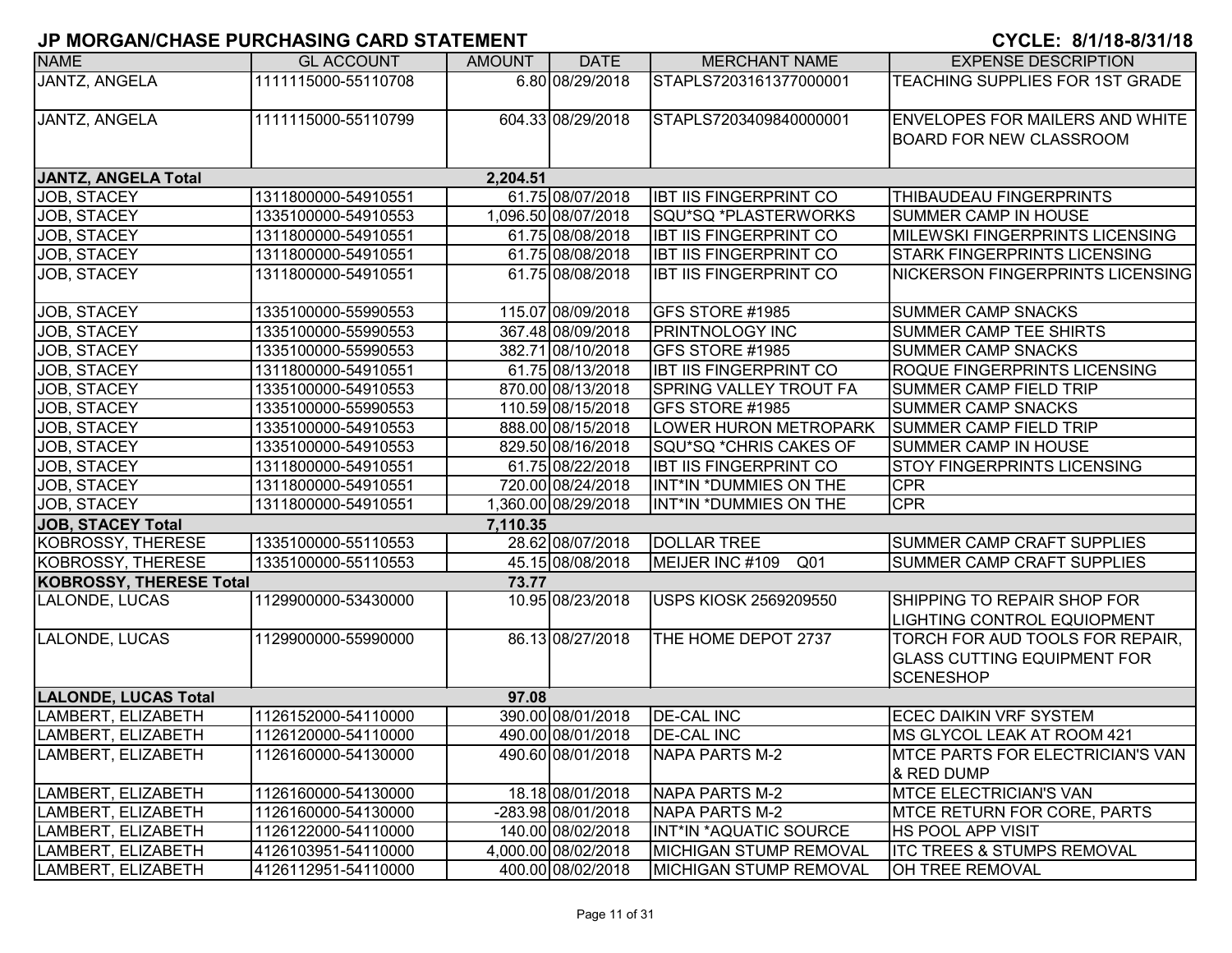| <b>NAME</b>        | <b>GL ACCOUNT</b>   | AMOUNT | <b>DATE</b>         | <b>MERCHANT NAME</b>       | <b>EXPENSE DESCRIPTION</b>            |
|--------------------|---------------------|--------|---------------------|----------------------------|---------------------------------------|
| LAMBERT, ELIZABETH | 1126122000-54110000 |        | 315.70 08/03/2018   | <b>LEONARDS SYSRUPS</b>    | HS POOL CO2                           |
| LAMBERT, ELIZABETH | 4126103951-54110000 |        | 1,500.00 08/03/2018 | MICHIGAN STUMP REMOVAL     | <b>ITC REMOVE DEAD TREE</b>           |
| LAMBERT, ELIZABETH | 1126160000-55993000 |        | 324.00 08/03/2018   | <b>SITEONE LANDSCAPE S</b> | <b>TRANS MULCH</b>                    |
| LAMBERT, ELIZABETH | 1126160000-55993000 |        | 324.00 08/03/2018   | SITEONE LANDSCAPE S        | <b>TRANS MULCH</b>                    |
| LAMBERT, ELIZABETH | 1126160000-55993000 |        | 324.00 08/03/2018   | <b>SITEONE LANDSCAPE S</b> | <b>TRANS MULCH</b>                    |
| LAMBERT, ELIZABETH | 1126118000-55991000 |        | 306.87 08/06/2018   | <b>NICHOLS</b>             | NM6 CUSTODIAL SUPPLIES                |
| LAMBERT, ELIZABETH | 1126152000-55991000 |        | 507.70 08/06/2018   | <b>NICHOLS</b>             | <b>ECEC CUSTODIAL SUPPLIES</b>        |
| LAMBERT, ELIZABETH | 1126118000-55991000 |        | 738.11 08/06/2018   | <b>NICHOLS</b>             | NM5 CUSTODIAL SUPPLIES                |
| LAMBERT, ELIZABETH | 1126113000-55991000 |        | 435.16 08/06/2018   | <b>NICHOLS</b>             | <b>NW CUSTODIAL SUPPLIES</b>          |
| LAMBERT, ELIZABETH | 1126111000-55991000 |        | 867.78 08/06/2018   | <b>NICHOLS</b>             | <b>VO CUSTODIAL SUPPLIES</b>          |
| LAMBERT, ELIZABETH | 1126120000-55991000 |        | 620.76 08/06/2018   | <b>NICHOLS</b>             | <b>IMS CUSTODIAL SUPPLIES</b>         |
| LAMBERT, ELIZABETH | 1126122000-55991000 |        | 1,118.63 08/06/2018 | <b>NICHOLS</b>             | <b>HS CUSTODIAL SUPPLIES</b>          |
| LAMBERT, ELIZABETH | 1126161000-53840000 |        | 385.07 08/06/2018   | <b>WASTE MGMT WM EZPAY</b> | HS SOUTH ROLL OFF DUMPSTER            |
| LAMBERT, ELIZABETH | 1126161000-53840000 |        | 255.00 08/06/2018   | <b>WASTE MGMT WM EZPAY</b> | NM5 ROLL OFF DUMPSTER                 |
| LAMBERT, ELIZABETH | 1126160000-53840000 |        | 443.70 08/06/2018   | WASTE MGMT WM EZPAY        | <b>MTCE ROLL OFF DUMPSTER</b>         |
| LAMBERT, ELIZABETH | 1126161000-53840000 |        | 215.00 08/06/2018   | <b>WASTE MGMT WM EZPAY</b> | <b>HS ROLL OFF DUMPSTER</b>           |
| LAMBERT, ELIZABETH | 1126118000-54110000 |        | 1,044.00 08/07/2018 | <b>DE-CAL INC</b>          | NM5, NM6 COOLING ISSUES IN            |
|                    |                     |        |                     |                            | <b>MULTIPLE ROOMS</b>                 |
| LAMBERT, ELIZABETH | 1126118000-54110000 |        | 690.00 08/07/2018   | <b>DE-CAL INC</b>          | NM6 GYM COOLING ISSUES                |
| LAMBERT, ELIZABETH | 1126122000-54110000 |        | 419.82 08/07/2018   | <b>DE-CAL INC</b>          | <b>HS POOL AREA CO2 LEAK</b>          |
| LAMBERT, ELIZABETH | 1126113000-54110000 |        | 2,160.99 08/07/2018 | <b>DE-CAL INC</b>          | <b>NW COOLING TOWER CHEMICAL</b>      |
|                    |                     |        |                     |                            | <b>FEEDER IN ALARM</b>                |
| LAMBERT, ELIZABETH | 1126152000-54110000 |        | 3,175.00 08/07/2018 | <b>DE-CAL INC</b>          | ECEC ERU2 & ERU3 HIGH DISCHARGE       |
|                    |                     |        |                     |                            | <b>TEMPS</b>                          |
| LAMBERT, ELIZABETH | 1126111000-54110000 |        | 1,195.00 08/07/2018 | <b>DE-CAL INC</b>          | VO CLEAN CONDENSER COILS              |
| LAMBERT, ELIZABETH | 1126112000-54110000 |        | 845.00 08/07/2018   | <b>DE-CAL INC</b>          | OH CLEAN CONDENSER COILS              |
| LAMBERT, ELIZABETH | 1126160000-54120000 |        | 806.16 08/07/2018   | <b>EZGO FINANCE PAYMTS</b> | <b>ATHLETIC FIELD GROOMER REPAIRS</b> |
| LAMBERT, ELIZABETH | 1126105000-54110000 |        | 31.00 08/07/2018    | <b>PREMIER PEST MANAG</b>  | <b>NATC PEST MANAGEMENT</b>           |
| LAMBERT, ELIZABETH | 1126115000-54110000 |        | 28.00 08/07/2018    | <b>PREMIER PEST MANAG</b>  | <b>DF PEST MANAGEMENT</b>             |
| LAMBERT, ELIZABETH | 1126152000-54110000 |        | 37.00 08/07/2018    | <b>PREMIER PEST MANAG</b>  | <b>ECEC PEST MANAGEMENT</b>           |
| LAMBERT, ELIZABETH | 1126101000-54110000 |        | 43.00 08/07/2018    | <b>PREMIER PEST MANAG</b>  | <b>ESB PEST MANAGEMENT</b>            |
| LAMBERT, ELIZABETH | 1126103000-54110000 |        | 28.00 08/07/2018    | <b>PREMIER PEST MANAG</b>  | <b>ITC PEST MANAGEMENT</b>            |
| LAMBERT, ELIZABETH | 1126122000-54110000 |        | 33.00 08/07/2018    | <b>PREMIER PEST MANAG</b>  | <b>HS PEST MANAGEMENT</b>             |
| LAMBERT, ELIZABETH | 1126118000-54110000 |        | 28.00 08/07/2018    | <b>PREMIER PEST MANAG</b>  | NM5 PEST MANAGEMENT                   |
| LAMBERT, ELIZABETH | 1126118000-54110000 |        | 323.00 08/07/2018   | <b>PREMIER PEST MANAG</b>  | NM6 PEST MANAGEMENT, BEE              |
|                    |                     |        |                     |                            | CONTROL                               |
| LAMBERT, ELIZABETH | 1126120000-54110000 |        | 37.00 08/07/2018    | <b>PREMIER PEST MANAG</b>  | <b>IMS PEST MANAGEMENT</b>            |
| LAMBERT, ELIZABETH | 1126113000-54110000 |        | 28.00 08/07/2018    | <b>PREMIER PEST MANAG</b>  | <b>NW PEST MANAGEMENT</b>             |
| LAMBERT, ELIZABETH | 1126112000-54110000 |        | 28.00 08/07/2018    | <b>PREMIER PEST MANAG</b>  | OH PEST MANAGEMENT                    |
| LAMBERT, ELIZABETH | 1126114000-54110000 |        | 28.00 08/07/2018    | <b>PREMIER PEST MANAG</b>  | <b>PV PEST MANAGEMENT</b>             |
| LAMBERT, ELIZABETH | 1126111000-54110000 |        | 35.00 08/07/2018    | <b>PREMIER PEST MANAG</b>  | <b>VO PEST MANAGEMENT</b>             |
| LAMBERT, ELIZABETH | 1126160000-55993000 |        | 133.20 08/07/2018   | <b>SITEONE LANDSCAPE S</b> | <b>HS MULCH</b>                       |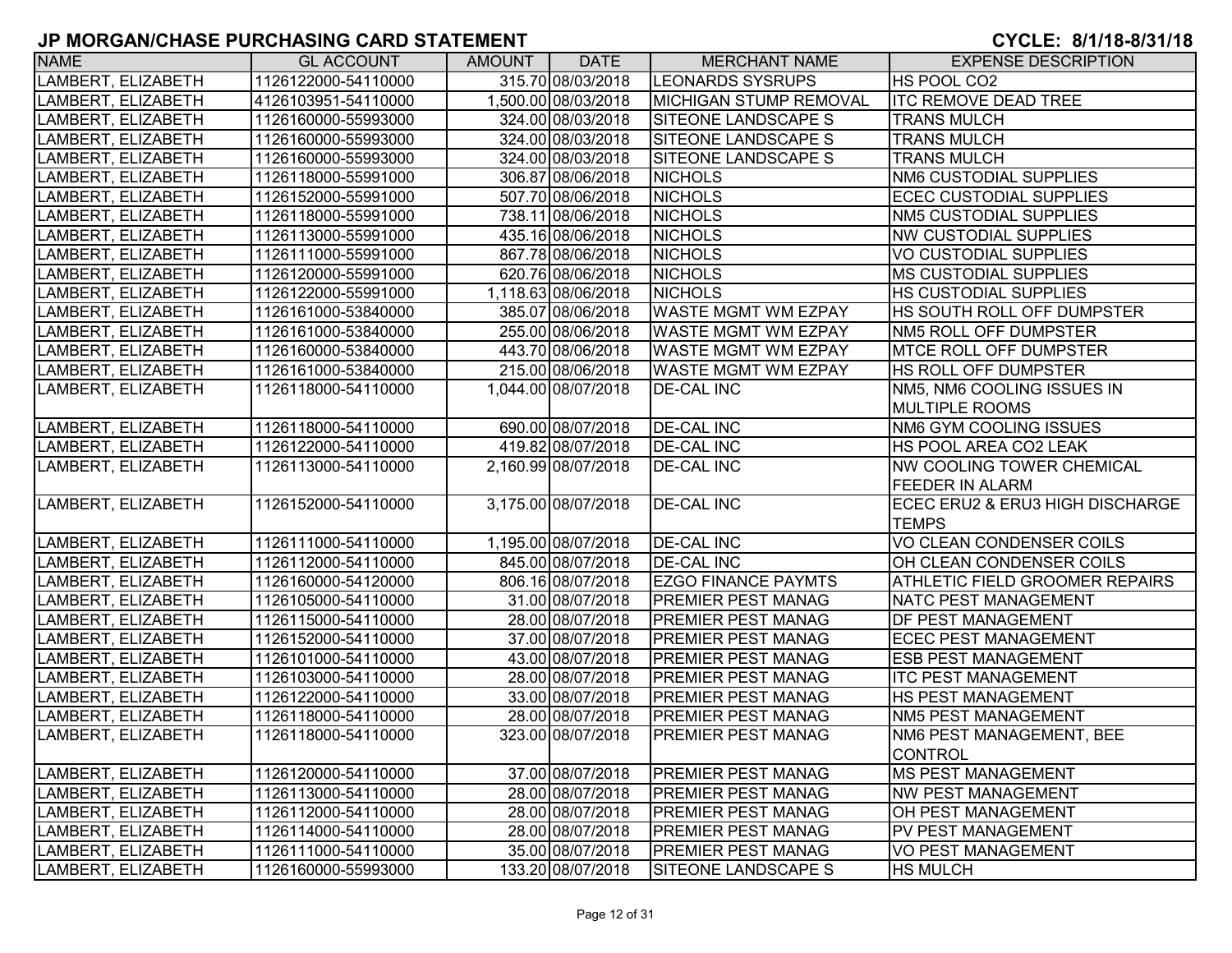| <b>NAME</b>        | <b>GL ACCOUNT</b>   | <b>AMOUNT</b> | <b>DATE</b>         | <b>MERCHANT NAME</b>          | <b>EXPENSE DESCRIPTION</b>              |
|--------------------|---------------------|---------------|---------------------|-------------------------------|-----------------------------------------|
| LAMBERT, ELIZABETH | 1126103000-54910000 |               | 1,971.19 08/08/2018 | <b>ARCH ENVIRONMENTAL GRO</b> | <b>ITC AIR QUALITY MONITORING</b>       |
| LAMBERT, ELIZABETH | 1126112000-54120000 |               | 88.00 08/08/2018    | <b>BASS</b>                   | OH MUSIC ROOM (110) IN & OUT OF         |
|                    |                     |               |                     |                               | <b>COMM</b>                             |
| LAMBERT, ELIZABETH | 1126160000-55990000 |               | 157.69 08/08/2018   | CINTAS 60A SAP                | <b>MTCE UNIFORM ALLOWANCE FOR</b>       |
|                    |                     |               |                     |                               | <b>MCDERMOTT</b>                        |
| LAMBERT, ELIZABETH | 1126160000-55992000 |               | 56.19 08/08/2018    | QUALITY FIRST AID & SA        | <b>MTCE FIRST AID KIT SERVICE</b>       |
| LAMBERT, ELIZABETH | 4126152951-54110000 |               | 589.00 08/10/2018   | <b>COMMERICAL GLASS,</b>      | <b>ECEC RM 18 BROKEN EXTERIOR</b>       |
|                    |                     |               |                     |                               | <b>WINDOW</b>                           |
| LAMBERT, ELIZABETH | 1126122000-54110000 |               | 1,121.10 08/10/2018 | INT*IN *AQUATIC SOURCE        | HS POOL CHLORINE PUMP REPAIRS           |
| LAMBERT, ELIZABETH | 1126111000-54110000 |               | 108.00 08/13/2018   | 1800 4 BLINDS MICHIGA         | VO ROOM 7 VERTICAL BLINDS               |
| LAMBERT, ELIZABETH | 1126170000-54110000 |               | 259.25 08/13/2018   | INT*IN *SECURE DOORS L        | <b>TRANS BUS WASH DOOR REPAIRS</b>      |
| LAMBERT, ELIZABETH | 1126161000-53840000 |               | 213.60 08/13/2018   | <b>WASTE MGMT WM EZPAY</b>    | <b>BOSCO ROLL OFF DUMPSTER</b>          |
| LAMBERT, ELIZABETH | 1126122000-54110000 |               | 2,040.00 08/14/2018 | INT*IN *SERVICEPRO PLU        | HS ELEVATOR PIT JET VAC                 |
| LAMBERT, ELIZABETH | 1126160000-55992000 |               | 1,953.46 08/15/2018 | <b>NATIONAL TIME</b>          | <b>HS BATTERY REPLACEMENTS FOR</b>      |
|                    |                     |               |                     |                               | <b>FIRE INSPECTIONS</b>                 |
| LAMBERT, ELIZABETH | 1126160000-55910000 |               | 48.36 08/15/2018    | STAPLS7202504381000002        | <b>MTCE OFFICE SUPPLIES</b>             |
| LAMBERT, ELIZABETH | 1126160000-55710000 |               | 1,013.82 08/16/2018 | CORRIGAN OIL #2 - BRI         | <b>MTCE FUEL</b>                        |
| LAMBERT, ELIZABETH | 1126160000-55992000 |               | 254.88 08/16/2018   | <b>SHIFFLER EQUIPMENT</b>     | <b>HS POOL LOCKER ROOM</b>              |
| LAMBERT, ELIZABETH | 1126160000-55910000 |               | $-10.60$ 08/16/2018 | STAPLS7202504381001001        | <b>MTCE OFFICE SUPPLY REFUND</b>        |
| LAMBERT, ELIZABETH | 1126160000-55910000 |               | 10.60 08/16/2018    | STAPLS7202504381002001        | <b>MTCE SUPPLIES</b>                    |
| LAMBERT, ELIZABETH | 1126122000-54110000 |               | 290.00 08/20/2018   | INT*IN *SERVICEPRO PLU        | HS BOYS LOCKER ROOM BACKED UP,          |
|                    |                     |               |                     |                               | <b>SNAKED</b>                           |
| LAMBERT, ELIZABETH | 4126160951-54110000 |               | 1,400.00 08/20/2018 | MICHIGAN STUMP REMOVAL        | <b>BOSCO TREE REMOVALS</b>              |
| LAMBERT, ELIZABETH | 4126118951-54110000 |               | 450.00 08/20/2018   | <b>MICHIGAN STUMP REMOVAL</b> | <b>NM5 TREE REMOVALS</b>                |
| LAMBERT, ELIZABETH | 4126111951-54110000 |               | 350.00 08/20/2018   | <b>MICHIGAN STUMP REMOVAL</b> | VO TREE REMOVALS                        |
| LAMBERT, ELIZABETH | 1126160000-55910000 |               | 42.99 08/20/2018    | STAPLS7202504381000001        | <b>MTCE OFFICE SUPPLIES</b>             |
| LAMBERT, ELIZABETH | 1126161000-53840000 |               | 200.00 08/20/2018   | <b>WASTE MGMT WM EZPAY</b>    | <b>HS ROLL OFF DUMPSTER</b>             |
| LAMBERT, ELIZABETH | 1126152000-54110000 |               | 240.00 08/21/2018   | <b>DE-CAL INC</b>             | ECEC CLEAN CONDENSER COILS              |
| LAMBERT, ELIZABETH | 1126118000-54110000 |               | 540.00 08/21/2018   | <b>DE-CAL INC</b>             | <b>NM CLEAN CONDENSER COILS</b>         |
| LAMBERT, ELIZABETH | 1126101000-54110000 |               | 240.00 08/21/2018   | <b>DE-CAL INC</b>             | <b>ESB CLEAN CONDENSER COILS</b>        |
| LAMBERT, ELIZABETH | 1126113000-54110000 |               | 390.00 08/21/2018   | <b>DE-CAL INC</b>             | <b>NW CLEAN CONDENSER COILS</b>         |
| LAMBERT, ELIZABETH | 1126122000-54110000 |               | 230.87 08/21/2018   | INT*IN *AQUATIC SOURCE        | <b>HS POOL CHEMICALS</b>                |
| LAMBERT, ELIZABETH | 1126170000-54110000 |               | 1,152.00 08/21/2018 | INT*IN *SECURE DOORS L        | TRANS BUS WASH DOORS REPAIRS            |
| LAMBERT, ELIZABETH | 1126122000-54110000 |               | 1,355.80 08/23/2018 | <b>DE-CAL INC</b>             | <b>HS MAIN CHILLER DOWN</b>             |
| LAMBERT, ELIZABETH | 1126118000-54110000 |               | 995.00 08/23/2018   | <b>DE-CAL INC</b>             | NM CLEAN CONDENSER COILS                |
| LAMBERT, ELIZABETH | 1126115000-54110000 |               | 1,370.00 08/23/2018 | <b>DE-CAL INC</b>             | <b>IDF CLEAN CONDENSER COILS</b>        |
| LAMBERT, ELIZABETH | 1126160000-54110000 |               | 405.14 08/24/2018   | INT*IN *SECURE DOORS L        | <b>TRANS BUS WASH AIR SWITCH REPAIR</b> |
|                    |                     |               |                     |                               |                                         |
| LAMBERT, ELIZABETH | 1126100000-54910829 |               | 2,041.28 08/27/2018 | <b>ARCH ENVIRONMENTAL GRO</b> | <b>DISTRICT STORM WATER</b>             |
|                    |                     |               |                     |                               | <b>MANAGEMENT</b>                       |
| LAMBERT, ELIZABETH | 1126170000-54110000 |               | 432.50 08/27/2018   | <b>ARCH ENVIRONMENTAL GRO</b> | UST CONSULTING SERVICES                 |
| LAMBERT, ELIZABETH | 1126160000-55992000 |               | 836.00 08/27/2018   | <b>PENCHURA</b>               | <b>NW PLAYGROUND TUNNEL</b>             |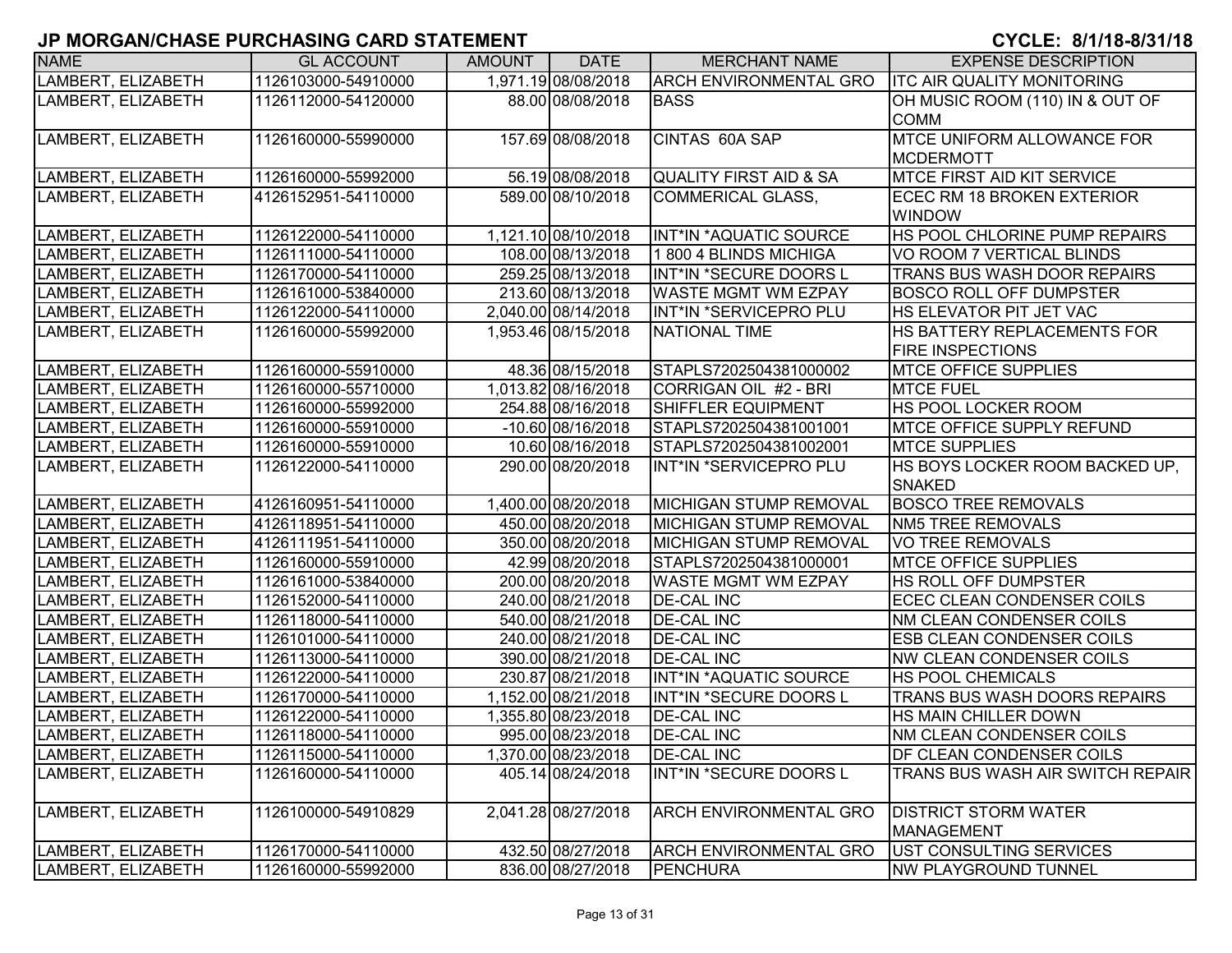| <b>NAME</b>                     | <b>GL ACCOUNT</b>   | AMOUNT    | <b>DATE</b>         | <b>MERCHANT NAME</b>          | <b>EXPENSE DESCRIPTION</b>                    |
|---------------------------------|---------------------|-----------|---------------------|-------------------------------|-----------------------------------------------|
| LAMBERT, ELIZABETH              | 1126160000-55993000 |           | 99.90 08/27/2018    | SITEONE LANDSCAPE SUPP        | <b>NW MULCH</b>                               |
| LAMBERT, ELIZABETH              | 1126118000-54120000 |           | 1,004.00 08/28/2018 | <b>AMERICAN SPRINKLER</b>     | <b>NM SPRINKLER REPAIRS</b>                   |
| LAMBERT, ELIZABETH              | 1126160000-55710000 |           | 802.70 08/29/2018   | CORRIGAN OIL #2 - BRI         | <b>MTCE FUEL</b>                              |
| LAMBERT, ELIZABETH              | 1126160000-55992000 |           | 265.00 08/29/2018   | INT*IN *AQUATIC SOURCE        | <b>HS POOL CHLORINE</b>                       |
| LAMBERT, ELIZABETH              | 1126122000-54120000 |           | 2,700.00 08/29/2018 | MOTOR CITY DETAIL LLC         | HS POWER WASHING OF AC UNITS                  |
| LAMBERT, ELIZABETH              | 1126160000-55730000 |           | 118.63 08/29/2018   | <b>NAPA PARTS M-2</b>         | GRNDS 2002 FORD F250 BATTERY                  |
| LAMBERT, ELIZABETH              | 1126160000-55992000 |           | 5,006.40 08/30/2018 | <b>BASS</b>                   | <b>ESB CONTROLLER &amp; STOCK</b>             |
| LAMBERT, ELIZABETH              | 1126122000-54120000 |           | 247.00 08/30/2018   | <b>BASS</b>                   | <b>HS CHILLER</b>                             |
| LAMBERT, ELIZABETH              | 1126600000-54910000 |           | 50.00 08/30/2018    | <b>PROTECTION ONE ALARM</b>   | <b>ECEC ALARM</b>                             |
| LAMBERT, ELIZABETH              | 1126114000-54120000 |           | 1,488.83 08/31/2018 | <b>DE-CAL INC</b>             | PV NO COOLING IN OFFICE, CAFETERIA            |
| LAMBERT, ELIZABETH              | 1126122000-54120000 |           | 490.00 08/31/2018   | <b>DE-CAL INC</b>             | HS WATER LEAK IN COUNSELING AREA<br>& HALLWAY |
| LAMBERT, ELIZABETH              | 1126113000-54110000 |           | 168.00 08/31/2018   | <b>DE-CAL INC</b>             | NW COOLING TOWER ISSUES                       |
| LAMBERT, ELIZABETH              | 1126114000-54120000 |           | 1,295.00 08/31/2018 | <b>DE-CAL INC</b>             | PV CLEAN CONDENSER COILS                      |
| LAMBERT, ELIZABETH              | 1126122000-54120000 |           | 995.00 08/31/2018   | <b>DE-CAL INC</b>             | HS CLEAN CONDENSER COILS                      |
| LAMBERT, ELIZABETH              | 1126152000-54120000 |           | 195.00 08/31/2018   | INT*IN *SERVICEPRO PLU        | ECEC RESTROOM OFF CAFETERIA                   |
| LAMBERT, ELIZABETH              | 1126115000-54110000 |           | 7,840.00 08/31/2018 | INT*IN *SERVICEPRO PLU        | <b>DF PLUMBING REPAIRS</b>                    |
| <b>LAMBERT, ELIZABETH Total</b> |                     | 71,104.03 |                     |                               |                                               |
| LASH, NANCY                     | 1124114000-55990000 |           | 39.00 08/14/2018    | <b>EDUCATION WEEK</b>         | PRINCIPAL MAGAZINE                            |
| LASH, NANCY                     | 1111114000-53840000 |           | 25.00 08/14/2018    | <b>GFL ENVIROMENTAL USA I</b> | <b>RECYCLING FOR PV</b>                       |
| LASH, NANCY                     | 1122214000-55990000 |           | 110.73 08/14/2018   | <b>HARCOURTLINESSTORE</b>     | PENCILS FOR MEDIA CENTER PENCIL<br><b>BOX</b> |
| LASH, NANCY                     | 1111114000-55110727 |           | 45.98 08/15/2018    | <b>GOPHER SPORT</b>           | PE SUPPLY                                     |
| <b>LASH, NANCY</b>              | 1124114000-55910000 |           | 279.99 08/15/2018   | SCHOOLLABELS.COM              | OFFICE SUPPLY - VOLUNTEER<br><b>STICKERS</b>  |
| <b>LASH, NANCY</b>              | 1124114000-55910000 |           | 25.98 08/15/2018    | STAPLS7202594299000001        | <b>OFFICE SUPPLY</b>                          |
| <b>LASH, NANCY</b>              | 1124114000-55990000 |           | 26.06 08/16/2018    | AMAZON.COM                    | <b>PRINCIPAL BOOK</b>                         |
| <b>LASH, NANCY</b>              | 1111114000-55110708 |           | 146.94 08/16/2018   | STAPLS7202603632000001        | <b>CLASSROOM SUPPLY</b>                       |
| <b>LASH, NANCY</b>              | 1124114000-55910000 |           | 27.87 08/16/2018    | STAPLS7202603632000002        | OFFICE SUPPLY                                 |
| <b>LASH, NANCY</b>              | 1124114000-55910000 |           | 812.54 08/16/2018   | STAPLS7202699398000001        | OFFICE SUPPLY CABINET                         |
| LASH, NANCY                     | 1124114000-55910000 |           | 18.69 08/17/2018    | AMAZON.COM                    | OFFICE SUPPLY                                 |
| LASH, NANCY                     | 1124114000-55910000 |           | 29.56 08/17/2018    | AMAZON.COM                    | OFFICE SUPPLY                                 |
| LASH, NANCY                     | 1124114000-55910000 |           | 17.38 08/17/2018    | <b>AMZN MKTP US</b>           | OFFICE SUPPLY                                 |
| <b>LASH, NANCY</b>              | 1124114000-55910000 |           | 45.97 08/17/2018    | SMILEMAKERS INC               | OFFICE SUPPLY - TOOTH HOLDERS                 |
| <b>LASH, NANCY</b>              | 1111114000-55110727 |           | 208.74 08/17/2018   | STAPLS7202749425000001        | <b>PE SUPPLIES</b>                            |
| <b>LASH, NANCY</b>              | 1111114000-55110708 |           | 69.57 08/20/2018    | STAPLS7202699398000003        | <b>CLASSROOM SUPPLIES</b>                     |
| <b>LASH, NANCY</b>              | 1124114000-55910000 |           | 113.37 08/20/2018   | STAPLS7202852328000001        | <b>OFFICE SUPPLY</b>                          |
| LASH, NANCY                     | 1111114000-55110708 |           | 1,085.28 08/21/2018 | <b>DRAPHIX/TEACHER DIRECT</b> | 4TH GRADE CLASSROOM SUPPLIES                  |
| LASH, NANCY                     | 1111114000-55110708 |           | 33.80 08/21/2018    | SUPREME SCHOOL SPLY WE        | 4TH GRADE SUPPLIES                            |
| LASH, NANCY                     | 1111114000-55110708 |           | 90.36 08/22/2018    | <b>AMZN MKTP US</b>           | <b>CLASSROOM SUPPLY</b>                       |
| LASH, NANCY                     | 1124114000-55910000 |           | 8.16 08/22/2018     | <b>AMZN MKTP US</b>           | OFFICE SUPPLY                                 |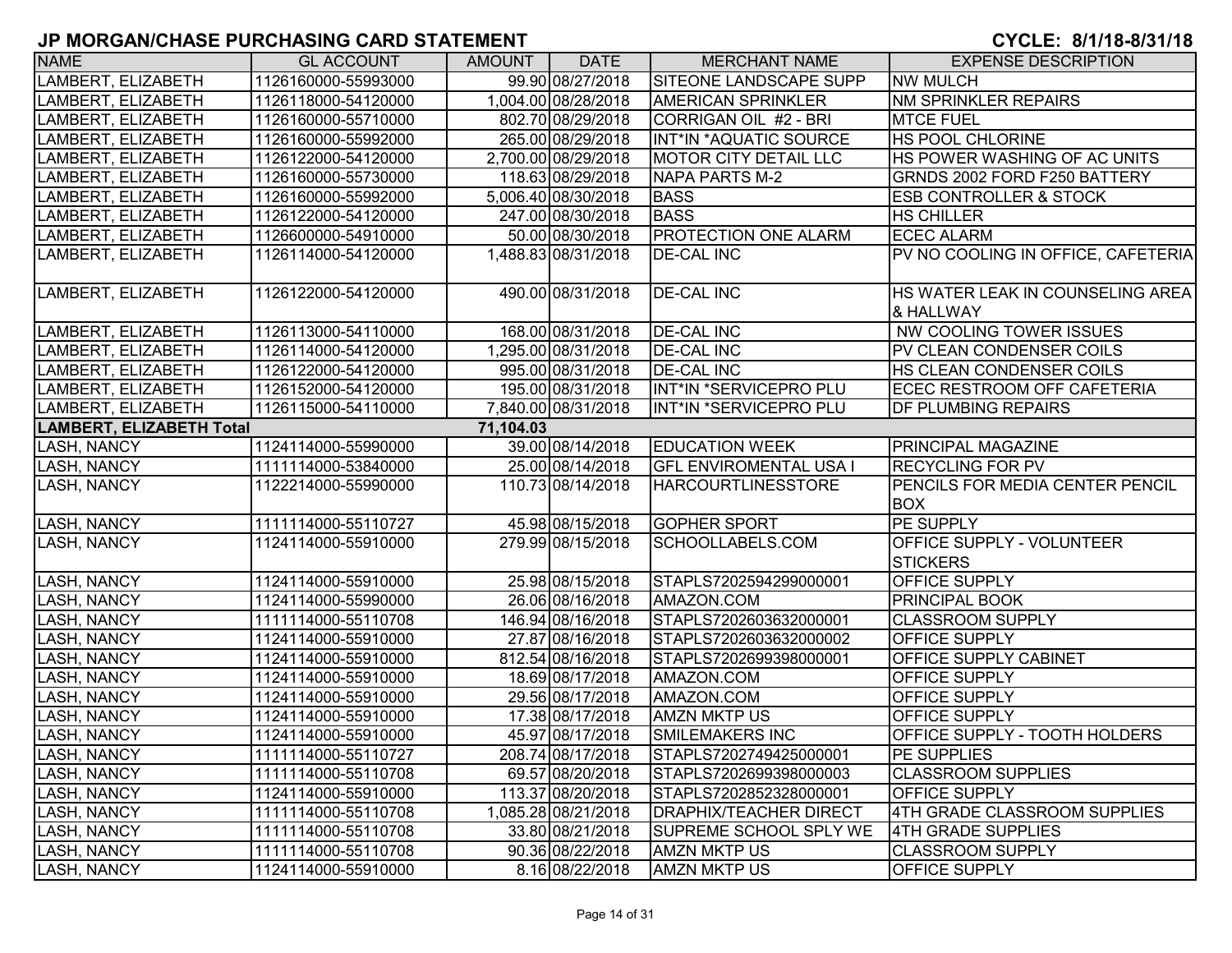| <b>NAME</b>              | <b>GL ACCOUNT</b>   | AMOUNT    | <b>DATE</b>          | <b>MERCHANT NAME</b>          | <b>EXPENSE DESCRIPTION</b>         |
|--------------------------|---------------------|-----------|----------------------|-------------------------------|------------------------------------|
| <b>LASH, NANCY</b>       | 1111114000-55110708 |           | 125.28 08/22/2018    | <b>DURACO</b>                 | <b>CLASSROOM SUPPLY</b>            |
| <b>LASH, NANCY</b>       | 1111114000-55110708 |           | 108.73 08/22/2018    | STAPLS7202924130000001        | <b>CLASSROOM SUPPLY</b>            |
| <b>LASH, NANCY</b>       | 1111114000-55110708 |           | 800.58 08/22/2018    | STAPLS7202943947000001        | <b>CLASSROOM SUPPLIES</b>          |
| <b>LASH, NANCY</b>       | 1111114000-55110708 |           | 23.90 08/22/2018     | STAPLS7202943947000002        | <b>CLASSROOM SUPPLY</b>            |
| <b>LASH, NANCY</b>       | 1111114000-55110708 |           | 6.02 08/22/2018      | STAPLS7202943947000003        | <b>CLASSROOM SUPPLY</b>            |
| <b>LASH, NANCY</b>       | 1111114000-55110708 |           | 17.18 08/22/2018     | STAPLS7202943947000005        | <b>CLASSROOM SUPPLY</b>            |
| <b>LASH, NANCY</b>       | 1111114000-55110708 |           | 194.95 08/22/2018    | STAPLS7202943947000007        | <b>CLASSROOM SUPPLY</b>            |
| <b>LASH, NANCY</b>       | 1111114000-55110708 |           | 32.90 08/22/2018     | STAPLS7202943947000008        | <b>CLASSROOM SUPPLY</b>            |
| <b>LASH, NANCY</b>       | 1111114000-55110708 |           | 800.57 08/22/2018    | STAPLS7202946622000001        | <b>CLASSROOM SUPPLY</b>            |
| <b>LASH, NANCY</b>       | 1111114000-55110708 |           | 6.02 08/22/2018      | STAPLS7202946622000003        | <b>CLASSROOM SUPPLY</b>            |
| <b>LASH, NANCY</b>       | 1111114000-55110708 |           | 298.17 08/22/2018    | STAPLS7203010799000001        | <b>CLASSROOM SUPPLIES</b>          |
| <b>LASH, NANCY</b>       | 1111114000-55110708 |           | 42.33 08/23/2018     | <b>AMZN MKTP US</b>           | <b>CLASSROOM SUPPLY</b>            |
| <b>LASH, NANCY</b>       | 1111114000-55110708 |           | 9.98 08/23/2018      | <b>AMZN MKTP US</b>           | <b>CLASSROOM SUPPLIES</b>          |
| <b>LASH, NANCY</b>       | 1111114000-55110708 |           | 200.52 08/23/2018    | <b>LAKESHORE LEARNING MAT</b> | <b>CLASSROOM SUPPLY</b>            |
| <b>LASH, NANCY</b>       | 1111114000-55110708 |           | 266.12 08/23/2018    | REALLY GOOD *                 | <b>CLASSROOM SUPPLY</b>            |
| <b>LASH, NANCY</b>       | 1111114000-55110708 |           | 31.04 08/23/2018     | <b>SCHOLASTIC EDUCATION</b>   | <b>CLASSROOM SUPPLY</b>            |
| <b>LASH, NANCY</b>       | 1111114000-55110708 |           | 103.05 08/23/2018    | STAPLS7202946622000002        | <b>CLASSROOM SUPPLY</b>            |
| <b>LASH, NANCY</b>       | 1111114000-55110708 |           | 28.07 08/23/2018     | STAPLS7203039921000001        | <b>CLASSROOM SUPPLY</b>            |
| <b>LASH, NANCY</b>       | 1111114000-55110708 |           | 17.28 08/24/2018     | AMAZON.COM                    | <b>CLASSROOM SUPPLY</b>            |
| <b>LASH, NANCY</b>       | 1111114000-55110708 |           | 212.14 08/24/2018    | DSS*ACHIEVMNTPRODUCTS         | <b>CLASSROOM SUPPLY</b>            |
| <b>LASH, NANCY</b>       | 1124114000-53220000 |           | 299.00 08/24/2018    | PAYPAL *MEMSPA                | <b>PRINCIPAL CONFERENCE</b>        |
| <b>LASH, NANCY</b>       | 1111114000-55110708 |           | 111.99 08/24/2018    | STAPLS7203107607000001        | <b>CLASSROOM SUPPLY</b>            |
| <b>LASH, NANCY</b>       | 1111114000-55110708 |           | 642.84 08/24/2018    | STAPLS7203155082000001        | <b>CLASSROOM SUPPLIES</b>          |
| <b>LASH, NANCY</b>       | 1111114000-55110708 |           | 22.38 08/24/2018     | STAPLS7203155082000002        | <b>CLASSROOM SUPPLY</b>            |
| <b>LASH, NANCY</b>       | 1111114000-55110708 |           | 305.39 08/27/2018    | DSS*ACHIEVMNTPRODUCTS         | <b>CLASSROOM SUPPLY</b>            |
| <b>LASH, NANCY</b>       | 1111114000-55110708 |           | 187.18 08/27/2018    | STAPLS7202699398000002        | <b>OFFICE SUPPLY</b>               |
| <b>LASH, NANCY</b>       | 1111114000-55110708 |           | 223.45 08/27/2018    | STAPLS7202943947000004        | <b>CLASSROOM SUPPLY</b>            |
| <b>LASH, NANCY</b>       | 1111114000-55110708 |           | 51.87 08/27/2018     | STAPLS7202943947000006        | <b>CLASSROOM SUPPLY</b>            |
| <b>LASH, NANCY</b>       | 1111114000-55110708 |           | 29.94 08/27/2018     | STAPLS7202948215000001        | <b>CLASSROOM SUPPLY</b>            |
| <b>LASH, NANCY</b>       | 1111114000-55110708 |           | 1,186.28 08/27/2018  | STAPLS7203245557000001        | <b>CLASSROOM SUPPLY</b>            |
| <b>LASH, NANCY</b>       | 1111114000-55110708 |           | 18.98 08/27/2018     | STAPLS7203245557000002        | <b>CLASSROOM SUPPLY</b>            |
| <b>LASH, NANCY</b>       | 1111114000-55110708 |           | 673.06 08/27/2018    | STAPLS7203262276000001        | <b>CLASSROOM SUPPLY</b>            |
| <b>LASH, NANCY</b>       | 1111114000-55110708 |           | 1.89 08/29/2018      | STAPLS7202943947000009        | <b>CLASSROOM SUPPLY</b>            |
| <b>LASH, NANCY</b>       | 1111114000-55110708 |           | 1,108.00 08/30/2018  | <b>AVE OFFICE SUPPLIES</b>    | PALLET OF PAPER                    |
| <b>LASH, NANCY</b>       | 1122214000-55990000 |           | 168.74 08/30/2018    | STAPLS7203514287000001        | <b>MEDIA SUPPLY</b>                |
| <b>LASH, NANCY</b>       | 1111114000-55110708 |           | 1,038.70 08/31/2018  | <b>AMZN MKTP US</b>           | <b>PV SCHOOL SUPPLY</b>            |
| <b>LASH, NANCY</b>       | 1124114000-55910000 |           | 51.93 08/31/2018     | <b>SMILEMAKERS INC</b>        | <b>OFFICE SUPPLY</b>               |
| <b>LASH, NANCY</b>       | 1111114000-55110702 |           | 81.78 08/31/2018     | STAPLS7203245557000003        | <b>ART SUPPLY</b>                  |
| <b>LASH, NANCY Total</b> |                     | 12,789.20 |                      |                               |                                    |
| MATSON, MELISSA          | 1711322000-53450611 |           | 19,250.00 08/02/2018 | <b>EDGENUITY INC.</b>         | <b>HS CREDIT RECOVERY SOFTWARE</b> |
| MATSON, MELISSA          | 1722100000-57910611 |           | 719.40 08/03/2018    | <b>CRESTLINE</b><br>00 OF 00  | <b>IMPACT 18 RECOGNITION ITEMS</b> |
| MATSON, MELISSA          | 1722100000-55110630 |           | 612.36 08/06/2018    | <b>AHA PROCESS INC</b>        | NEW TEACHER ORIENTATION TEXTS      |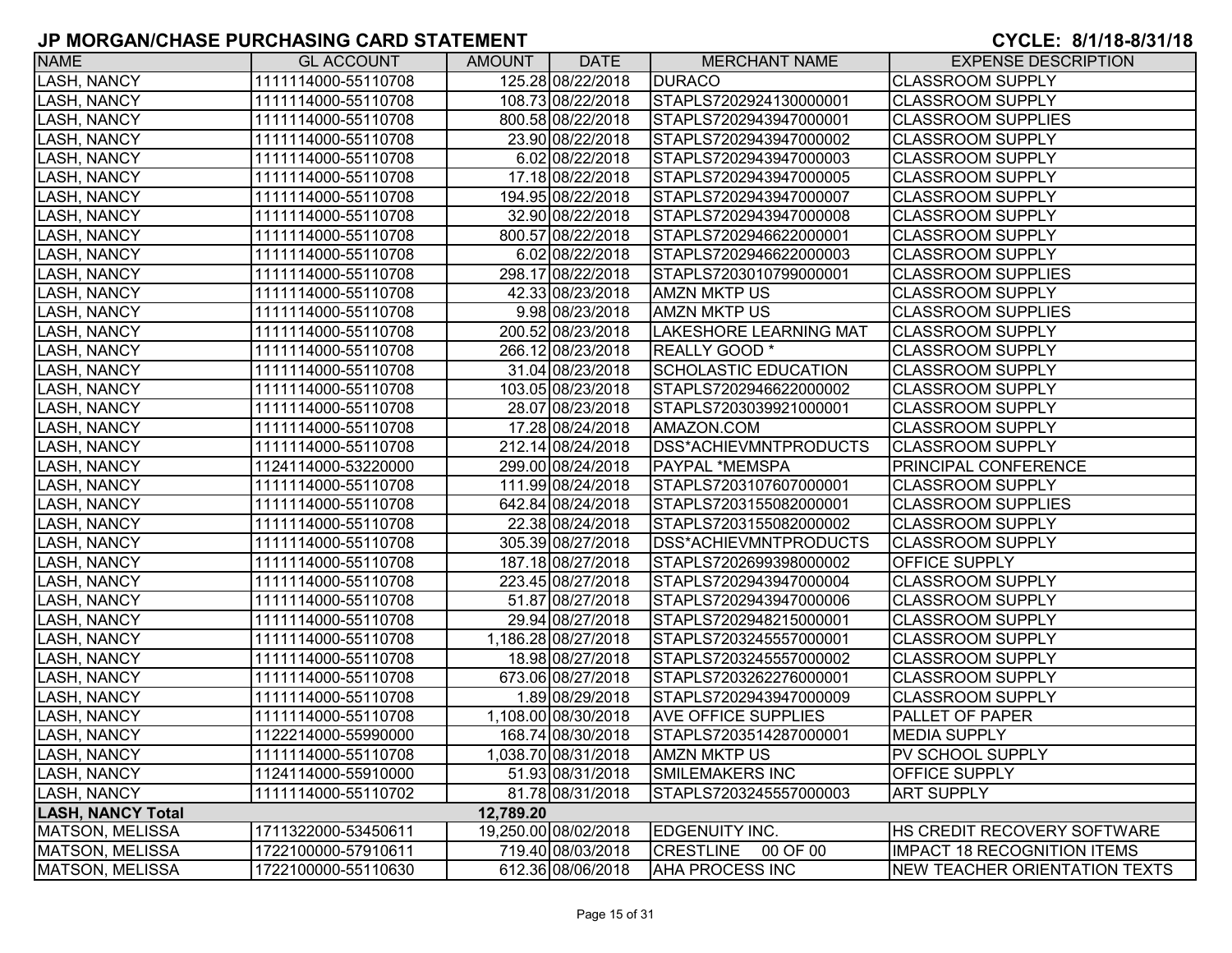| <b>NAME</b>            | <b>GL ACCOUNT</b>   | <b>AMOUNT</b> | <b>DATE</b>          | <b>MERCHANT NAME</b>          | <b>EXPENSE DESCRIPTION</b>                                |
|------------------------|---------------------|---------------|----------------------|-------------------------------|-----------------------------------------------------------|
| <b>MATSON, MELISSA</b> | 1722100000-55110630 |               | 541.08 08/06/2018    | THE READING WAREHOUSE         | NEW TEACHER ORIENTATION TEXTS                             |
| <b>MATSON, MELISSA</b> | 1722100000-57410611 |               | 1,940.76 08/07/2018  | <b>PAYPAL *MI ASCD</b>        | <b>MICHIGAN ASCD DISTRICT</b><br><b>SUBSCRIPTION FEE</b>  |
| <b>MATSON, MELISSA</b> | 6100084000-24316694 |               | 1,642.45 08/09/2018  | FCC*FRANKLINCVYSEMINAR        | 7 HABITS SIGNATURE KIT (DISTRICT<br>TEACHER TRAINING)     |
| <b>MATSON, MELISSA</b> | 1711118000-55210810 |               | 6,217.15 08/16/2018  | <b>AWL*PEARSON EDUCATION</b>  | <b>CMP 6TH GRADE BOOKS</b>                                |
| <b>MATSON, MELISSA</b> | 1111118000-55110719 |               | 3,808.51 08/16/2018  | <b>AWL*PEARSON EDUCATION</b>  | CMP 7TH GRADE BOOKS                                       |
| MATSON, MELISSA        | 1711118000-55110611 |               | 11,139.12 08/17/2018 | MHE*MCGRAW-HILL ECOMM         | EVERYDAY MATH WORKBOOKS - NOVI<br><b>MEADOWS</b>          |
| <b>MATSON, MELISSA</b> | 1711114000-55110611 |               | 11,634.19 08/17/2018 | MHE*MCGRAW-HILL ECOMM         | EVERYDAY MATH WORKBOOKS -<br><b>PARKVIEW</b>              |
| <b>MATSON, MELISSA</b> | 1711115000-55110611 |               | 9,994.02 08/17/2018  | MHE*MCGRAW-HILL ECOMM         | EVERYDAY MATH WORKBOOKS -<br><b>DEERFIELD</b>             |
| MATSON, MELISSA        | 1711111000-55110611 |               | 12,384.16 08/17/2018 | MHE*MCGRAW-HILL ECOMM         | EVERYDAY MATH WORKBOOKS -<br><b>VILLAGE OAKS</b>          |
| <b>MATSON, MELISSA</b> | 1711113000-55110611 |               | 9,208.33 08/17/2018  | MHE*MCGRAW-HILL ECOMM         | EVERYDAY MATH WORKBOOKS - NOVI<br><b>WOODS</b>            |
| <b>MATSON, MELISSA</b> | 1711112000-55110611 |               | 9,026.81 08/17/2018  | MHE*MCGRAW-HILL ECOMM         | EVERYDAY MATH WORKBOOKS -<br><b>ORCHARD HILLS</b>         |
| <b>MATSON, MELISSA</b> | 1722200000-55990611 |               | 266.08 08/20/2018    | <b>FOLLETT SCHOOL SOLUTIO</b> | <b>BARCODE LABELS FOR HIGH SCHOOL</b><br><b>TEXTBOOKS</b> |
| <b>MATSON, MELISSA</b> | 1711322000-55210611 |               | 349.75 08/23/2018    | AMAZON.COM                    | NOVELS FOR NOVI HIGH SCHOOL                               |
| <b>MATSON, MELISSA</b> | 1711322000-55210611 |               | 330.00 08/24/2018    | AMAZON.COM                    | NOVELS FOR NOVI HIGH SCHOOL                               |
| <b>MATSON, MELISSA</b> | 1711115000-55110611 |               | 2,194.06 08/24/2018  | SSI*EPSCC                     | <b>WORDLY WISE WORKBOOKS -</b><br><b>DEERFIELD</b>        |
| <b>MATSON, MELISSA</b> | 1711113000-55110611 |               | 2,063.92 08/24/2018  | SSI*EPSCC                     | WORDLY WISE WORKBOOKS - NOVI<br><b>WOODS</b>              |
| <b>MATSON, MELISSA</b> | 1711112000-55110611 |               | 1,738.01 08/24/2018  | SSI*EPSCC                     | <b>WORDLY WISE WORKBOOKS -</b><br><b>ORCHARD HILLS</b>    |
| <b>MATSON, MELISSA</b> | 1711111000-55110611 |               | 2,172.37 08/24/2018  | SSI*EPSCC                     | WORDLY WISE WORKBOOKS - VILLAGE<br><b>OAKS</b>            |
| <b>MATSON, MELISSA</b> | 1711113000-55110611 |               | 1,002.63 08/24/2018  | STAPLS0168235991000001        | COMPOSITION AND WIREBOUND<br>NOTEBOOKS - NOVI WOODS       |
| <b>MATSON, MELISSA</b> | 1711111000-55110611 |               | 793.26 08/24/2018    | STAPLS0168236340000001        | COMPOSITION AND WIREBOUND<br>NOTEBOOKS - VILLAGE OAKS     |
| <b>MATSON, MELISSA</b> | 1711115000-55110611 |               | 241.30 08/24/2018    | STAPLS0168236674000001        | <b>COMPOSITION NOTEBOOKS -</b><br><b>DEERFIELD</b>        |
| <b>MATSON, MELISSA</b> | 1711118000-55110611 |               | 624.12 08/24/2018    | STAPLS0168236820000001        | COMPOSITION NOTEBOOKS - NOVI<br>MEADOWS 5                 |
| MATSON, MELISSA        | 1711118000-55110611 |               | 520.32 08/24/2018    | STAPLS0168236955000001        | <b>COMPOSITION NOTEBOOKS - NOVI</b><br>MEADOWS 6          |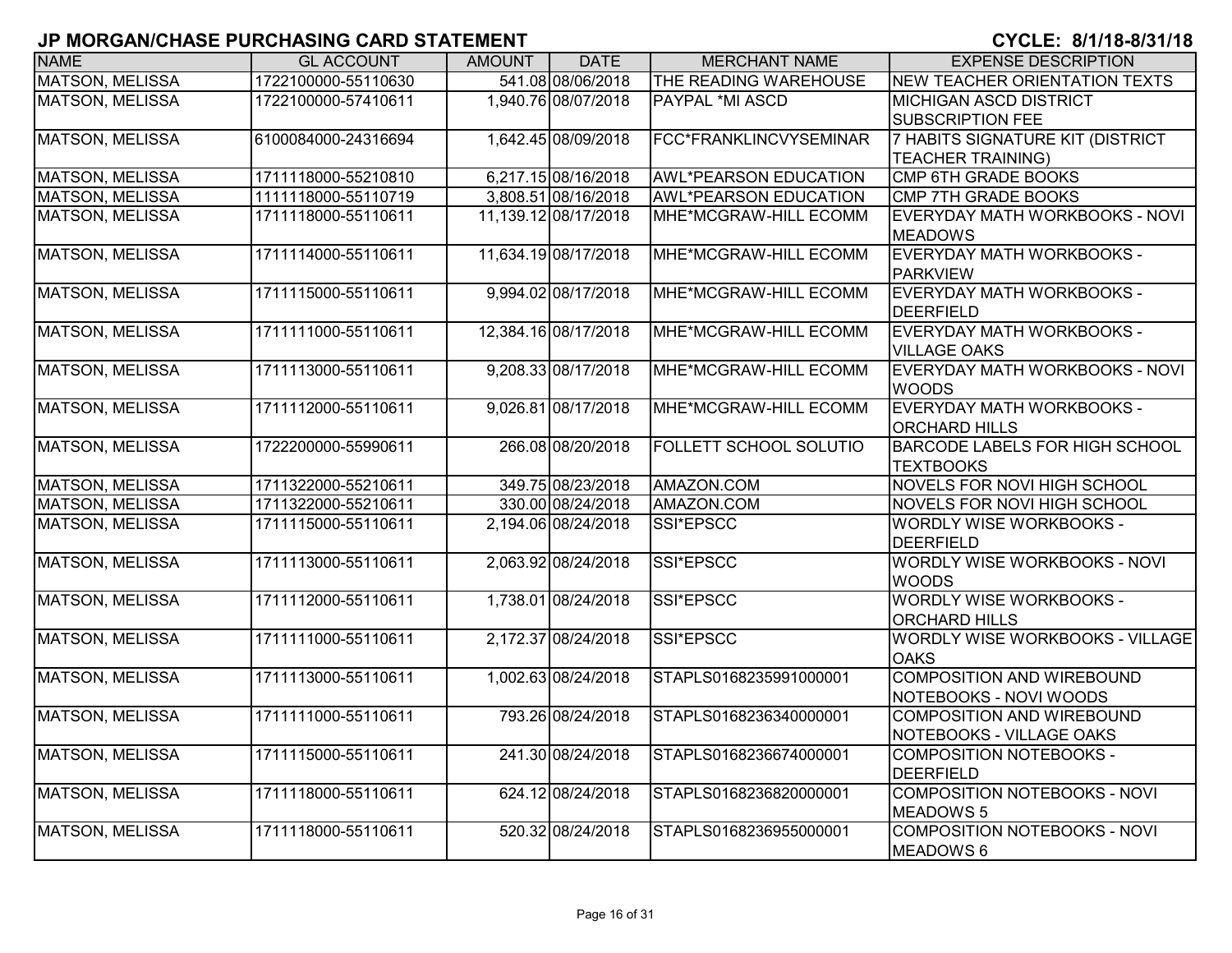| <b>NAME</b>                   | <b>GL ACCOUNT</b>   | <b>AMOUNT</b> | <b>DATE</b>         | <b>MERCHANT NAME</b>          | <b>EXPENSE DESCRIPTION</b>                                                                                                        |
|-------------------------------|---------------------|---------------|---------------------|-------------------------------|-----------------------------------------------------------------------------------------------------------------------------------|
| <b>MATSON, MELISSA</b>        | 1711112000-55110611 |               | 416.20 08/24/2018   | STAPLS0168237104000001        | <b>COMPOSITION NOTEBOOKS -</b><br><b>ORCHARD HILLS</b>                                                                            |
| <b>MATSON, MELISSA</b>        | 1711114000-55110611 |               | 606.64 08/24/2018   | STAPLS0168237259000001        | COMPOSITION NOTEBOOKS -<br><b>PARKVIEW</b>                                                                                        |
| <b>MATSON, MELISSA</b>        | 1111118730-55110000 |               | 170.50 08/24/2018   | STAPLS7203082739000001        | TAPE AND TAPE DISPENSERS FOR<br>NOVI MEADOWS 6TH GRADE SCIENCE                                                                    |
| <b>MATSON, MELISSA</b>        | 1722100000-57410611 |               | 119.00 08/27/2018   | <b>AMAZON PRIME</b>           | <b>RENEWAL OF AMAZON PRIME</b><br>MEMBERSHIP                                                                                      |
| MATSON, MELISSA               | 1711114000-55110611 |               | 2,389.83 08/27/2018 | SSI*EPSCC                     | <b>WORDLY WISE WORKBOOKS -</b><br><b>PARKVIEW</b>                                                                                 |
| MATSON, MELISSA               | 1711118000-55110611 |               | 4,308.32 08/27/2018 | SSI*EPSCC                     | WORDLY WISE WORKBOOKS - NOVI<br>MEADOWS 6                                                                                         |
| <b>MATSON, MELISSA</b>        | 1711118000-55110611 |               | 3,404.52 08/27/2018 | SSI*EPSCC                     | WORDLY WISE WORKBOOKS - NOVI<br><b>MEADOWS 5</b>                                                                                  |
| MATSON, MELISSA               | 1711115000-55110611 |               | -23.04 08/27/2018   | STAPLS0168236674001001        | <b>STAPLES REFUND FOR DAMAGED</b><br>SHIPMENT OF 48 COMPOSITION<br>NOTEBOOKS - DEERFIELD                                          |
| <b>MATSON, MELISSA</b>        | 1711115000-55110611 |               | 23.04 08/27/2018    | STAPLS0168236674002001        | <b>REPURCHASE OF COMPOSITION</b><br>NOTEBOOKS - DEERFIELD                                                                         |
| <b>MATSON, MELISSA</b>        | 1711115000-55110611 |               | -23.04 08/31/2018   | STAPLS0168236674003001        | <b>STAPLES REFUND - COMPOSITION</b><br>NOTEBOOKS COULD NOT BE<br>DELIVERED - DEERFIELD                                            |
| <b>MATSON, MELISSA Total</b>  |                     | 121,806.13    |                     |                               |                                                                                                                                   |
| <b>MATTHEWS, STEVEN</b>       | 1123200000-55990000 |               | 400.00 08/14/2018   | AMAZON.COM                    | AC MEETING MATERIALS, 32 QUANTITY<br>- LEADERSHIP AND SELF-DECEPTION:<br>GETTING OUT OF THE BOX, THE<br><b>ARBINGER INSTITUTE</b> |
| <b>MATTHEWS, STEVEN Total</b> |                     | 400.00        |                     |                               |                                                                                                                                   |
| MCDERMOTT, JACOB              | 1126160000-53220000 |               | 265.00 08/10/2018   | <b>MSBO</b>                   | <b>MSBO CONFERENCE</b>                                                                                                            |
| MCDERMOTT, JACOB              | 1126160000-55992000 |               | 558.94 08/14/2018   | SIMPLIFIED SAF BLDG           | <b>NM5 RECEIVING HANDRAIL</b>                                                                                                     |
| <b>MCDERMOTT, JACOB Total</b> |                     | 823.94        |                     |                               |                                                                                                                                   |
| MCDOUGALL, BARBARA            | 6100061000-24316104 |               | 46.97 08/01/2018    | KROGER #632                   | HOT DOG BUNS - 1ST FOOTBALL GAME                                                                                                  |
| MCDOUGALL, BARBARA            | 6100061000-24316104 |               | 186.58 08/01/2018   | <b>REBECCAS FAMILY RESTAU</b> | <b>PIES AND CAKES FOR 1ST FOOTBALL</b><br><b>GAME</b>                                                                             |
| MCDOUGALL, BARBARA            | 6100061000-24316104 |               | 206.53 08/01/2018   | SAMSCLUB #6657                | WATER AND MISC. SUPPLIES FOR THE<br><b>OFFICE</b>                                                                                 |
| MCDOUGALL, BARBARA            | 1429300000-57410000 |               | 57.20 08/02/2018    | <b>MIAAA MEMBERSHIP</b>       | 2018 - 19 MEMBERSHIP FEES                                                                                                         |
| MCDOUGALL, BARBARA            | 6100061000-24316104 |               | 37.67 08/02/2018    | THE LIBRARY PUB               | <b>WELCOME LUNCH</b>                                                                                                              |
| MCDOUGALL, BARBARA            | 1429300000-53450000 |               | 255.00 08/07/2018   | <b>ARBITERSPORTS</b>          | 2018 - 19 SUBSCRIPTION FEE FOR<br><b>ARBITER SPORTS</b>                                                                           |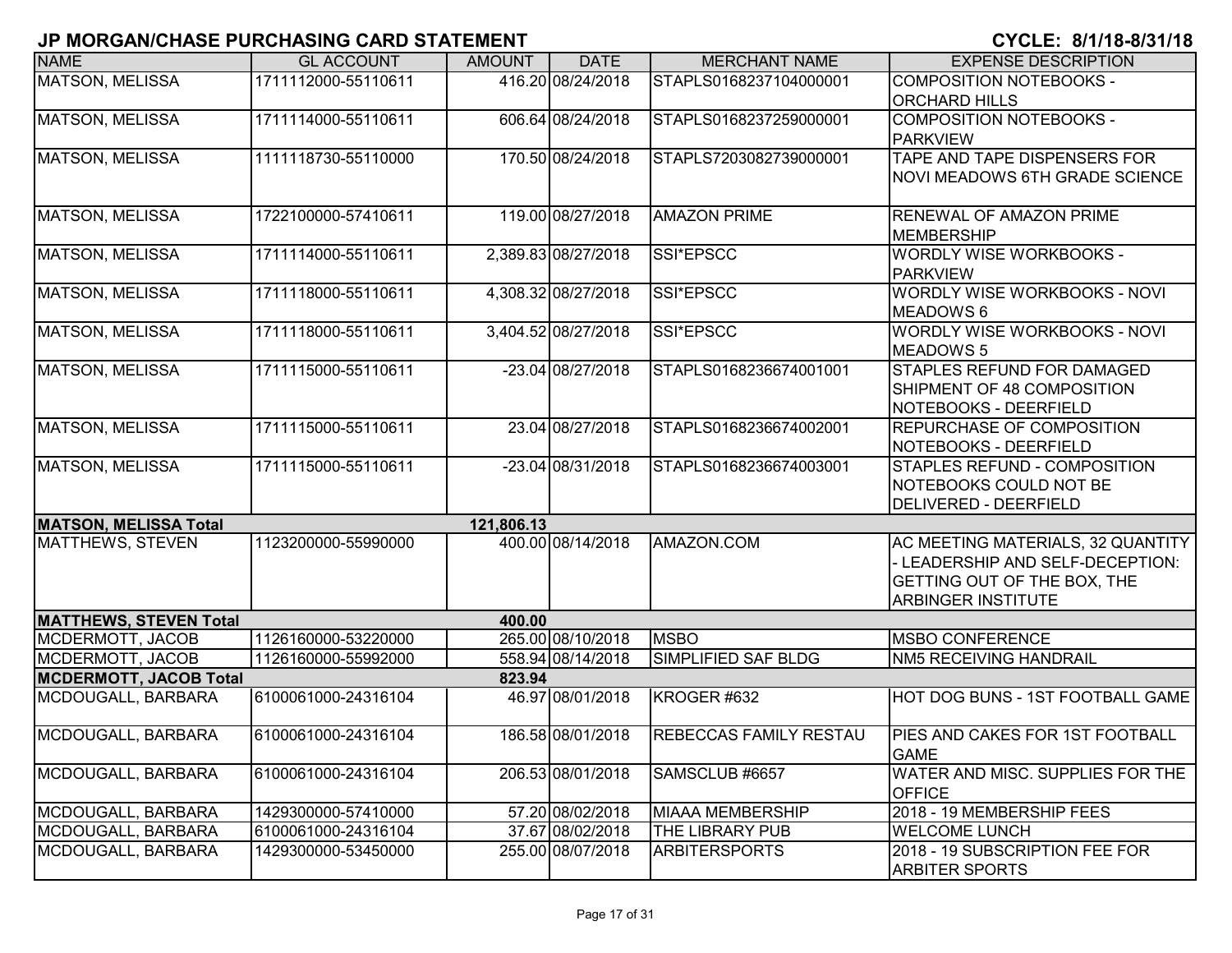| <b>NAME</b>                     | <b>GL ACCOUNT</b>   | <b>AMOUNT</b> | <b>DATE</b>         | <b>MERCHANT NAME</b>          | <b>EXPENSE DESCRIPTION</b>                               |
|---------------------------------|---------------------|---------------|---------------------|-------------------------------|----------------------------------------------------------|
| MCDOUGALL, BARBARA              | 1429300000-57410000 |               | 82.40 08/07/2018    | PAYPAL *BCAM                  | 2018 - 19 BCAM MEMBERSHIP                                |
| MCDOUGALL, BARBARA              | 1429300000-53450000 |               | 432.04 08/07/2018   | <b>RSCHOOLTODAY</b>           | 2018 - 19 SUBSCRIPTION TO                                |
|                                 |                     |               |                     |                               | <b>RSCHOOLS</b>                                          |
| MCDOUGALL, BARBARA              | 6100061000-24316104 |               | 406.60 08/08/2018   | <b>MARIA S ITALIAN BAKERY</b> | <b>COACHES RETREAT</b>                                   |
| MCDOUGALL, BARBARA              | 6100061000-24316104 |               | 212.30 08/08/2018   | <b>MARIA S ITALIAN BAKERY</b> | <b>COAHES RETREAT</b>                                    |
| MCDOUGALL, BARBARA              | 6100061000-24316104 |               | 64.56 08/10/2018    | <b>MARIA S ITALIAN BAKERY</b> | <b>KLAA BREAKFAST</b>                                    |
| MCDOUGALL, BARBARA              | 6100061000-24316104 |               | 252.68 08/10/2018   | <b>MARIA S ITALIAN BAKERY</b> | <b>KLAA LUNCHEON</b>                                     |
| MCDOUGALL, BARBARA              | 6100061000-24316104 |               | 100.60 08/10/2018   | TLF*PATS FIELD OF FLOW        | <b>FLOWERS FOR BOB SMITH'S FUNERAL</b>                   |
| MCDOUGALL, BARBARA              | 6100061000-24316116 |               | 1,383.70 08/15/2018 | <b>VARSITY SPIRIT FASHION</b> | CHEERLEADING                                             |
| MCDOUGALL, BARBARA              | 6100061000-24316116 |               | 1,383.70 08/15/2018 | <b>VARSITY SPIRIT FASHION</b> | <b>CHEERLEADING</b>                                      |
| MCDOUGALL, BARBARA              | 1126122000-55991000 |               | 189.16 08/17/2018   | THE WEBSTAURANT STORE         | <b>WIPES SANITIZING FOR FITNESS</b>                      |
|                                 |                     |               |                     |                               | <b>CENTER</b>                                            |
| MCDOUGALL, BARBARA              | 6100061000-24316104 |               | 65.70 08/20/2018    | HOBBY-LOBBY #645              | <b>OFFICE</b>                                            |
| MCDOUGALL, BARBARA              | 6100061000-24316104 |               | 47.60 08/24/2018    | <b>MARIA S ITALIAN BAKERY</b> | <b>1ST FOOTBALL GAME - FOOD</b>                          |
| MCDOUGALL, BARBARA              | 6100061000-24316104 |               | 117.58 08/27/2018   | <b>BENITOS PIZZA-NOVI</b>     | <b>CAPTIAN'S MEETING</b>                                 |
| MCDOUGALL, BARBARA              | 6100061000-24316104 |               | 182.07 08/27/2018   | HOBBY-LOBBY #645              | <b>OFFICE</b>                                            |
| MCDOUGALL, BARBARA              | 1429300000-55910000 |               | 221.75 08/30/2018   | <b>STAPLES</b><br>00115659    | <b>OFFICE SUPPLIES</b>                                   |
| <b>MCDOUGALL, BARBARA Total</b> |                     | 5,932.39      |                     |                               |                                                          |
| NESMITH, RUSSELL                | 1126160000-54120000 |               | 169.17 08/08/2018   | <b>BADER AND SONS CO.</b>     | <b>MTCE POWER TOOL REPAIRS</b>                           |
| NESMITH, RUSSELL                | 1126160000-54120000 |               | 16.03 08/08/2018    |                               | MARKS OUTDOOR POWER EQ MTCE PORTABLE BAND RISER TIRE     |
|                                 |                     |               |                     |                               | <b>REPAIR</b>                                            |
| NESMITH, RUSSELL                | 1126160000-55992000 |               | 91.34 08/08/2018    | <b>SHIFFLER EQUIPMENT</b>     | <b>HS POOL LOCKERS</b>                                   |
| <b>NESMITH, RUSSELL</b>         | 1126160000-55992000 |               | 49.94 08/10/2018    | THE HOME DEPOT #2737          | <b>MS MEDIA CENTER RFD</b>                               |
| NESMITH, RUSSELL                | 1126160000-55992000 |               | 10.97 08/13/2018    | THE HOME DEPOT #2737          | <b>MS RFD READER</b>                                     |
| NESMITH, RUSSELL                | 1126160000-55992000 |               | 375.06 08/20/2018   | THE HOME DEPOT 2737           | <b>MTCE SUPPLIES</b>                                     |
| NESMITH, RUSSELL                | 4126160951-54110000 |               | 206.24 08/27/2018   | PPG PAINTS 9455               | <b>DISTRICT PARKING LOT PAINT FOR</b><br><b>RELINING</b> |
| NESMITH, RUSSELL                | 1126160000-55992000 |               | 299.88 08/28/2018   | <b>BEST PLUMBING SPECIALT</b> | <b>DF DRINKING FOUNTAINS</b>                             |
| <b>NESMITH, RUSSELL Total</b>   |                     | 1,218.63      |                     |                               |                                                          |
| OCONNOR, GAIL                   | 1311800000-55110551 |               | -192.95 08/08/2018  | STAPLS7200634952002001        | <b>TEACHING SUPPILES</b>                                 |
| OCONNOR, GAIL                   | 1335100000-55110553 |               | 586.16 08/14/2018   | <b>PRINTNOLOGY INC</b>        | <b>TEACHING SUPPLIES</b>                                 |
| <b>OCONNOR, GAIL</b>            | 1311800000-55110551 |               | 109.96 08/16/2018   | STAPLS7202713813000001        | <b>TEACHING SUPPLIES</b>                                 |
| <b>OCONNOR, GAIL</b>            | 1311800000-55110551 |               | 173.47 08/16/2018   | STAPLS7202715825000001        | <b>TEACHING SUPPLIES</b>                                 |
| <b>OCONNOR, GAIL</b>            | 1311800000-55110551 |               | 5.18 08/16/2018     | STAPLS7202715825000002        | <b>TEACHING SUPPLIES</b>                                 |
| OCONNOR, GAIL                   | 1311800000-55110551 |               | 11.56 08/16/2018    | STAPLS7202715825000003        | <b>TEACHING SUPPLIES</b>                                 |
| OCONNOR, GAIL                   | 1311800000-55110551 |               | 33.19 08/16/2018    | STAPLS7202715825000004        | <b>TEACHING SUPPLIES</b>                                 |
| OCONNOR, GAIL                   | 1311800000-55110551 |               | 185.30 08/16/2018   | STAPLS7202716348000001        | <b>TEACHING SUPPLIES</b>                                 |
| OCONNOR, GAIL                   | 1311800000-55110551 |               | 4,270.50 08/16/2018 | <b>TEACHING STRATEGIES</b>    | <b>TEACHING SUPPLIES</b>                                 |
| <b>OCONNOR, GAIL</b>            | 1311800000-55110551 |               | 44.94 08/20/2018    | AMAZON.COM                    | <b>TEACHING SUPPLIES</b>                                 |
| <b>OCONNOR, GAIL</b>            | 1311800000-55110551 |               | 55.48 08/20/2018    | <b>AMZN MKTP US</b>           | <b>TEACHING SUPPLIES</b>                                 |
| <b>OCONNOR, GAIL</b>            | 1311800000-55110551 |               | 24.33 08/20/2018    | DSS*ACHIEVMNTPRODUCTS         | <b>TEACHING SUPPLIES</b>                                 |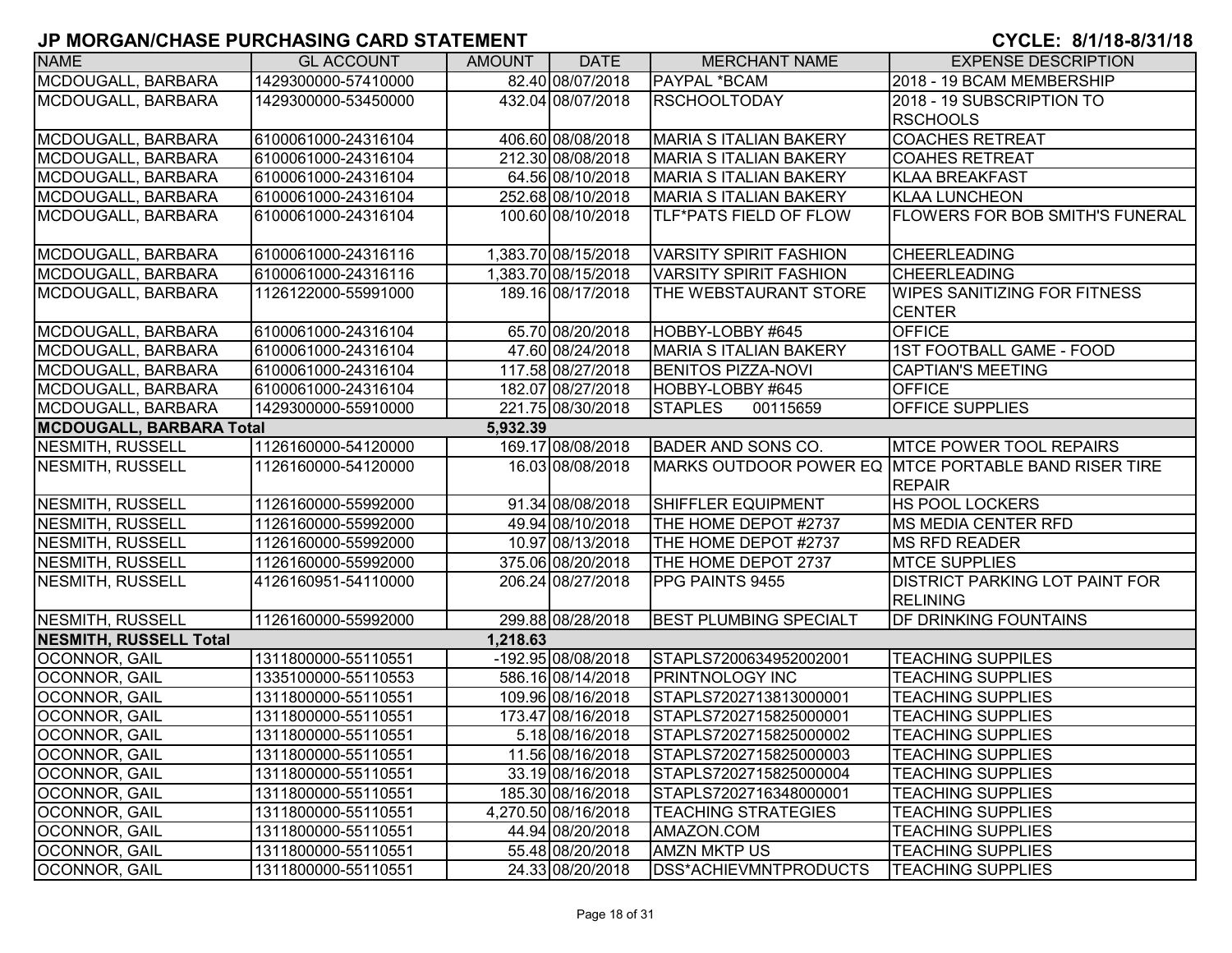| <b>NAME</b>                   | <b>GL ACCOUNT</b>   | AMOUNT   | <b>DATE</b>         | <b>MERCHANT NAME</b>          | <b>EXPENSE DESCRIPTION</b>                                      |
|-------------------------------|---------------------|----------|---------------------|-------------------------------|-----------------------------------------------------------------|
| OCONNOR, GAIL                 | 1311800000-55110551 |          | 63.40 08/20/2018    | STAPLS7202834469000001        | <b>TEACHING SUPPLIES</b>                                        |
| OCONNOR, GAIL                 | 1311800000-55110551 |          | 9.49 08/20/2018     | STAPLS7202834469000002        | <b>TEACHING SUPPLIES</b>                                        |
| OCONNOR, GAIL                 | 1311800000-55110551 |          | 101.37 08/20/2018   | STAPLS7202836555000002        | <b>TEACHING SUPPLIES</b>                                        |
| OCONNOR, GAIL                 | 1311800000-55110551 |          | 143.88 08/20/2018   | STAPLS7202836555000003        | <b>TEACHING SUPPLIES</b>                                        |
| OCONNOR, GAIL                 | 1311800000-55110551 |          | 362.25 08/20/2018   | STAPLS7202869637000001        | <b>TEACHING SUPPLIES</b>                                        |
| OCONNOR, GAIL                 | 1311800000-55110551 |          | 2.51 08/20/2018     | STAPLS7202869637000002        | <b>TEACHING SUPPLIES</b>                                        |
| OCONNOR, GAIL                 | 1311800000-55110551 |          | 305.16 08/21/2018   | DSS*ACHIEVMNTPRODUCTS         | <b>TEACHING SUPPLIES</b>                                        |
| <b>OCONNOR, GAIL</b>          | 1311800000-55110551 |          | 263.60 08/22/2018   | STAPLS7202918164000001        | <b>TEACHING SUPPLIES</b>                                        |
| <b>OCONNOR, GAIL</b>          | 1311800000-55110551 |          | 298.50 08/22/2018   | STAPLS7202919209000001        | <b>TEACHING SUPPLIES</b>                                        |
| <b>OCONNOR, GAIL</b>          | 1311800000-55110551 |          | 33.98 08/23/2018    | AMAZON.COM                    | <b>TEACHING SUPPLIES</b>                                        |
| OCONNOR, GAIL                 | 1311800000-55110551 |          | 7.53 08/23/2018     | STAPLS7202918164000002        | <b>TEACHING SUPPLIES</b>                                        |
| <b>OCONNOR, GAIL</b>          | 1311800000-55110551 |          | 74.41 08/24/2018    | STAPLS7203140897000001        | <b>TEACHING SUPPLIES</b>                                        |
| <b>OCONNOR, GAIL</b>          | 1311800000-55110551 |          | 3.98 08/24/2018     | STAPLS7203140897000002        | <b>TEACHING SUPPLIES</b>                                        |
| <b>OCONNOR, GAIL</b>          | 1311800000-55110551 |          | 152.10 08/24/2018   | STAPLS7203141706000001        | <b>TEACHING SUPPLIES</b>                                        |
| OCONNOR, GAIL                 | 1311800000-55110551 |          | 6.62 08/24/2018     | STAPLS7203141706000002        | <b>TEACHING SUPPLIES</b>                                        |
| OCONNOR, GAIL                 | 1311800000-55110551 |          | 204.71 08/24/2018   | STAPLS7203179777000001        | <b>TEACHING SUPPLIES</b>                                        |
| OCONNOR, GAIL                 | 1311800000-55110551 |          | 16.64 08/27/2018    | AMAZON.COM                    | <b>TEACHING SUPPLIES</b>                                        |
| <b>OCONNOR, GAIL</b>          | 1335100000-55110553 |          | 50.00 08/27/2018    | MEIJER INC #122 Q01           | <b>TEACHING SUPPLIES</b>                                        |
| OCONNOR, GAIL                 | 1311800000-55110551 |          | -13.08 08/27/2018   | STAPLS7202836555001001        | <b>TEACHING SUPPLIES</b>                                        |
| OCONNOR, GAIL                 | 1311800000-55110551 |          | 46.58 08/27/2018    | STAPLS7202869637000004        | <b>TEACHING SUPPLIES</b>                                        |
| OCONNOR, GAIL                 | 1311800000-55110551 |          | 14.58 08/27/2018    | STAPLS7202869637000005        | <b>TEACHING SUPPLIES</b>                                        |
| OCONNOR, GAIL                 | 1311800000-55110551 |          | 23.58 08/27/2018    | STAPLS7202869637000006        | <b>TEACHING SUPPLIES</b>                                        |
| OCONNOR, GAIL                 | 1311800000-55110551 |          | 23.19 08/27/2018    | STAPLS7202869637000007        | <b>TEACHING SUPPLIES</b>                                        |
| OCONNOR, GAIL                 | 1311800000-55110551 |          | 167.35 08/27/2018   | STAPLS7203237625000001        | <b>TEACHING SUPPLIES</b>                                        |
| OCONNOR, GAIL                 | 1311800000-55110551 |          | 43.48 08/27/2018    | STAPLS7203237704000001        | <b>TEACHING SUPPLIES</b>                                        |
| OCONNOR, GAIL                 | 1311800000-55110551 |          | 130.75 08/27/2018   | STAPLS7203238046000001        | <b>TEACHING SUPPLIES</b>                                        |
| <b>OCONNOR, GAIL</b>          | 1311800000-55110551 |          | 5.25 08/28/2018     | <b>AMZN MKTP US</b>           | <b>TEACHING SUPPLIES</b>                                        |
| <b>OCONNOR, GAIL</b>          | 1311800000-55110551 |          | 21.49 08/29/2018    | STAPLS7202869637000003        | <b>TEACHING SUPPLIES</b>                                        |
| <b>OCONNOR, GAIL</b>          | 1311800000-55110551 |          | 64.72 08/31/2018    | STAPLS7203602582000001        | <b>TEACHING SUPPLIES</b>                                        |
| <b>OCONNOR, GAIL</b>          | 1311800000-55110551 |          | 35.92 08/31/2018    | STAPLS7203602582000002        | <b>TEACHING SUPPLIES</b>                                        |
| <b>OCONNOR, GAIL</b>          | 1311800000-55110551 |          | 235.60 08/31/2018   | STAPLS7203602582000004        | <b>TEACHING SUPPLIES</b>                                        |
| OCONNOR, GAIL                 | 1311800000-55110551 |          | 211.39 08/31/2018   | STAPLS7203605715000001        | <b>TEACHING SUPPLIES</b>                                        |
| OCONNOR, GAIL                 | 1311800000-55110551 |          | 17.58 08/31/2018    | STAPLS7203605715000003        | <b>TEACHING SUPPLIES</b>                                        |
| <b>OCONNOR, GAIL Total</b>    |                     | 8,435.63 |                     |                               |                                                                 |
| <b>OFILI, ALEXANDER</b>       | 1124111000-55990000 |          | 31.72 08/17/2018    | THE HOME DEPOT #2704          | POT & SOIL FOR LOBBY PLANT                                      |
| OFILI, ALEXANDER              | 1111111000-55110799 |          | 40.10 08/21/2018    | OFFICEMAX/DEPOT 6069          | OFFICE SUPPLIES                                                 |
| <b>OFILI, ALEXANDER</b>       | 1111111000-55110708 |          | 1,355.70 08/27/2018 | S&S WORLDWIDE-ONLINE          | <b>CLASSROOM SUPPLIES</b>                                       |
| <b>OFILI, ALEXANDER Total</b> |                     | 1,427.52 |                     |                               |                                                                 |
| <b>PATEL, SHAILEE</b>         | 1221922205-53220000 |          | 200.00 08/03/2018   | FERRIS STATE UNIVERSIT        | <b>FERRIS STATE UNIVERSITY</b><br><b>TRANSITION COORDINATOR</b> |
| PATEL, SHAILEE                | 1222600000-53220000 |          | 200.00 08/03/2018   | <b>FERRIS STATE UNIVERSIT</b> | <b>FERRIS STATE UNIVERSITY -</b>                                |
|                               |                     |          |                     |                               | <b>DIRECTOR</b>                                                 |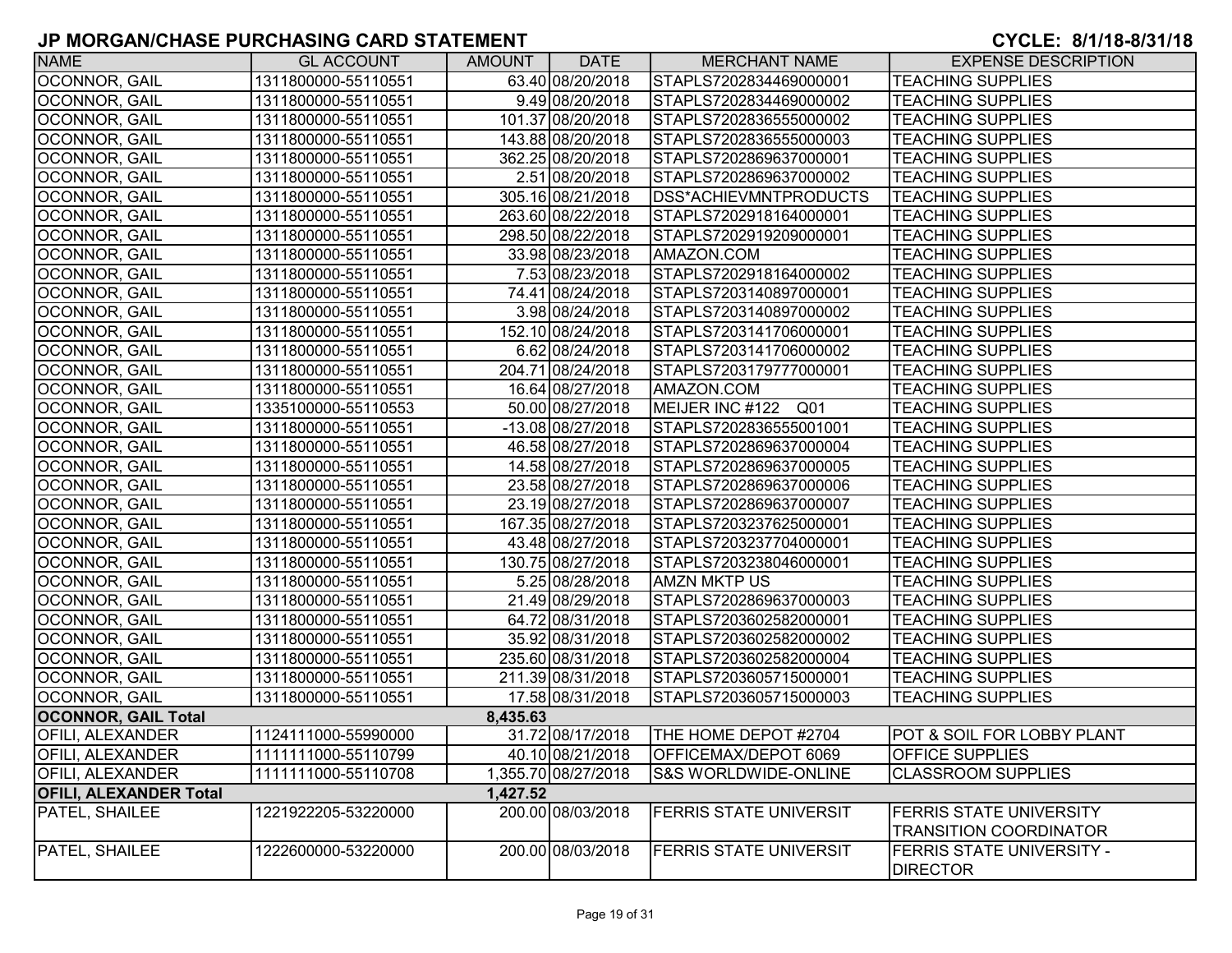| <b>NAME</b>                   | <b>GL ACCOUNT</b>   | AMOUNT   | <b>DATE</b>         | <b>MERCHANT NAME</b>          | <b>EXPENSE DESCRIPTION</b>                                    |
|-------------------------------|---------------------|----------|---------------------|-------------------------------|---------------------------------------------------------------|
| PATEL, SHAILEE                | 1221922205-53220000 |          | 147.60 08/06/2018   | <b>MISSION POINT RESORT</b>   | <b>MISSION POINT</b>                                          |
| PATEL, SHAILEE                | 1222600000-53220000 |          | 147.60 08/06/2018   | <b>MISSION POINT RESORT</b>   | <b>MISSION POINT</b>                                          |
| PATEL, SHAILEE                | 1222600000-53220000 |          | 55.58 08/14/2018    | PEPENERO                      | <b>SUMMER INSTITUTE</b>                                       |
| PATEL, SHAILEE                | 1222600000-53220000 |          | 5.30 08/15/2018     | <b>GRAND TRAV RSRT FOOD/B</b> | <b>SUMMER INSTITUTE</b>                                       |
| PATEL, SHAILEE                | 1222600000-53220000 |          | 23.08 08/15/2018    | <b>GRAND TRAV RSRT FOOD/B</b> | <b>SUMMER INSTITUTE</b>                                       |
| PATEL, SHAILEE                | 1222600000-53220000 |          | 30.24 08/15/2018    | <b>HOPSCOTCH BRICK OVEN A</b> | <b>SUMMER INSTITUTE</b>                                       |
| PATEL, SHAILEE                | 1222600000-53220000 |          | 44.11 08/15/2018    | <b>MCGEES</b>                 | <b>SUMMER INSTITUTE</b>                                       |
| PATEL, SHAILEE                | 1222600000-53220000 |          | 5.30 08/16/2018     | <b>GRAND TRAV RSRT FOOD/B</b> | <b>SUMMER INSTITUTE</b>                                       |
| PATEL, SHAILEE                | 1222600000-53220000 |          | 1,064.36 08/17/2018 | <b>GRAND TRAV RESORT</b>      | <b>SUMMER INSTITUTE</b>                                       |
| PATEL, SHAILEE                | 1222600000-53220000 |          | 1,030.20 08/17/2018 | <b>GRAND TRAV RESORT</b>      | <b>SUMMER INSTITUTE</b>                                       |
| <b>PATEL, SHAILEE Total</b>   |                     | 2,953.37 |                     |                               |                                                               |
| QUITIQUIT, PAMELA             | 6100012000-24316275 |          | 4.78 08/22/2018     | <b>SCHOOLCRAFT FOOD SVC</b>   | LUNCH FOR P. QUITIQUIT WHILE AT A<br>TRAINING AT SCHOOL CRAFT |
| QUITIQUIT, PAMELA             | 6100012000-24316275 |          | 32.98 08/30/2018    | <b>RITE AID STORE - 4534</b>  | CANDY FOR STAFF MEETING                                       |
| QUITIQUIT, PAMELA Total       |                     | 37.76    |                     |                               |                                                               |
| <b>REICHLEY, CARRIE</b>       | 1111118000-53840000 |          | 40.00 08/15/2018    | <b>SAFEWAY SHREDDING</b>      | SHREDDING 8/13/2018                                           |
| <b>REICHLEY, CARRIE</b>       | 1111118000-53610000 |          | 95.14 08/16/2018    | INT*IN *PRINT & MARKET        | NOVI MEADOWS - 5 ENVELOPES                                    |
| REICHLEY, CARRIE              | 6100018000-24316501 |          | 196.29 08/22/2018   | LOWES #00907*                 | GR 6 PICNIC TABLE, M. BURRY PTO                               |
|                               |                     |          |                     |                               | <b>APPROVED TEACHER REQUEST</b>                               |
| REICHLEY, CARRIE              | 1111118000-55110708 |          | 82.56 08/24/2018    | SSI*SCHOOL SPECIALTY          | KARA PHILLIPPS CLASSROOM                                      |
|                               |                     |          |                     |                               | <b>SUPPLIES</b>                                               |
| REICHLEY, CARRIE              | 1111118000-55110708 |          | 26.05 08/24/2018    | SSI*SCHOOL SPECIALTY          | ASHLEIGH BURRY CLASSROOM<br><b>SUPPLIES</b>                   |
| REICHLEY, CARRIE              | 1111118000-55110708 |          | 26.05 08/24/2018    | <b>SSI*SCHOOL SPECIALTY</b>   | <b>KRISTY MANDEL CLASSROOM</b><br><b>SUPPLIES</b>             |
| REICHLEY, CARRIE              | 1111118000-55110708 |          | 70.63 08/24/2018    | SSI*SCHOOL SPECIALTY          | JEANNE DIAL CLASSROOM SUPPLIES                                |
|                               |                     |          |                     |                               |                                                               |
| REICHLEY, CARRIE              | 1111118000-55110708 |          | 76.68 08/24/2018    | <b>SSI*SCHOOL SPECIALTY</b>   | HEATHER BURNSIDE CLASSROOM<br><b>SUPPLIES</b>                 |
| REICHLEY, CARRIE              | 1111118724-55110000 |          | 39.60 08/24/2018    | SSI*SCHOOL SPECIALTY          | MARY SORENSON MUSIC SUPPLIES-<br><b>CLIPBOARDS</b>            |
| REICHLEY, CARRIE              | 1111118000-55110708 |          | 149.90 08/24/2018   | SSI*SCHOOL SPECIALTY          | CAROL MULHALL CLASSROOM<br><b>SUPPLIES</b>                    |
| REICHLEY, CARRIE              | 1124118000-55910000 |          | 199.99 08/27/2018   | STAPLS7202748954000001        | LITERATURE/MAGAZINE FLOOR<br>DISPLAY-GR.6                     |
| REICHLEY, CARRIE              | 1111118000-53840000 |          | 30.00 08/28/2018    | <b>GFL ENVIROMENTAL USA I</b> | RECYCLING 4/30/18 - 11/30/18                                  |
| REICHLEY, CARRIE              | 1111118724-55110000 |          | 76.36 08/28/2018    | J W PEPPER AND SON INC        | A. LENGERICH-CHOIR SUPPLIES                                   |
| <b>REICHLEY, CARRIE</b>       | 1124118000-57410000 |          | 555.00 08/28/2018   | <b>MEMSPA</b>                 | MEMBERSHIP FEE-L. FENCHEL                                     |
| <b>REICHLEY, CARRIE</b>       | 1111118000-55110729 |          | 57.40 08/29/2018    | STAPLS7203367815000001        | 1-SUBJECT WIREBOUND NOTEBOOKS<br><b>FOR READING</b>           |
| <b>REICHLEY, CARRIE Total</b> |                     | 1,721.65 |                     |                               |                                                               |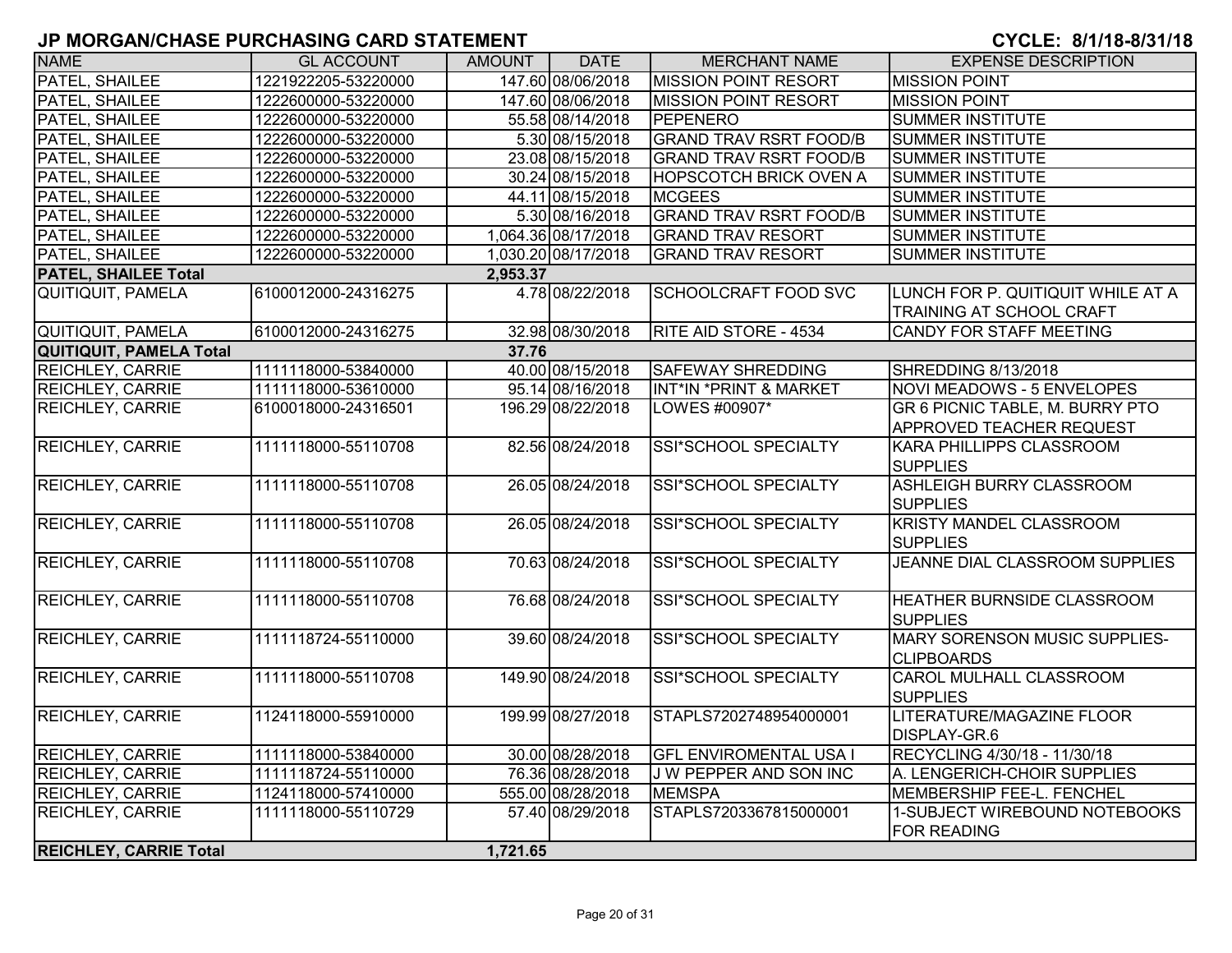| <b>NAME</b>                    | <b>GL ACCOUNT</b>   | <b>AMOUNT</b> | <b>DATE</b>       | <b>MERCHANT NAME</b>          | <b>EXPENSE DESCRIPTION</b>             |
|--------------------------------|---------------------|---------------|-------------------|-------------------------------|----------------------------------------|
| RODRIGUEZ, SANDRA              | 1111113000-55110708 |               | 188.96 08/17/2018 | <b>REALLY GOOD</b> *          | 4TH GRADE - KARBOUSKY - HOFFMAN        |
|                                |                     |               |                   |                               | <b>STUDENT HOLDERS FOR BOOKS</b>       |
|                                |                     |               |                   |                               |                                        |
| RODRIGUEZ, SANDRA              | 1111113000-55110708 |               | 279.99 08/21/2018 | SP * KIDCARPET.COM            | 1ST GRADE - LATHAM - CARPET            |
|                                |                     |               |                   |                               | <b>SQUARES FOR SEATING</b>             |
| RODRIGUEZ, SANDRA              | 1111113000-55110708 |               | 422.50 08/28/2018 | ROCHESTER 100, INC            | 3RD GRADE SCAGNETTI/BYRD AND           |
|                                |                     |               |                   |                               | <b>KINDERGARTEN FOLDERS</b>            |
|                                |                     |               |                   |                               | <b>KENRICK/VANGORDER</b>               |
| <b>RODRIGUEZ, SANDRA Total</b> |                     | 891.45        |                   |                               |                                        |
| RONNING, ADAM                  | 6100020000-24316239 |               | 375.00 08/30/2018 | <b>MSBOA</b>                  | <b>MSBOA YEARLY MEMBERSHIP FOR</b>     |
|                                |                     |               |                   |                               | BOTH THE NOVI MIDDLE SCHOOL BAND       |
|                                |                     |               |                   |                               | <b>AND ORCHESTRA</b>                   |
| <b>RONNING, ADAM Total</b>     |                     | 375.00        |                   |                               |                                        |
| <b>ROQUE, EMILY</b>            | 1311800000-55110551 |               | 13.00 08/20/2018  | <b>DOLLAR TREE</b>            | <b>CLASSROOM SUPPLIES</b>              |
| <b>ROQUE, EMILY</b>            | 1311800000-55110551 |               | 29.16 08/28/2018  | <b>TARGET</b><br>00008722     | <b>CLASSROOM SET UP</b>                |
| ROQUE, EMILY                   | 1311800000-55110551 |               | 51.20 08/29/2018  | <b>TEACHERS STORE LIVON</b>   | <b>CLASSROOM SUPPLIES</b>              |
| <b>ROQUE, EMILY</b>            | 1311800000-55110551 |               | 12.60 08/31/2018  | <b>TARGET</b><br>00014654     | <b>CLASSROOM SUPPLIES</b>              |
| <b>ROQUE, EMILY Total</b>      |                     | 105.96        |                   |                               |                                        |
| <b>ROSS, NICOLE</b>            | 6100022000-24316131 |               | -59.98 08/06/2018 | <b>ADOBE SYSTEMS INC</b>      | <b>CREDIT BACK</b>                     |
| ROSS, NICOLE                   | 1111322000-55110720 |               | 210.00 08/16/2018 | <b>DINN BROS INCINTERNET</b>  | 4 YEAR DEDICATION PLAQUE FOR           |
|                                |                     |               |                   |                               | <b>HALL SHOWCASE</b>                   |
| <b>ROSS, NICOLE</b>            | 1111322000-55110720 |               | 30.76 08/17/2018  | HOMEDEPOT.COM                 | STORAGE BIN FOR YOGA MATS              |
| <b>ROSS, NICOLE</b>            | 1111322000-55110720 |               | 335.55 08/17/2018 | YOGAOUTLET.COM                | <b>NEW YOGA MATS FOR DANCE</b>         |
| <b>ROSS, NICOLE</b>            | 1111322000-55110720 |               | 22.99 08/20/2018  | <b>AMZN MKTP US</b>           | ICE PACKS FOR DANCE ROOM OFFICE        |
|                                |                     |               |                   |                               | <b>FREEZER FOR STUDENTS MINOR</b>      |
|                                |                     |               |                   |                               | <b>INJURIES</b>                        |
| <b>ROSS, NICOLE</b>            | 6100022000-24316129 |               | 54.70 08/20/2018  | FOREVER 21 INC                | GREY DRESS SAMPLES FOR INT.            |
|                                |                     |               |                   |                               | <b>COMPANY</b>                         |
| <b>ROSS, NICOLE</b>            | 6100022000-24316129 |               | 226.49 08/20/2018 | <b>WEISSMAN DESIGNS FOR D</b> | <b>EARRINGS FOR COMPANY - STUDENTS</b> |
|                                |                     |               |                   |                               | <b>WILL REIMBURSE</b>                  |
| <b>ROSS, NICOLE</b>            | 6100022000-24316129 |               | 37.10 08/21/2018  | FOREVER 21 INC                | <b>PANTS FOR DANCE COMPANY</b>         |
|                                |                     |               |                   |                               | <b>COSTUME SAMPLE</b>                  |
| <b>ROSS, NICOLE</b>            | 6100022000-24316129 |               | 19.07 08/21/2018  | RUE21.COM (#7000)             | <b>GREEN LEGGINGS FOR COSTUME</b>      |
|                                |                     |               |                   |                               | <b>SAMPLES</b>                         |
| <b>ROSS, NICOLE</b>            | 6100022000-24316129 |               | 250.99 08/21/2018 | <b>WEISSMAN DESIGNS FOR D</b> | LEOTARDS FOR ADV. COSTUME              |
| <b>ROSS, NICOLE</b>            | 1111322000-55110720 |               | 30.76 08/22/2018  | HOMEDEPOT.COM                 | <b>NEW STORAGE BIN FOR YOGA MATS</b>   |
| <b>ROSS, NICOLE</b>            | 1111322000-55110720 |               | 158.99 08/22/2018 | WWW COSTCO COM                | <b>PORTABLE SPEAKER</b>                |
| <b>ROSS, NICOLE</b>            | 6100022000-24316129 |               | 64.55 08/23/2018  | <b>OLD NAVY ON-LINE</b>       | PANTS FOR ADV. COMPANY COSTUME         |
|                                |                     |               |                   |                               |                                        |
| <b>ROSS, NICOLE Total</b>      |                     | 1,381.97      |                   |                               |                                        |
| RUTKOWSKI, MELANIE             | 1711115000-55110611 |               | 157.04 08/01/2018 | ETAHAND2MIND                  | TEACHING SUPPLIES FOR LISA SEARS       |
|                                |                     |               |                   |                               |                                        |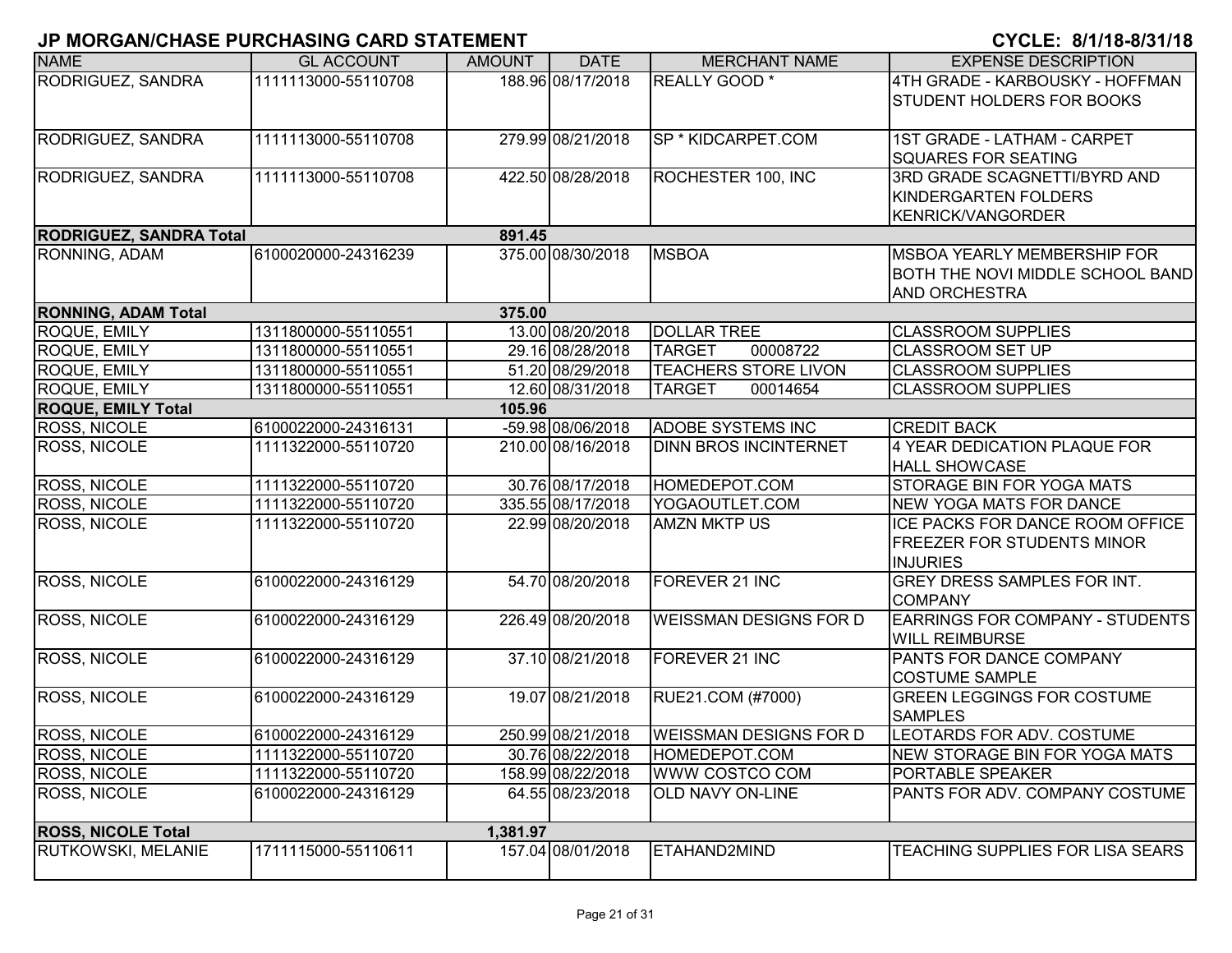| <b>NAME</b>               | <b>GL ACCOUNT</b>   | <b>AMOUNT</b> | <b>DATE</b>         | <b>MERCHANT NAME</b>          | <b>EXPENSE DESCRIPTION</b>                                                           |
|---------------------------|---------------------|---------------|---------------------|-------------------------------|--------------------------------------------------------------------------------------|
| RUTKOWSKI, MELANIE        | 1711114000-55110611 |               | 157.03 08/01/2018   | ETAHAND2MIND                  | TEACHING SUPPLIES FOR LISA SEARS                                                     |
| RUTKOWSKI, MELANIE        | 1622100384-53220000 |               | -150.00 08/01/2018  | OAKLAND SCHOOLS-RC INT        | <b>REFUND FOR REGISTRATION</b><br>CANCELLATION K. BUDLONG                            |
| RUTKOWSKI, MELANIE        | 1612500384-55110000 |               | 1,156.06 08/01/2018 | SSI*SCHOOL SPECIALTY          | TEACHING SUPPLIES FOR K.                                                             |
|                           |                     |               |                     |                               | <b>HUBENSCHMIDT</b>                                                                  |
| <b>RUTKOWSKI, MELANIE</b> | 1512500367-53229000 |               | 275.48 08/01/2018   | <b>UMASS CAMPUS CENTER HO</b> | LITERACY GRANT/ LITERACY<br>CONFERENCE HOTEL FEES M.                                 |
|                           |                     |               |                     |                               | <b>BARSZCZOWSKI</b>                                                                  |
| <b>RUTKOWSKI, MELANIE</b> | 1512500367-53229000 |               | 137.74 08/01/2018   | <b>UMASS CAMPUS CENTER HO</b> | LITERACY GRANT/ LITERACY<br>CONFERENCE HOTEL FEES FOR J.<br><b>SMITH</b>             |
| <b>RUTKOWSKI, MELANIE</b> | 1512500367-53229000 |               | 137.74 08/01/2018   | <b>UMASS CAMPUS CENTER HO</b> | <b>LITERACY GRANT/ LITERACY</b><br>CONFERENCE HOTEL FEES FOR H.<br><b>STASHONSKY</b> |
| <b>RUTKOWSKI, MELANIE</b> | 1512500367-53229000 |               | 137.74 08/01/2018   | UMASS CAMPUS CENTER HO        | LITERACY GRANT/ LITERACY<br><b>CONFERENCE IN MA</b>                                  |
| RUTKOWSKI, MELANIE        | 1512500367-53229000 |               | 137.74 08/01/2018   | <b>UMASS CAMPUS CENTER HO</b> | <b>LITERACY CONFERENCE HOTEL FEES</b><br>FOR J. CAMILLERI                            |
| <b>RUTKOWSKI, MELANIE</b> | 1512500367-53229000 |               | 137.74 08/01/2018   | UMASS CAMPUS CENTER HO        | LITERACY CONFERENCE HOTEL FEE T.<br><b>JONES</b>                                     |
| RUTKOWSKI, MELANIE        | 1512500367-53229000 |               | 275.48 08/01/2018   | <b>UMASS CAMPUS CENTER HO</b> | <b>LITERACY GRANT/ LITERACY</b><br><b>CONFERENCE IN MA</b>                           |
| <b>RUTKOWSKI, MELANIE</b> | 1512500367-53229000 |               | 275.48 08/01/2018   | UMASS CAMPUS CENTER HO        | LITERACY GRANT/LITERACY<br>CONFERENCE HOTEL DIANA STOTLER                            |
| <b>RUTKOWSKI, MELANIE</b> | 1512500367-53229000 |               | 275.48 08/01/2018   | UMASS CAMPUS CENTER HO        | <b>LITERACY GRANT/ LITERACY</b><br><b>CONFERENCE K. BUDLONG</b>                      |
| <b>RUTKOWSKI, MELANIE</b> | 1512500367-53229000 |               | 137.74 08/01/2018   | <b>UMASS CAMPUS CENTER HO</b> | <b>LITERACY GRANT/LITERACY</b><br><b>CONFERENCE HOTEL AGNES LEE</b>                  |
| RUTKOWSKI, MELANIE        | 1512500367-53229000 |               | 137.74 08/01/2018   | <b>UMASS CAMPUS CENTER HO</b> | <b>EARLY LITERACY GRANT/ LITERACY</b><br>CONFERENCE HOTEL LUMA JARJIS                |
| <b>RUTKOWSKI, MELANIE</b> | 1722100000-55110630 |               | -86.82 08/02/2018   | AMAZON.COM                    | <b>REFUND FOR AN UNDELIVERED</b><br><b>PACKAGE</b>                                   |
| <b>RUTKOWSKI, MELANIE</b> | 1612500384-55110000 |               | -165.10 08/02/2018  | SSI*SCHOOL SPECIALTY          | <b>REFUND 50% FOR ITEMS PURCHASED</b><br>(SEE EMAIL ATTACHED)                        |
| <b>RUTKOWSKI, MELANIE</b> | 1711115000-55110611 |               | 54.27 08/03/2018    | SSI*SCHOOL SPECIALTY          | TEACHING SUPPLIES FOR LISA SEARS                                                     |
| <b>RUTKOWSKI, MELANIE</b> | 1711114000-55110611 |               | 54.26 08/03/2018    | SSI*SCHOOL SPECIALTY          | TEACHING SUPPLIES FOR LISA SEARS                                                     |
| <b>RUTKOWSKI, MELANIE</b> | 1711114000-55110611 |               | 22.25 08/06/2018    | AMAZON.COM                    | TEACHING SUPPLIES FOR LISA<br><b>SEARS/KATIE MIS</b>                                 |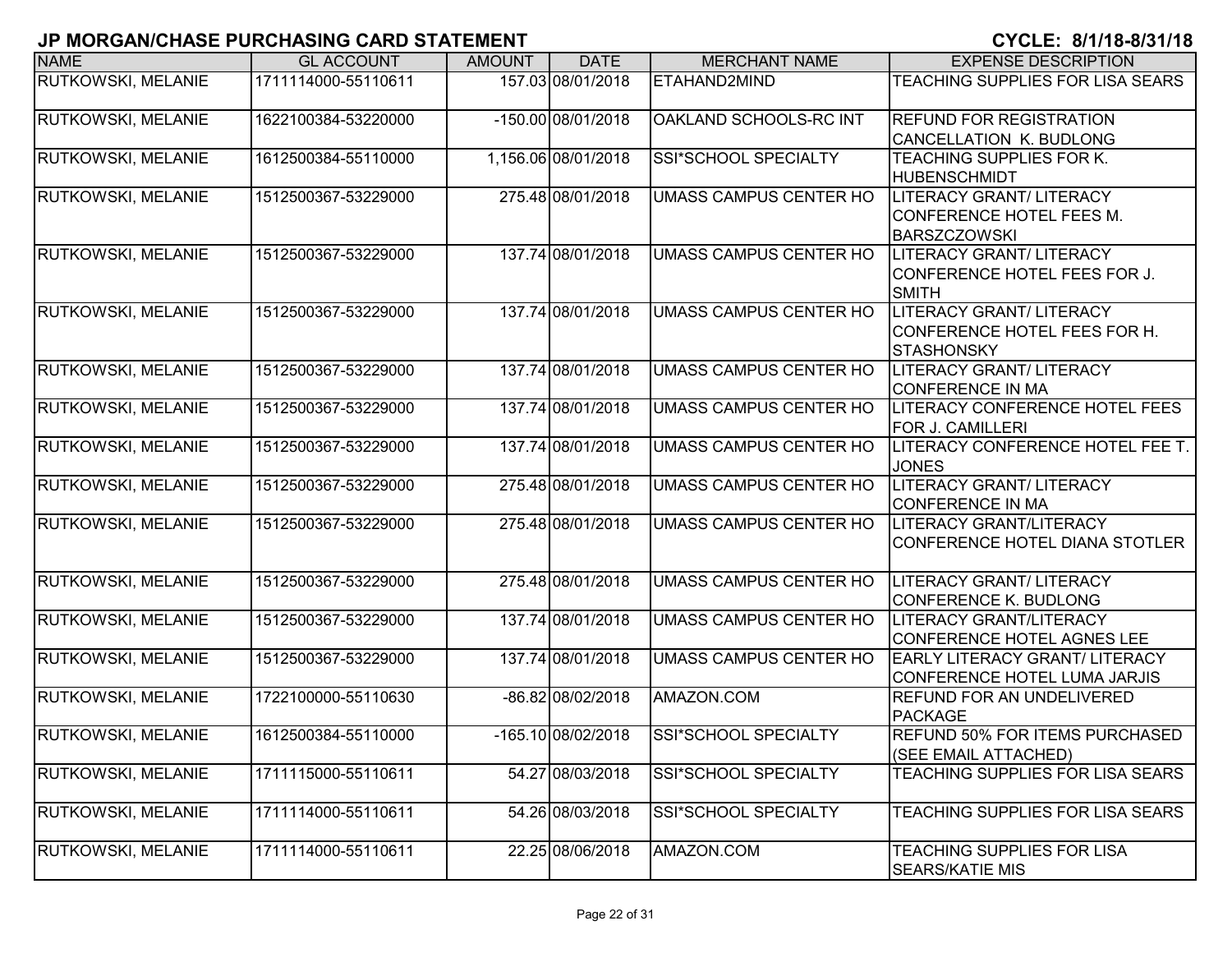| <b>NAME</b>               | <b>GL ACCOUNT</b>   | <b>AMOUNT</b> | <b>DATE</b>         | <b>MERCHANT NAME</b>   | <b>EXPENSE DESCRIPTION</b>                                                                                        |
|---------------------------|---------------------|---------------|---------------------|------------------------|-------------------------------------------------------------------------------------------------------------------|
| RUTKOWSKI, MELANIE        | 1711113000-55110611 |               | 11.14 08/06/2018    | AMAZON.COM             | <b>TEACHING SUPPLIES FOR KATIE MIS</b>                                                                            |
| RUTKOWSKI, MELANIE        | 1711115000-55110611 |               | 11.15 08/06/2018    | AMAZON.COM             | TEACHING SUPPLIES FOR LISA SEARS                                                                                  |
| RUTKOWSKI, MELANIE        | 1711114000-55110611 |               | 11.67 08/06/2018    | <b>AMZN MKTP US</b>    | <b>TEACHING SUPPLIES FOR KATIE MIS</b>                                                                            |
| <b>RUTKOWSKI, MELANIE</b> | 1711113000-55110611 |               | 11.66 08/06/2018    | <b>AMZN MKTP US</b>    | TEACHING SUPPLIES FOR KATIE MIS                                                                                   |
| <b>RUTKOWSKI, MELANIE</b> | 1711322000-55210611 |               | 2,854.38 08/06/2018 | <b>AMZN MKTP US</b>    | <b>ELA HS CLASSROOM LIBRARY</b><br>AMAZON SAME BILL #1                                                            |
| <b>RUTKOWSKI, MELANIE</b> | 1711322000-55210611 |               | 3,541.68 08/06/2018 | THE READING WAREHOUSE  | <b>BOOKS FOR HS ELA CLASSROOM</b><br><b>LIBRARY</b>                                                               |
| RUTKOWSKI, MELANIE        | 1711322000-55210611 |               | 776.12 08/07/2018   | <b>AMZN MKTP US</b>    | ELA HS CLASSROOM LIBRARY<br><b>AMAZON BILL #2</b>                                                                 |
| RUTKOWSKI, MELANIE        | 1711322000-55210611 |               | 39.64 08/08/2018    | <b>AMZN MKTP US</b>    | <b>ELA HS CLASSROOM LIBRARY</b><br><b>AMAZON BILL #3</b>                                                          |
| <b>RUTKOWSKI, MELANIE</b> | 1711322000-55210611 |               | 317.12 08/08/2018   | <b>AMZN MKTP US</b>    | <b>ELA HS CLASSROOM LIBRARY</b><br><b>AMAZON BILL #4</b>                                                          |
| <b>RUTKOWSKI, MELANIE</b> | 1622100384-53220000 |               | -150.00 08/08/2018  | OAKLAND SCHOOLS-RC INT | <b>REFUND FOR CANCELLATION FOR J.</b><br><b>IGUNDSTRUM</b>                                                        |
| RUTKOWSKI, MELANIE        | 1722100000-55910611 |               | 7.99 08/09/2018     | <b>AMZN MKTP US</b>    | OOA OFFICE SUPPLIES-ENVELOPES<br>FOR IMPACT THANK YOU CARDS                                                       |
| RUTKOWSKI, MELANIE        | 1612500384-55110000 |               | 420.00 08/09/2018   | <b>HSMICHIGAN</b>      | 10 MICHIGAN HISTORY SETS FOR ELL<br>EACH ELEMENTARY CLASSROOMS S.<br>HOBRATH, K. COOPER, L.<br><b>VOGELGESANG</b> |
| <b>RUTKOWSKI, MELANIE</b> | 1622100384-53220000 |               | 150.00 08/09/2018   | OAKLAND SCHOOLS-RC INT | <b>REGISTRATION FOR D. LIS OS</b>                                                                                 |
| <b>RUTKOWSKI, MELANIE</b> | 1628300753-53229000 |               | 3,600.00 08/10/2018 | <b>IIRP</b>            | <b>TRAINING OF TRAINERS</b><br><b>REGISTRATION FOR KATY</b><br><b>DINKELMANN (AP NHS)</b>                         |
| RUTKOWSKI, MELANIE        | 1612500384-55110000 |               | 71.43 08/13/2018    | AMAZON.COM             | <b>CLASSROOM SUPPLIES FOR S.</b><br><b>TANNER NOVI WOODS</b>                                                      |
| <b>RUTKOWSKI, MELANIE</b> | 1711114000-55110611 |               | 23.96 08/13/2018    | SSI*SCHOOL SPECIALTY   | TEACHING SUPPLIES FOR KATIE MIS                                                                                   |
| <b>RUTKOWSKI, MELANIE</b> | 1711113000-55110611 |               | 23.95 08/13/2018    | SSI*SCHOOL SPECIALTY   | TEACHING SUPPLIES FOR KATIE MIS                                                                                   |
| <b>RUTKOWSKI, MELANIE</b> | 1622100686-53220000 |               | 45.00 08/17/2018    | OAKLAND SCHOOLS-RC INT | TITLE III OS CONFERENCE (10/10/18)<br>FOR HOBRATH, SMITH AND HADLEY                                               |
| RUTKOWSKI, MELANIE        | 1622100686-53220000 |               | 45.00 08/17/2018    | OAKLAND SCHOOLS-RC INT | TITLE III OS CONFERENCE (01/23/19)<br>FOR HOBRATH, SMITH AND HADLEY                                               |
| <b>RUTKOWSKI, MELANIE</b> | 1711322000-55210611 |               | 560.48 08/21/2018   | THE READING WAREHOUSE  | <b>ELA HS CLASSROOM LIBRARY</b>                                                                                   |
| <b>RUTKOWSKI, MELANIE</b> | 1622100686-53220000 |               | 20.00 08/23/2018    | OAKLAND SCHOOLS-RC INT | <b>IMTSS CONFERENCE SUSANNA</b><br><b>HOBRATH</b>                                                                 |
| <b>RUTKOWSKI, MELANIE</b> | 1612511756-55110000 |               | 1,618.71 08/23/2018 | US MATH RECOVERY C     | TITLE I VO CLASSROOM SUPPLIES                                                                                     |
| <b>RUTKOWSKI, MELANIE</b> | 1612511756-55110000 |               | 19.95 08/24/2018    | <b>AMZN MKTP US</b>    | CLASSROOM SUPPLIES TI VO                                                                                          |
| <b>RUTKOWSKI, MELANIE</b> | 1612511756-55110000 |               | 37.68 08/24/2018    | <b>AMZN MKTP US</b>    | <b>CLASSROOM SUPPLIES VO TITLE I</b>                                                                              |
| <b>RUTKOWSKI, MELANIE</b> | 1612511756-55110000 |               | 789.46 08/24/2018   | <b>AMZN MKTP US</b>    | <b>CLASSROOM SUPPLIES TITLE I VO</b>                                                                              |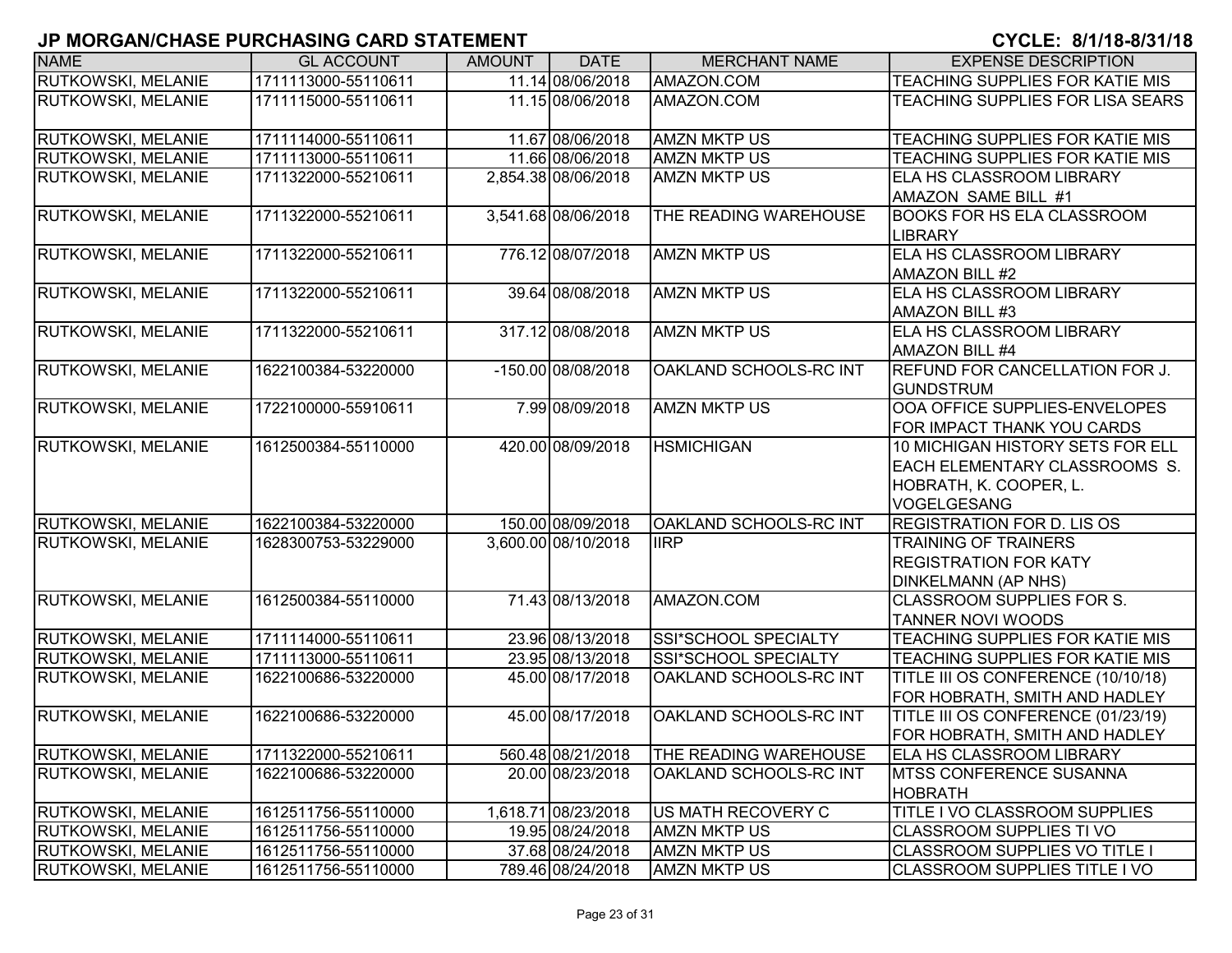| <b>NAME</b>                     | <b>GL ACCOUNT</b>   | <b>AMOUNT</b> | <b>DATE</b>         | <b>MERCHANT NAME</b>              | <b>EXPENSE DESCRIPTION</b>                                |
|---------------------------------|---------------------|---------------|---------------------|-----------------------------------|-----------------------------------------------------------|
| RUTKOWSKI, MELANIE              | 1612511756-55110000 |               | 38.65 08/24/2018    | <b>AMZN MKTP US</b>               | TITLE I CLASSROOM SUPPLIES VO                             |
| RUTKOWSKI, MELANIE              | 1628300753-53220000 |               | 15.00 08/30/2018    | <b>IIRP</b>                       | TRAINING OF TRAINERS TRAINING IN                          |
|                                 |                     |               |                     |                                   | <b>DETROIT FOR KATY DINKELMANN</b>                        |
| RUTKOWSKI, MELANIE              | 1612511756-55110000 |               | 1,124.32 08/30/2018 | REALLY GOOD *                     | <b>TITLE I CLASSROOM SUPPLIES VO</b>                      |
|                                 |                     |               |                     |                                   | <b>REFUNDED SALES TAX ON ORDER</b>                        |
|                                 |                     |               |                     |                                   | $(1191.79 - 67.46)$                                       |
| <b>RUTKOWSKI, MELANIE</b>       | 1612511756-55110000 |               | 19.95 08/31/2018    | AMAZON.COM                        | TITLE I VO CLASSROOM SUPPLIES                             |
| <b>RUTKOWSKI, MELANIE Total</b> |                     | 19,321.18     |                     |                                   |                                                           |
| <b>SCHULZ, STEPHANIE</b>        | 1311800000-55110551 |               | 31.60 08/15/2018    | <b>TEACHERS STORE LIVON</b>       | <b>TEACHING SUPPLIES FOR CLASSROOM</b>                    |
| <b>SCHULZ, STEPHANIE Total</b>  |                     | 31.60         |                     |                                   |                                                           |
| <b>SCHYPINSKI, RACHEL</b>       | 6100022000-24316186 |               | 162.82 08/15/2018   | PENN STATION 205                  | LUNCH FOR SUMMER BONDING                                  |
| <b>SCHYPINSKI, RACHEL</b>       | 6100022000-24316186 |               | 108.36 08/15/2018   | SAMS CLUB #6657                   | <b>SNACKS FOR SUMMER BONDING</b>                          |
| <b>SCHYPINSKI, RACHEL</b>       | 6100022000-24316186 |               | 180.00 08/16/2018   | <b>NOVI BOWL &amp; RECREATION</b> | <b>SUMMER BONDING</b>                                     |
| <b>SCHYPINSKI, RACHEL Total</b> |                     | 451.18        |                     |                                   |                                                           |
| <b>SHAFER, RACHELLE</b>         | 1124112000-55910000 |               | 79.95 08/14/2018    | <b>AMZN MKTP US</b>               | LAMP FOR PRINCIPAL'S OFFICE                               |
| <b>SHAFER, RACHELLE</b>         | 1111112000-55110708 |               | 204.07 08/17/2018   | STAPLS7202742919000001            | <b>OFFICE SUPPLIES FOR STAFF</b>                          |
| <b>SHAFER, RACHELLE</b>         | 1111112000-55110708 |               | 100.90 08/17/2018   | <b>WEST MUSIC CATALOG</b>         | <b>MUSIC TEACHER BUDGET ITEM</b>                          |
| SHAFER, RACHELLE                | 1122212000-55990000 |               | 99.98 08/20/2018    | <b>AMZN MKTP US</b>               | <b>CHAIR MATS</b>                                         |
| <b>SHAFER, RACHELLE</b>         | 1111112000-55110708 |               | 57.49 08/20/2018    | <b>LAKESHORE LEARNING MAT</b>     | M. ISRAEL CLASSROOM BUDGET                                |
| SHAFER, RACHELLE                | 1111112000-55110708 |               | 3.50 08/23/2018     | TEACHERSPAYTEACHERS.CO            | <b>PURCHASED VOICE LEVEL CHARTS</b><br>FOR THE CLASSROOMS |
| <b>SHAFER, RACHELLE</b>         | 6100012000-24316501 |               | 20.00 08/28/2018    | <b>MI CORPORATIONS DIV</b>        | <b>PTO EXPENSE. NON-PROFIT</b><br><b>REGISTRATION FEE</b> |
| <b>SHAFER, RACHELLE</b>         | 6100012000-24316289 |               | 977.73 08/29/2018   | SSI*EPSCC                         | FIRST GRADE WORDLY WISE BOOKS                             |
| <b>SHAFER, RACHELLE</b>         | 1111112000-55110708 |               | 127.02 08/29/2018   | STAPLS7203435031000001            | SUPPLIES FOR CLASSROOM<br><b>TEACHERS</b>                 |
| SHAFER, RACHELLE                | 6100012000-24316275 |               | 23.30 08/30/2018    | MEIJER INC #054<br>Q01            | <b>FLOWERS FOR THE POTS OUTSIDE</b>                       |
| <b>SHAFER, RACHELLE Total</b>   |                     | 1,693.94      |                     |                                   |                                                           |
| SHPAKOFF, KATHLEEN              | 1335100000-55110553 |               | 75.88 08/01/2018    | <b>TARGET</b><br>00014654         | <b>TEACHING MATERIALS</b>                                 |
| SHPAKOFF, KATHLEEN              | 1335100000-55110553 |               | 13.97 08/03/2018    | <b>TARGET</b><br>00022301         | <b>TEACHING MATERIALS</b>                                 |
| SHPAKOFF, KATHLEEN              | 1335100000-55110553 |               | 159.65 08/21/2018   | WM SUPERCENTER #5048              | <b>TEACHING MATERIALS</b>                                 |
| SHPAKOFF, KATHLEEN              | 1335100000-55110553 |               | 44.89 08/24/2018    | WM SUPERCENTER #5048              | <b>TEACHING MATERIALS</b>                                 |
| <b>SHPAKOFF, KATHLEEN Total</b> |                     | 294.39        |                     |                                   |                                                           |
| SIPPLE, GEORGE                  | 1128200000-55990000 |               | 42.35 08/28/2018    | PROCAM                            | <b>CARD READER</b>                                        |
| <b>SIPPLE, GEORGE Total</b>     |                     | 42.35         |                     |                                   |                                                           |
| <b>SMITH, CHRISTIN</b>          | 1311800000-55110551 |               | 64.00 08/21/2018    | <b>DOLLAR TREE</b>                | <b>SUPPLIES</b>                                           |
| <b>SMITH, CHRISTIN Total</b>    |                     | 64.00         |                     |                                   |                                                           |
| SOVEL, SHEILA                   | 6100041000-24316355 |               | 31.80 08/08/2018    | DOLLAR GENERAL #17533             | <b>CLASSROOM TEACHING SUPPLIES</b>                        |
| SOVEL, SHEILA                   | 1311800000-55110551 |               | 90.78 08/09/2018    | <b>OFFICE CENTRAL</b>             | <b>CLASSROOM TEACHING SUPPLIES</b>                        |
| SOVEL, SHEILA                   | 6100041000-24316355 |               | 33.28 08/17/2018    | GFS STORE #1549                   | <b>CLASSROOM TEACHING SUPPLIES</b>                        |
| SOVEL, SHEILA                   | 6100041000-24316355 |               | 20.00 08/24/2018    | MICHAELS STORES 3744              | <b>CLASSROOM TEACHING SUPPLIES</b>                        |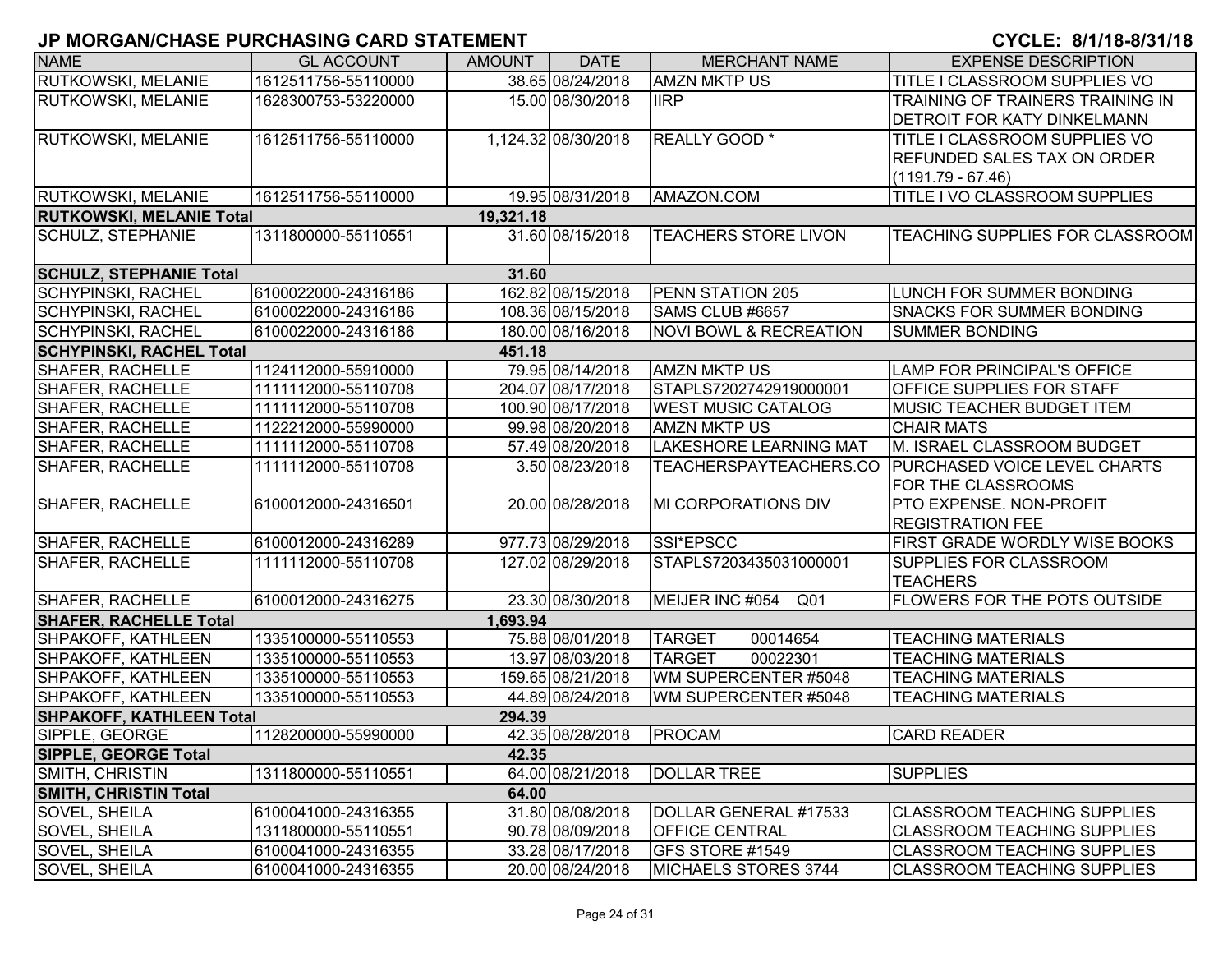| CYCLE: 8/1/18-8/31/18 |  |  |  |  |  |  |
|-----------------------|--|--|--|--|--|--|
|-----------------------|--|--|--|--|--|--|

| <b>NAME</b>                          | <b>GL ACCOUNT</b>   | <b>AMOUNT</b> | <b>DATE</b>         | <b>MERCHANT NAME</b>          | <b>EXPENSE DESCRIPTION</b>                                                                                          |  |  |  |
|--------------------------------------|---------------------|---------------|---------------------|-------------------------------|---------------------------------------------------------------------------------------------------------------------|--|--|--|
| <b>SOVEL, SHEILA Total</b><br>175.86 |                     |               |                     |                               |                                                                                                                     |  |  |  |
| STEEH, ROBERT                        | 6100000000-24316770 |               | 46.61 08/23/2018    | PANERA BREAD #600667          | <b>REFRESHMENTS FOR BACK TO</b><br><b>SCHOOL STAFF MEETING OF SHARED</b><br><b>TIME TEACHERS</b>                    |  |  |  |
| <b>STEEH, ROBERT Total</b>           |                     | 46.61         |                     |                               |                                                                                                                     |  |  |  |
| <b>STRICKER, CHRISTINE</b>           | 1335100000-55110553 |               | 17.33 08/01/2018    | JOANN STORES #1933            | <b>SUPPLIES FOR SUMMER CARE</b>                                                                                     |  |  |  |
| <b>STRICKER, CHRISTINE</b>           | 1335100000-55110553 |               | 17.00 08/06/2018    | <b>DOLLAR TREE</b>            | <b>CRAFT SUPPLIES FOR SUMMER CAMP</b>                                                                               |  |  |  |
| <b>STRICKER, CHRISTINE</b>           | 1335100000-54910553 |               | 1,168.00 08/06/2018 | P31 RWP OAKLAND CO. PA        | <b>PAYMENT FOR SUMMER CAMP FIELD</b><br><b>TRIP</b>                                                                 |  |  |  |
| <b>STRICKER, CHRISTINE</b>           | 1335100000-55110553 |               | 35.97 08/28/2018    | <b>TARGET</b><br>00014654     | <b>SUMMER CAMP SUPPLIES</b>                                                                                         |  |  |  |
| <b>STRICKER, CHRISTINE Total</b>     |                     | 1,238.30      |                     |                               |                                                                                                                     |  |  |  |
| THEOPHELIS, ANASTASIA                | 1222600000-55990000 |               | 58.66 08/30/2018    | SAMS CLUB #6657               | <b>FOOD EXPENSES FOR PROFESSIONAL</b><br><b>DEVELOPMENT FOR THE NATC AND</b><br><b>ECEC SPECIAL EDUCATION STAFF</b> |  |  |  |
| <b>THEOPHELIS, ANASTASIA Total</b>   |                     | 58.66         |                     |                               |                                                                                                                     |  |  |  |
| <b>TURNER, NANCY</b>                 | 1222600000-55990000 |               | 10.07 08/07/2018    | <b>TARGET</b><br>00009225     | SE INTERVIEWS - ALL DAY MTG FOOD                                                                                    |  |  |  |
| <b>TURNER, NANCY</b>                 | 1222600000-55990000 |               | 7.69 08/08/2018     | <b>GUIDOS PIZZA - NOVI</b>    | SE INTERVIEWS                                                                                                       |  |  |  |
| <b>TURNER, NANCY</b>                 | 1222600000-55990000 |               | 34.95 08/09/2018    | PIZZA HUT 032963              | SE INTERVIEWS                                                                                                       |  |  |  |
| <b>TURNER, NANCY</b>                 | 1212220193-55990000 |               | 69.94 08/10/2018    | CONSTRUCT PLAYTHINGS.C        | <b>MS SENSORY SUPPLIES</b>                                                                                          |  |  |  |
| <b>TURNER, NANCY</b>                 | 1212220193-55990000 |               | 138.81 08/10/2018   | IKEA.COM 304203481            | MS SENSORY ROOM SUPPLIES                                                                                            |  |  |  |
| <b>TURNER, NANCY</b>                 | 1212220193-55990000 |               | 61.48 08/13/2018    | AMAZON.COM                    | <b>MS SENSORY ROOM</b>                                                                                              |  |  |  |
| <b>TURNER, NANCY</b>                 | 1212220193-55990000 |               | 35.98 08/13/2018    | <b>AMZN MKTP US</b>           | <b>IMS SENSORY ROOM SUPPLIES</b>                                                                                    |  |  |  |
| <b>TURNER, NANCY</b>                 | 1212220193-55990000 |               | 269.70 08/13/2018   | <b>AMZN MKTP US</b>           | <b>MS SENSORY ROOM</b>                                                                                              |  |  |  |
| <b>TURNER, NANCY</b>                 | 1212220193-55990000 |               | 50.35 08/13/2018    | <b>AMZN MKTP US</b>           | <b>IMS SENSORY ROOM</b>                                                                                             |  |  |  |
| <b>TURNER, NANCY</b>                 | 1221552191-53220000 |               | 45.00 08/13/2018    | OAKLAND SCHOOLS-RC INT        | <b>KRISTY BARANIK</b>                                                                                               |  |  |  |
| <b>TURNER, NANCY</b>                 | 1221822063-53220000 |               | 45.00 08/13/2018    | OAKLAND SCHOOLS-RC INT        | <b>CATHY DAVENPORT</b>                                                                                              |  |  |  |
| <b>TURNER, NANCY</b>                 | 1221418000-53220000 |               | 45.00 08/13/2018    | OAKLAND SCHOOLS-RC INT        | <b>KATIE ELLIOTT</b>                                                                                                |  |  |  |
| <b>TURNER, NANCY</b>                 | 1221822063-53220000 |               | 45.00 08/13/2018    | OAKLAND SCHOOLS-RC INT        | <b>JODIE MIENTKIEWICZ</b>                                                                                           |  |  |  |
| <b>TURNER, NANCY</b>                 | 1221618000-53220000 |               | 45.00 08/13/2018    | <b>OAKLAND SCHOOLS-RC INT</b> | <b>TONI SCHERER</b>                                                                                                 |  |  |  |
| <b>TURNER, NANCY</b>                 | 1221818063-53220000 |               | 45.00 08/13/2018    | OAKLAND SCHOOLS-RC INT        | <b>KATIE WHITTY</b>                                                                                                 |  |  |  |
| <b>TURNER, NANCY</b>                 | 1222600000-53220000 |               | 45.00 08/13/2018    | OAKLAND SCHOOLS-RC INT        | <b>STACEY THEOPHELIS</b>                                                                                            |  |  |  |
| <b>TURNER, NANCY</b>                 | 1221820063-53220000 |               | 45.00 08/13/2018    | OAKLAND SCHOOLS-RC INT        | <b>COACH COMPLIANCE TRAINING</b>                                                                                    |  |  |  |
| <b>TURNER, NANCY</b>                 | 1212220193-55990000 |               | 53.96 08/14/2018    | <b>AMZN MKTP US</b>           | MIDDLE SCHOOL SENSORY ITEMS                                                                                         |  |  |  |
| <b>TURNER, NANCY</b>                 | 1212220193-55990000 |               | 32.97 08/14/2018    | <b>AMZN MKTP US</b>           | <b>MS SENSORY ITMES</b>                                                                                             |  |  |  |
| <b>TURNER, NANCY</b>                 | 1212220193-55990000 |               | 42.00 08/14/2018    | <b>AMZN MKTP US</b>           | <b>MS SENSORY ITEMS</b>                                                                                             |  |  |  |
| <b>TURNER, NANCY</b>                 | 1212220193-55990000 |               | 1,270.99 08/14/2018 | SOUTHPAW ENTERPRISES I        | <b>IMS SENSORY SUPPLIES</b>                                                                                         |  |  |  |
| <b>TURNER, NANCY</b>                 | 1212220193-55990000 |               | 42.96 08/15/2018    | <b>AMZN MKTP US</b>           | <b>MS SENSORY ITEMS</b>                                                                                             |  |  |  |
| <b>TURNER, NANCY</b>                 | 1221600000-55110021 |               | 97.00 08/15/2018    | <b>HAWTHORNE EDUCATIONAL</b>  | <b>SOCIAL WORK PROTOCOLS</b>                                                                                        |  |  |  |
| <b>TURNER, NANCY</b>                 | 1221600000-55110021 |               | 428.50 08/15/2018   | <b>NCS PEARSON</b>            | SOCIAL WORK PROTOCOL                                                                                                |  |  |  |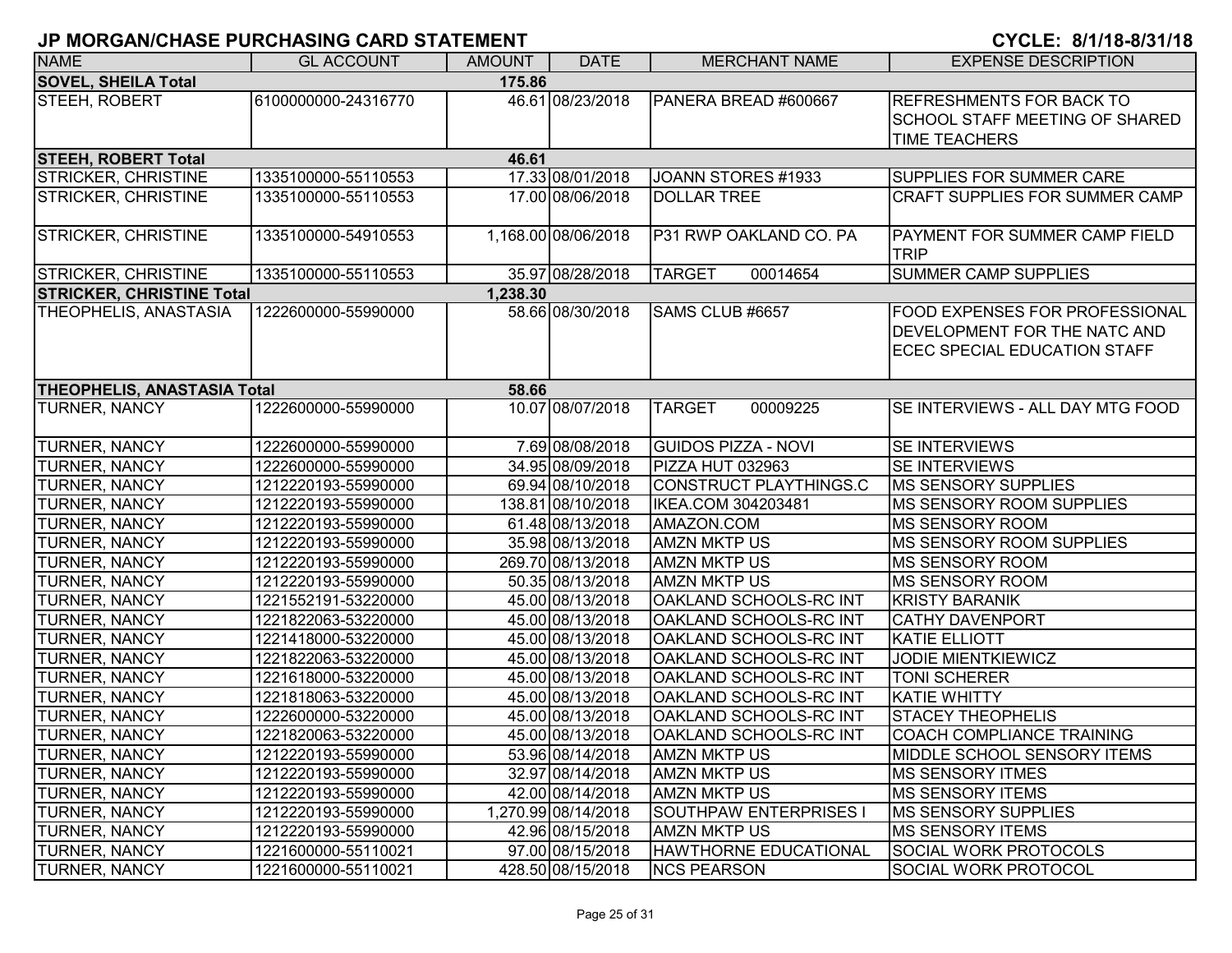| <b>NAME</b>                     | <b>GL ACCOUNT</b>   | <b>AMOUNT</b> | <b>DATE</b>         | <b>MERCHANT NAME</b>          | <b>EXPENSE DESCRIPTION</b>                                                |
|---------------------------------|---------------------|---------------|---------------------|-------------------------------|---------------------------------------------------------------------------|
| TURNER, NANCY                   | 1222600000-55910000 |               | 20.69 08/15/2018    | STAPLS7202509475000001        | <b>GREEN FOLDERS FOR IMPACT</b>                                           |
| <b>TURNER, NANCY</b>            | 1221552191-55110021 |               | 50.49 08/15/2018    | <b>SUPER DUPER PUBLICATIO</b> | <b>SPEECH PROTOCOLS</b>                                                   |
| <b>TURNER, NANCY</b>            | 1221600000-55110021 |               | 95.36 08/15/2018    | <b>THINK SOCIAL PUBLISHIN</b> | <b>SOCIAL WORK PROTOCOL</b>                                               |
| <b>TURNER, NANCY</b>            | 1221552191-55110021 |               | 470.80 08/15/2018   | <b>WPS</b>                    | <b>ECH PROTOCOLS</b>                                                      |
| <b>TURNER, NANCY</b>            | 1212220193-55990000 |               | 647.57 08/16/2018   | <b>NASCO FORT ATKINSON</b>    | <b>MS SENSORY ITEMS</b>                                                   |
| <b>TURNER, NANCY</b>            | 1221500000-55110021 |               | 1,684.20 08/16/2018 | <b>NCS PEARSON</b>            | <b>SPEECH PROTOCOLS</b>                                                   |
| <b>TURNER, NANCY</b>            | 1212220193-55990000 |               | 63.32 08/16/2018    | TARGET.COM *                  | <b>MS SENSORY ITEMS</b>                                                   |
| TURNER, NANCY                   | 1221600000-55110021 |               | 411.40 08/16/2018   | <b>WPS</b>                    | <b>SOCIAL WORK PROTOCOLS</b>                                              |
| TURNER, NANCY                   | 1221600000-55110021 |               | 398.00 08/17/2018   | <b>COMMITTEE FOR CHILDREN</b> | <b>SOCIAL WORK PROTOCOL</b>                                               |
| <b>TURNER, NANCY</b>            | 1221600000-55110021 |               | 2,117.39 08/17/2018 | MULTI-HEALTH SYSTEMS          | SOCIAL WORK PROTOCOLS                                                     |
| <b>TURNER, NANCY</b>            | 1221600000-55110021 |               | 109.50 08/17/2018   | <b>NCS PEARSON</b>            | SOCIAL WORK PROTOCOL                                                      |
| TURNER, NANCY                   | 1221552191-55110021 |               | 73.00 08/17/2018    | <b>PRO ED INC</b>             | <b>ECH PROTOCOL</b>                                                       |
| TURNER, NANCY                   | 1221926000-55990000 |               | 192.33 08/17/2018   | STAPLS7202767422000001        | <b>NATC SUPPLIES</b>                                                      |
| <b>TURNER, NANCY</b>            | 1221500000-55110021 |               | 163.90 08/20/2018   | <b>PRO ED INC</b>             | <b>SPEECH PROTOCOLS</b>                                                   |
| TURNER, NANCY                   | 1212220193-55990000 |               | 66.80 08/21/2018    | <b>NASCO FORT ATKINSON</b>    | <b>MS SENSORY SUPPLIES</b>                                                |
| TURNER, NANCY                   | 1222600000-55990000 |               | 61.02 08/23/2018    | <b>GUIDOS PIZZA - NOVI</b>    | <b>NEW TEACHER ORIENTATION</b>                                            |
| TURNER, NANCY                   | 1221500000-55110021 |               | 109.85 08/23/2018   | <b>RVRSIDE EDU *TESTING</b>   | <b>SPEECH PROTOCOL</b>                                                    |
| TURNER, NANCY                   | 1221926000-55990000 |               | $-.50 08/23/2018$   | STAPLS7202767422001001        | <b>STAPLES REFUND</b>                                                     |
| <b>TURNER, NANCY</b>            | 1221926000-55990000 |               | .50 08/23/2018      | STAPLS7202767422002001        | <b>NATC SUPPLIES</b>                                                      |
| <b>TURNER, NANCY Total</b>      |                     | 9,742.97      |                     |                               |                                                                           |
| <b>VALENTINE, CYNTHIA</b>       | 1127170000-55790000 |               | 43.90 08/17/2018    | <b>AMZN MKTP US</b>           | <b>KEY TAGS</b>                                                           |
| <b>VALENTINE, CYNTHIA Total</b> |                     | 43.90         |                     |                               |                                                                           |
| VANEIZENGA, JAMES               | 1111322725-55110000 |               | 139.00 08/01/2018   | <b>MASLANKA PRESS</b>         | <b>SCORE AND PARTS FOR WORLD</b><br><b>MUSIC</b>                          |
| VANEIZENGA, JAMES               | 1111322725-55110000 |               | 384.30 08/16/2018   | <b>LUCKS MUSIC LIBRARY</b>    | <b>SCORES AND PARTS FOR MUSIC FOR</b><br>THE BEGINNING OF THE YEAR        |
| <b>VANEIZENGA, JAMES Total</b>  |                     | 523.30        |                     |                               |                                                                           |
| <b>VUICHARD, TATIANA</b>        | 6100000000-24316770 |               | 145.95 08/03/2018   | MEIJER INC #122 Q01           | CE/PRESCHOOL OFFICE SUPPLIES                                              |
| <b>VUICHARD, TATIANA</b>        | 1331100000-53610000 |               | 71.54 08/09/2018    | <b>PRINTNOLOGY INC</b>        | TENNIS FENCE SIGNS FOR TENNIS<br><b>COURTS</b>                            |
| <b>VUICHARD, TATIANA</b>        | 1331100000-55990000 |               | 50.87 08/10/2018    | AMAZON.COM                    | DOCUMENT/ORGANIZER FOR CENTRAL<br><b>ENROLLMENT</b>                       |
| <b>VUICHARD, TATIANA</b>        | 1331100000-55910000 |               | 102.46 08/10/2018   | <b>WORTHINGTON DIRECT INC</b> | <b>DIVIDERS FOR OFFICE FILING</b><br><b>CABINETS</b>                      |
| <b>VUICHARD, TATIANA</b>        | 1331100000-57410000 |               | 50.00 08/15/2018    | NOVI CHAMBER OF COMME         | NOVI CHAMBER OF COMMERCE - NOVI<br><b>BUSINESS BLENDER - REGISTRATION</b> |
| <b>VUICHARD, TATIANA</b>        | 2331100000-53840000 |               | 80.00 08/29/2018    | <b>SAFEWAY SHREDDING</b>      | CE/PRESCHOOL OFFICE SHREDDING<br><b>SERVICE</b>                           |
| <b>VUICHARD, TATIANA Total</b>  |                     | 500.82        |                     |                               |                                                                           |
| <b>WARECK, MICHELE</b>          | 1111322349-55110000 |               | 475.66 08/01/2018   | <b>TCD*CENGAGE LEARNING</b>   | LAW BOOKS FOR CLASSROOM                                                   |
| <b>WARECK, MICHELE</b>          | 1111322349-55110000 |               | 3,408.50 08/02/2018 | TCD*CENGAGE LEARNING          | LAW TEXTBOOKS FOR CLASSROOM                                               |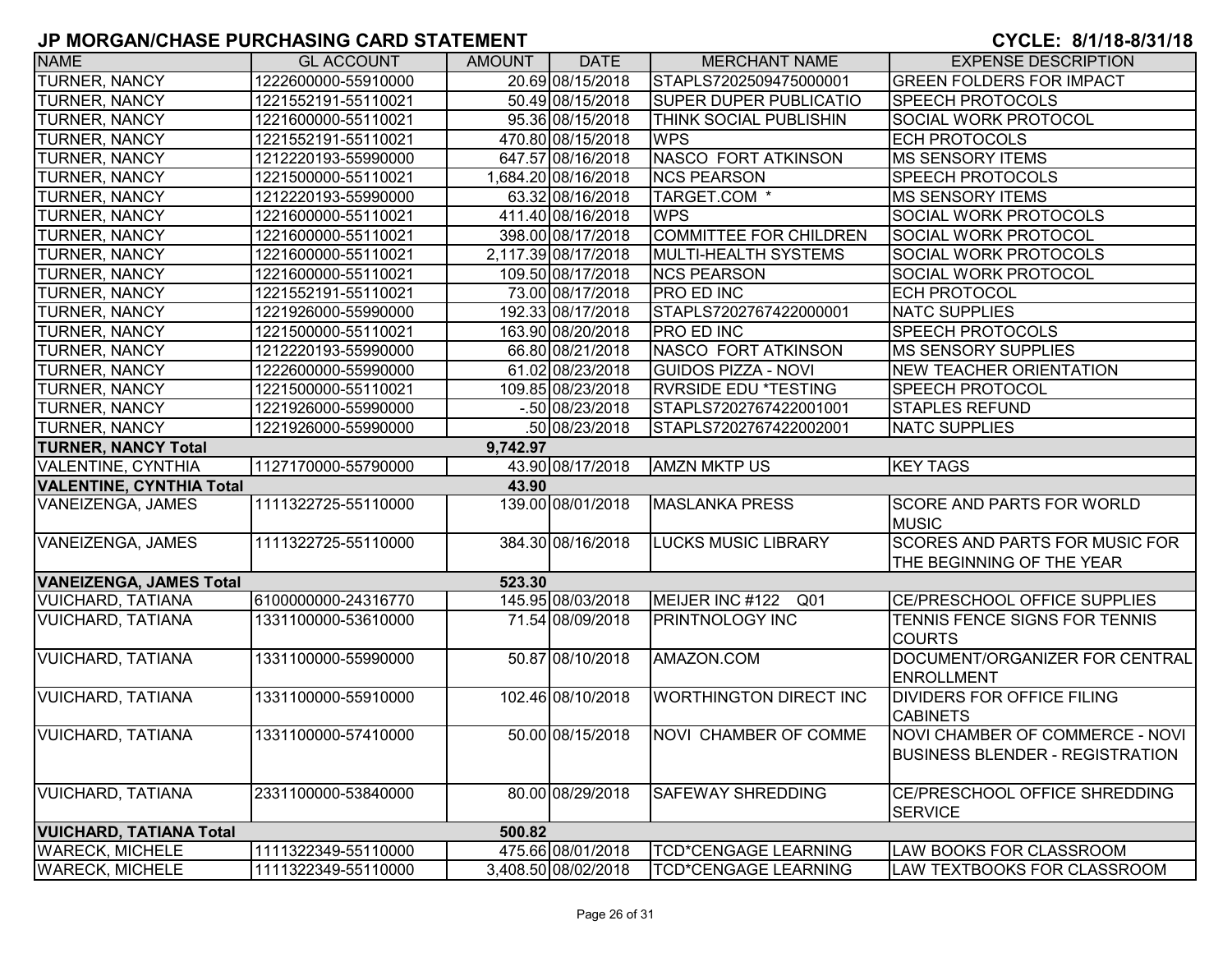| <b>NAME</b>            | <b>GL ACCOUNT</b>   | <b>AMOUNT</b> | <b>DATE</b>         | <b>MERCHANT NAME</b>       | <b>EXPENSE DESCRIPTION</b>                                          |
|------------------------|---------------------|---------------|---------------------|----------------------------|---------------------------------------------------------------------|
| <b>WARECK, MICHELE</b> | 1111322000-55110726 |               | 137.85 08/03/2018   | <b>VERITIV</b>             | COLORED COPY PAPER FOR HIGH<br><b>SCHOOL</b>                        |
| <b>WARECK, MICHELE</b> | 6100022000-24316170 |               | 59.92 08/06/2018    | <b>MARRIOTT</b>            | ADDITIONAL PAYMENT FOR MODEL UN                                     |
| <b>WARECK, MICHELE</b> | 6100022000-24316175 |               | 87.26 08/07/2018    | SAMSCLUB #6657             | BEVERAGES FOR VOLUNTEERS FOR<br><b>REGISTRATION</b>                 |
| <b>WARECK, MICHELE</b> | 1711322000-55110614 |               | 63.75 08/08/2018    | STAPLS7202170147000001     | <b>IB CLASSROOM SUPPLIES</b>                                        |
| <b>WARECK, MICHELE</b> | 1111322000-55110702 |               | 186.43 08/08/2018   | STAPLS7202175216000001     | ART DEPARTMENT CLASSROOM<br><b>SUPPLIES</b>                         |
| <b>WARECK, MICHELE</b> | 1111322704-55110000 |               | 176.01 08/08/2018   | STAPLS7202177938000001     | SUPPLIES FOR MARKETING / BUSINESS<br><b>DEPARTMENT</b>              |
| <b>WARECK, MICHELE</b> | 1111322000-55110707 |               | 89.98 08/10/2018    | OFFICEMAX/DEPOT 6614       | SUPPLIES FOR PRINTERS                                               |
| <b>WARECK, MICHELE</b> | 1111322724-55110000 |               | 37.49 08/13/2018    | STAPLS7202420586000001     | <b>CHOIR CLASSROOM SUPPLIES</b>                                     |
| <b>WARECK, MICHELE</b> | 1111322705-55110000 |               | 249.99 08/13/2018   | STAPLS7202420711000001     | <b>CO-OP SUPPLY</b>                                                 |
| <b>WARECK, MICHELE</b> | 1111322000-55110716 |               | 179.18 08/13/2018   | STAPLS7202421087000001     | <b>CTE CLASSROOM SUPPLIES</b>                                       |
| <b>WARECK, MICHELE</b> | 1111322000-55110720 |               | 100.26 08/13/2018   | STAPLS7202421567000001     | DANCE CLASS SUPPLIES                                                |
| <b>WARECK, MICHELE</b> | 1111322000-55110708 |               | 105.32 08/13/2018   | WAL-MART #2700             | SPECIAL NEEDS CLASSROOM<br><b>SUPPLIES</b>                          |
| <b>WARECK, MICHELE</b> | 6100022000-24316175 |               | 104.95 08/15/2018   | <b>STAPLES</b><br>00109520 | <b>REGISTRATION SUPPLIES</b>                                        |
| <b>WARECK, MICHELE</b> | 6100022000-24316186 |               | 32.00 08/16/2018    | <b>AMZN MKTP US</b>        | STAFF GIFTS FROM STUDENT<br>COUNCIL                                 |
| <b>WARECK, MICHELE</b> | 1124122000-55990000 |               | 111.60 08/16/2018   | WAL-MART #5893             | OFFICE NECESSITIES                                                  |
| <b>WARECK, MICHELE</b> | 1124122000-55910000 |               | 478.16 08/17/2018   | AMAZON.COM                 | <b>NEW FAX MACHINES</b>                                             |
| <b>WARECK, MICHELE</b> | 1111322000-57410000 |               | 349.00 08/17/2018   | INT*IN *FISLERDATA, LL     | MY CONFERENCE TIME MEMBERSHIP<br><b>RENEWAL</b>                     |
| <b>WARECK, MICHELE</b> | 1111322000-55110710 |               | 1,126.23 08/17/2018 | STAPLS7202786314000001     | <b>ENGLISH CLASSROOM SUPPLIES</b>                                   |
| <b>WARECK, MICHELE</b> | 1111322000-55110708 |               | 131.30 08/17/2018   | STAPLS7202789058000001     | <b>ESL CLASSROOM SUPPLIES</b>                                       |
| <b>WARECK, MICHELE</b> | 6100022000-24316186 |               | 931.50 08/20/2018   | <b>FRESH PRINTS</b>        | STUDENT COUNCIL T-SHIRTS                                            |
| <b>WARECK, MICHELE</b> | 1111322000-55110708 |               | 320.09 08/20/2018   | WAL-MART #2700             | <b>CLASSROOM TEACHING SUPPLIES</b>                                  |
| <b>WARECK, MICHELE</b> | 1124122000-55910000 |               | 146.92 08/20/2018   | WAL-MART #5893             | MAIN OFFICE SECRETARIAL SUPPLIES                                    |
| <b>WARECK, MICHELE</b> | 6100022000-24316175 |               | 14.71 08/21/2018    | <b>DUNKIN #306776 Q35</b>  | <b>BREAKFAST TREATS FOR</b><br><b>REGISTRATION VOLUNTEERS</b>       |
| <b>WARECK, MICHELE</b> | 1111322000-55110731 |               | 202.80 08/21/2018   | OFFICEMAX/DEPOT 6614       | SOCIAL STUDIES CLASSROOM<br><b>SUPPLIES</b>                         |
| <b>WARECK, MICHELE</b> | 6100022000-24316186 |               | 299.78 08/22/2018   | <b>TCT*ANDERSON'S</b>      | HOMECOMING SUPPLIES - CROWN,<br>TIARA, SASHES                       |
| <b>WARECK, MICHELE</b> | 1124122000-55910000 |               | 37.87 08/22/2018    | WM SUPERCENTER #2700       | OFFICE SUPPLIES                                                     |
| <b>WARECK, MICHELE</b> | 6100022000-24316770 |               | 549.00 08/23/2018   | LOWES #01814*              | NEW STAFF LOUNGE REFRIGERATOR                                       |
| <b>WARECK, MICHELE</b> | 6100022000-24316175 |               | 111.34 08/23/2018   | SAMS CLUB #6657            | <b>FRESHMEN REGISTRATION /</b><br><b>ORIENTATION LUNCH SUPPLIES</b> |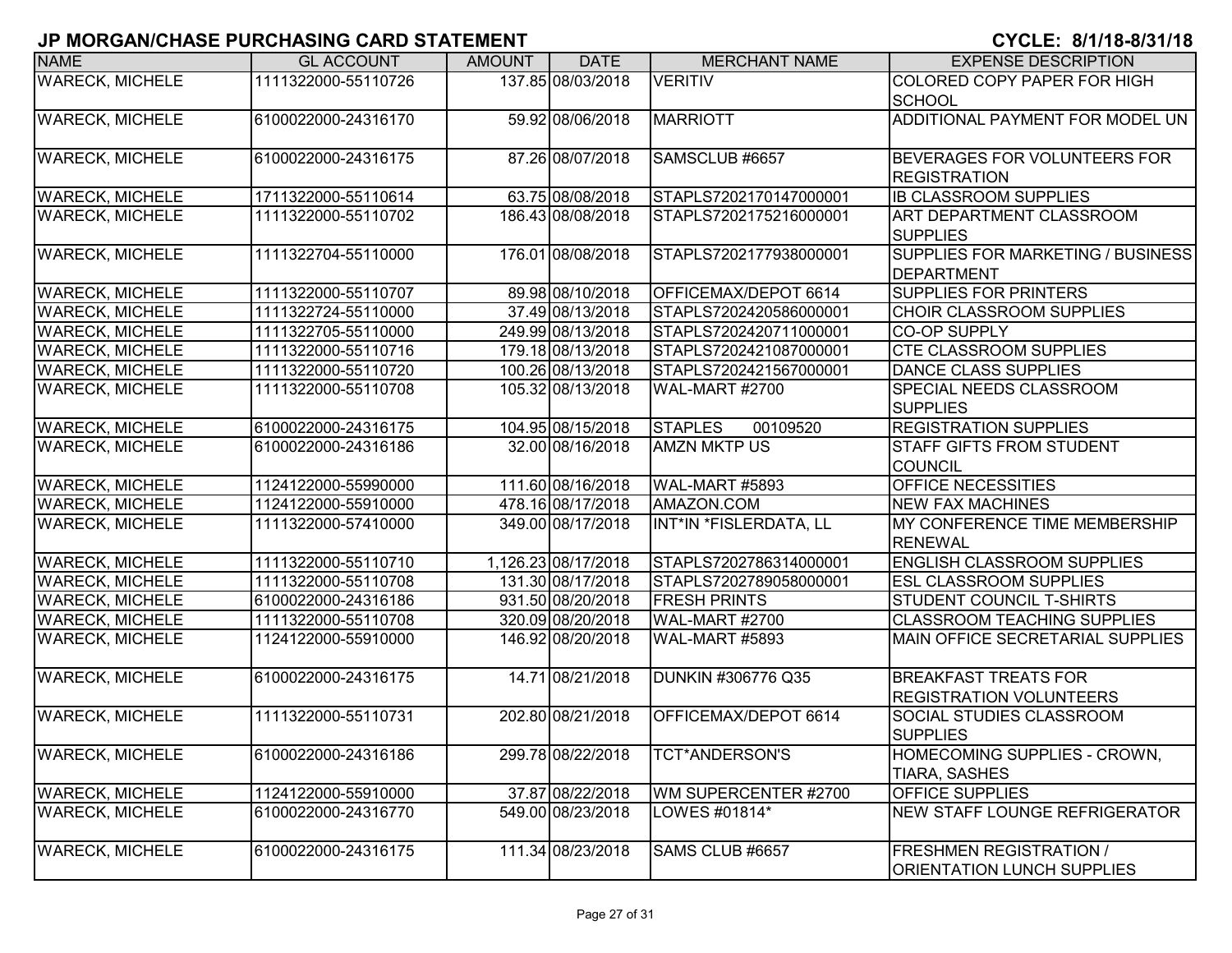| <b>NAME</b>            | <b>GL ACCOUNT</b>   | <b>AMOUNT</b> | <b>DATE</b>         | <b>MERCHANT NAME</b>       | <b>EXPENSE DESCRIPTION</b>                                      |
|------------------------|---------------------|---------------|---------------------|----------------------------|-----------------------------------------------------------------|
| <b>WARECK, MICHELE</b> | 6100022000-24316175 |               | 195.86 08/24/2018   | GFS STORE #0942            | <b>FRESHMEN REGISTRATION /</b><br>ORIENTATION LUNCH TREATS      |
| <b>WARECK, MICHELE</b> | 1111322706-55910000 |               | 365.12 08/27/2018   | STAPLS7203263085000001     | COUNSELING DEPARTMENT OFFICE<br><b>SUPPLIES</b>                 |
| <b>WARECK, MICHELE</b> | 1111322000-55110718 |               | 106.33 08/27/2018   | STAPLS7203264798000001     | <b>LIFE MANAGEMENT SKILLS</b><br><b>CLASSROOM SUPPLIES</b>      |
| <b>WARECK, MICHELE</b> | 1111322000-55110718 |               | 2.20 08/27/2018     | STAPLS7203264798000002     | LIFE MANAGEMENT SKILLS<br><b>CLASSROOM SUPPLIES</b>             |
| <b>WARECK, MICHELE</b> | 1111322000-55110719 |               | 490.56 08/27/2018   | STAPLS7203271185000001     | <b>MATH DEPARTMENT CLASSROOM</b><br><b>SUPPLIES</b>             |
| <b>WARECK, MICHELE</b> | 1111322000-55110719 |               | 6.60 08/27/2018     | STAPLS7203271185000002     | <b>MATH DEPARTMENT CLASSROOM</b><br><b>SUPPLIES</b>             |
| <b>WARECK, MICHELE</b> | 1111322000-55110726 |               | 3,540.00 08/27/2018 | <b>VERITIV-MIDWEST</b>     | COPY PAPER FOR HIGH SCHOOL COPY<br><b>MACHINES</b>              |
| <b>WARECK, MICHELE</b> | 1111322000-55110731 |               | 149.99 08/27/2018   | WM SUPERCENTER #2700       | <b>SOCIAL STUDIES DEPARTMENT</b><br><b>CLASSROOM SUPPLIES</b>   |
| <b>WARECK, MICHELE</b> | 1111322000-55110731 |               | 33.77 08/29/2018    | MEIJER INC #109 Q01        | <b>SOCIAL STUDIES DEPARTMENT</b><br><b>CLASSROOM SUPPLIES</b>   |
| <b>WARECK, MICHELE</b> | 1111322000-55110731 |               | 104.12 08/29/2018   | 00109520<br><b>STAPLES</b> | <b>SOCIAL STUDIES DEPARTMENT</b><br><b>CLASSROOM SUPPLIES</b>   |
| <b>WARECK, MICHELE</b> | 1111322000-55110731 |               | 245.54 08/29/2018   | STAPLS7203377679000001     | <b>SOCIAL STUDIES DEPARTMENT</b><br><b>CLASSROOM SUPPLIES</b>   |
| <b>WARECK, MICHELE</b> | 1111322000-55110731 |               | 19.15 08/29/2018    | STAPLS7203377679000003     | <b>SOCIAL STUDIES DEPARTMENT</b><br><b>CLASSROOM SUPPLIES</b>   |
| <b>WARECK, MICHELE</b> | 1111322732-55110000 |               | 186.64 08/29/2018   | STAPLS7203378655000001     | <b>SPECIAL SERVICES DEPARTMENT</b><br><b>CLASSROOM SUPPLIES</b> |
| <b>WARECK, MICHELE</b> | 1111322730-55110000 |               | 1,207.27 08/29/2018 | STAPLS7203394055000001     | <b>SCIENCE DEPARTMENT CLASSROOM</b><br><b>SUPPLIES</b>          |
| <b>WARECK, MICHELE</b> | 1111322730-55110000 |               | 13.20 08/29/2018    | STAPLS7203394055000002     | <b>SCIENCE DEPARTMENT CLASSROOM</b><br><b>SUPPLIES</b>          |
| <b>WARECK, MICHELE</b> | 1111322000-55110709 |               | 102.82 08/29/2018   | STAPLS7203394370000001     | DEBATE CLASSROOM SUPPLIES                                       |
| <b>WARECK, MICHELE</b> | 1111322000-55110713 |               | 96.44 08/29/2018    | STAPLS7203395068000001     | <b>HEALTH DEPARTMENT CLASSROOM</b><br><b>SUPPLIES</b>           |
| <b>WARECK, MICHELE</b> | 1111322000-55110713 |               | 2.20 08/29/2018     | STAPLS7203395068000002     | <b>HEALTH DEPARTMENT CLASSROOM</b><br><b>SUPPLIES</b>           |
| <b>WARECK, MICHELE</b> | 1111322000-55110727 |               | 38.54 08/29/2018    | STAPLS7203395285000001     | <b>PHYSICAL ED DEPARTMENT</b><br><b>CLASSROOM SUPPLIES</b>      |
| <b>WARECK, MICHELE</b> | 1111322706-55110000 |               | 81.46 08/29/2018    | STAPLS7203395797000001     | STUDENT SERVICES - COUNSELING<br><b>SUPPLIES</b>                |
| <b>WARECK, MICHELE</b> | 1111322712-55110000 |               | 351.65 08/29/2018   | STAPLS7203405998000001     | FOREIGN LANGUAGE DEPARTMENT<br><b>CLASSROOM SUPPLIES</b>        |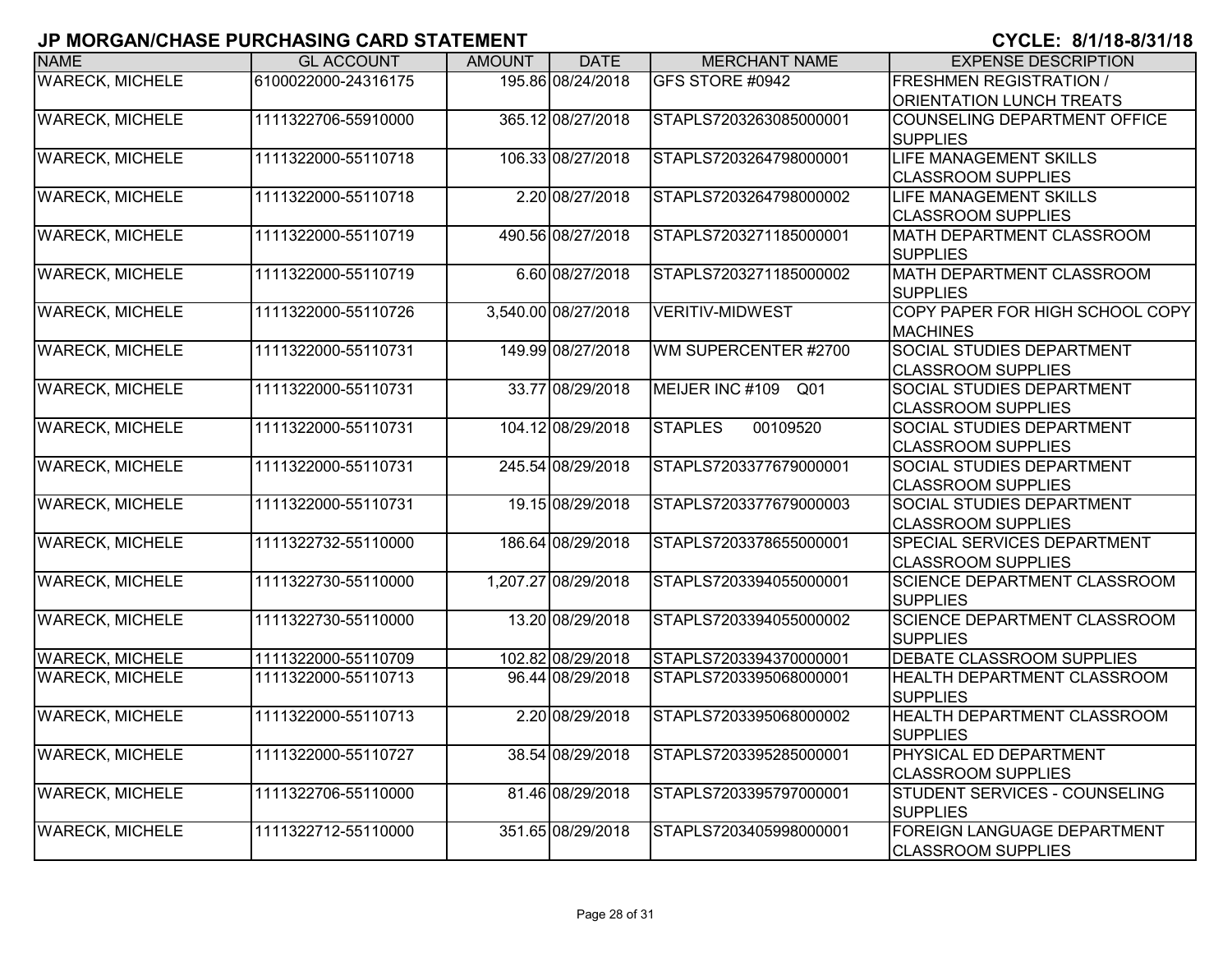| <b>NAME</b>                   | <b>GL ACCOUNT</b>   | <b>AMOUNT</b> | <b>DATE</b>       | <b>MERCHANT NAME</b>        | <b>EXPENSE DESCRIPTION</b>          |
|-------------------------------|---------------------|---------------|-------------------|-----------------------------|-------------------------------------|
| <b>WARECK, MICHELE</b>        | 1111322712-55110000 |               | 40.68 08/29/2018  | STAPLS7203405998000002      | FOREIGN LANGUAGE DEPARTMENT         |
|                               |                     |               |                   |                             | <b>CLASSROOM SUPPLIES</b>           |
| <b>WARECK, MICHELE</b>        | 6100022000-24316770 |               | 8.04 08/29/2018   | WAL-MART #2618              | <b>WATER FOR STAFF MEMBERS</b>      |
| <b>WARECK, MICHELE</b>        | 1111322712-55110000 |               | 41.76 08/29/2018  | WAL-MART #5893              | <b>FOREIGN LANGUAGE DEPARTMENT</b>  |
|                               |                     |               |                   |                             | <b>SUPPLIES</b>                     |
| <b>WARECK, MICHELE</b>        | 1111322730-55110000 |               | 87.00 08/29/2018  | <b>WAL-MART #5893</b>       | <b>SCIENCE DEPARTMENT CLASSROOM</b> |
|                               |                     |               |                   |                             | <b>SUPPLIES</b>                     |
| <b>WARECK, MICHELE</b>        | 1111322000-55110708 |               | 94.23 08/29/2018  | WM SUPERCENTER #2700        | <b>GENERAL CLASSROOM TEACHING</b>   |
|                               |                     |               |                   |                             | <b>SUPPLIES</b>                     |
| <b>WARECK, MICHELE</b>        | 1111322000-55110708 |               | 183.48 08/30/2018 | OFFICEMAX/DEPOT 6614        | <b>CLASSROOM TEACHING SUPPLIES</b>  |
| <b>WARECK, MICHELE</b>        | 1124122000-55910000 |               | 131.00 08/30/2018 | SAMS CLUB #6657             | TEACHER BROWN BAG CLASSROOM         |
|                               |                     |               |                   |                             | SUPPLIES (BANDAGE;                  |
|                               |                     |               |                   |                             | KLEENEX;WATER;GLOVES;LIFESAVER)     |
|                               |                     |               |                   |                             |                                     |
| <b>WARECK, MICHELE</b>        | 1111322000-55110731 |               | 69 08/30/2018     | STAPLS7203377679000002      | <b>SOCIAL STUDIES DEPARTMENT</b>    |
|                               |                     |               |                   |                             | <b>CLASSROOM SUPPLIES</b>           |
| <b>WARECK, MICHELE</b>        | 1111322732-55110000 |               | 193.03 08/30/2018 | STAPLS7203522095000001      | <b>SPECIAL SERVICES DEPARTMENT</b>  |
|                               |                     |               |                   |                             | <b>ICLASSROOM SUPPLIES</b>          |
| <b>WARECK, MICHELE</b>        | 1124122000-55910000 |               | 12.66 08/30/2018  | <b>WAL-MART #2700</b>       | TEACHER BROWN BAG CLASSROOM         |
|                               |                     |               |                   |                             | <b>SUPPLIES</b>                     |
| <b>WARECK, MICHELE</b>        | 1124122000-55910000 |               | 125.63 08/30/2018 | WM SUPERCENTER #5893        | <b>TEACHER BROWN BAG CLASSROOM</b>  |
|                               |                     |               |                   |                             | <b>SUPPLIES</b>                     |
| <b>WARECK, MICHELE</b>        | 1111322000-55110710 |               | 73.59 08/31/2018  | AMZN MKTP US*MT1NT0C62      | <b>ENGLISH DEPARTMENT CLASSROOM</b> |
|                               |                     |               |                   |                             | <b>SUPPLIES</b>                     |
| <b>WARECK, MICHELE</b>        | 6100022000-24316770 |               | 30.00 08/31/2018  | INT*IN *WINNING IMPRIN      | STUDENT PLAQUES FOR HALL OF         |
|                               |                     |               |                   |                             | <b>HONOR</b>                        |
| <b>WARECK, MICHELE</b>        | 6100022000-24316176 |               | 755.38 08/31/2018 | <b>WASTE MGMT WM EZPAY</b>  | <b>RECYCLING CHARGES FOR TWO</b>    |
|                               |                     |               |                   |                             | MONTHS (SUMMER) AND                 |
|                               |                     |               |                   |                             | CONTAMINATION OF RECYCLE BINS       |
| <b>WARECK, MICHELE</b>        | 6100022000-24316724 |               | 269.00 08/31/2018 | YOGA SHALA AND WELLNES      | YOGA MINDFULNESS - WELLNESS         |
|                               |                     |               |                   |                             | <b>GRANT</b>                        |
| <b>WARECK, MICHELE Total</b>  |                     | 19,690.48     |                   |                             |                                     |
| <b>WATSON, MICHAELA</b>       | 6100041000-24316355 |               | 35.04 08/01/2018  | <b>TARGET</b><br>00021055   | <b>CLASSROOM SUPPLIES</b>           |
| <b>WATSON, MICHAELA</b>       | 1311800000-55110551 |               | 178.08 08/28/2018 | <b>AMZN MKTP US</b>         | <b>CLASSROOM TOYS</b>               |
| <b>WATSON, MICHAELA</b>       | 1311800000-55110551 |               | 16.95 08/28/2018  | <b>AMZN MKTP US</b>         | <b>CLASSROOM TOYS</b>               |
| <b>WATSON, MICHAELA</b>       | 1311800000-55110551 |               | 54.93 08/28/2018  | <b>AMZN MKTP US</b>         | <b>CLASSROOM TOYS</b>               |
| <b>WATSON, MICHAELA</b>       | 6100041000-24316355 |               | 54.93 08/29/2018  | <b>AMZN MKTP US</b>         | <b>CLASSROOM SUPPLIES</b>           |
| <b>WATSON, MICHAELA</b>       | 6100041000-24316355 |               | 49.50 08/29/2018  | <b>TEACHERS STORE LIVON</b> | <b>CLASSROOM SUPPLIES</b>           |
| <b>WATSON, MICHAELA Total</b> |                     | 389.43        |                   |                             |                                     |
| <b>WEBBER, RONALD</b>         | 1722100000-55110630 |               | 720.00 08/06/2018 | 855-321-8844 TUGG.COM       | PURCHASE OF PAPER TIGERS AND        |
|                               |                     |               |                   |                             | <b>IRESILIENCE DVD BUNDLE FOR</b>   |
|                               |                     |               |                   |                             | <b>DISTRICT USE</b>                 |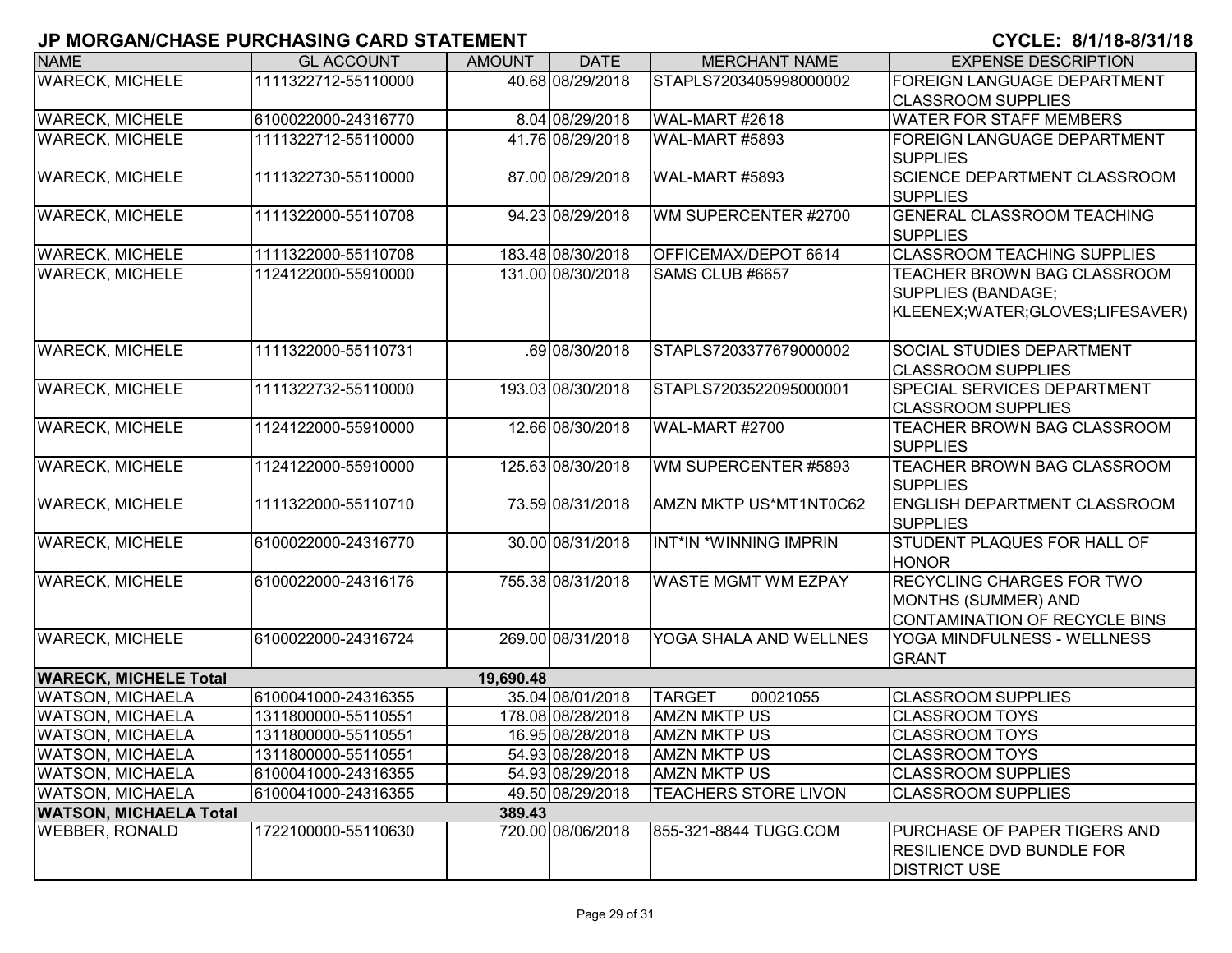| <b>NAME</b>                 | <b>GL ACCOUNT</b>   | <b>AMOUNT</b> | <b>DATE</b>       | <b>MERCHANT NAME</b>          | <b>EXPENSE DESCRIPTION</b>             |
|-----------------------------|---------------------|---------------|-------------------|-------------------------------|----------------------------------------|
| <b>WEBBER, RONALD</b>       | 1128200000-55910000 |               | 72.06 08/08/2018  | <b>STAPLES</b><br>00115659    | PURCHASE OF SD CARDS FOR               |
|                             |                     |               |                   |                               | <b>COMMUNICATIONS OFFICE</b>           |
| <b>WEBBER, RONALD</b>       | 1722100000-53450000 |               | 4.99 08/20/2018   | <b>GOPRO PLUS</b>             | MONTHLY GO PRO SUBSCRIPTION            |
|                             |                     |               |                   |                               | <b>PAYMENT</b>                         |
| <b>WEBBER, RONALD Total</b> |                     | 797.05        |                   |                               |                                        |
| <b>WILLIAMS, LAKEISA</b>    | 6100011000-24316695 |               | 4.95 08/15/2018   | <b>BEGONIA BROTHERS</b>       | <b>NEF BUTTERFLY &amp; HUMMINGBIRD</b> |
|                             |                     |               |                   |                               | <b>GARDEN</b>                          |
| <b>WILLIAMS, LAKEISA</b>    | 6100011000-24316695 |               | 277.34 08/15/2018 | THE HOME DEPOT 2737           | <b>NEF BUTTERFLY &amp; HUMMINGBIRD</b> |
|                             |                     |               |                   |                               | <b>GARDEN</b>                          |
| <b>WILLIAMS, LAKEISA</b>    | 6100011000-24316695 |               | 35.70 08/16/2018  | <b>AMZN MKTP US</b>           | <b>NEF BUTTERFLY &amp; HUMMINGBIRD</b> |
|                             |                     |               |                   |                               | <b>GARDEN</b>                          |
| <b>WILLIAMS, LAKEISA</b>    | 6100011000-24316695 |               | 122.83 08/16/2018 | <b>AMZN MKTP US</b>           | <b>NEF BUTTERFLY &amp; HUMMINGBIRD</b> |
|                             |                     |               |                   |                               | <b>GARDEN</b>                          |
| <b>WILLIAMS, LAKEISA</b>    | 6100011000-24316695 |               | 6.49 08/17/2018   | <b>AMZN MKTP US</b>           | <b>NEF BUTTERFLY &amp; HUMMINGBIRD</b> |
|                             |                     |               |                   |                               | <b>GARDEN</b>                          |
| <b>WILLIAMS, LAKEISA</b>    | 1111111000-55110708 |               | 137.06 08/23/2018 | STAPLS7203093280000001        | <b>CLASSROOM SUPPLIES</b>              |
| <b>WILLIAMS, LAKEISA</b>    | 1111111000-55110708 |               | 193.16 08/23/2018 | STAPLS7203096147000001        | <b>CLASSROOM SUPPLIES</b>              |
| <b>WILLIAMS, LAKEISA</b>    | 1111111000-55110708 |               | 198.73 08/23/2018 | STAPLS7203101691000001        | <b>CLASSROOM SUPPLIES</b>              |
| <b>WILLIAMS, LAKEISA</b>    | 1111111000-55110708 |               | 125.60 08/24/2018 | STAPLS7203088582000001        | <b>CLASSROOM SUPPLIES</b>              |
| <b>WILLIAMS, LAKEISA</b>    | 1111111000-55110708 |               | 27.84 08/24/2018  | STAPLS7203092431000001        | <b>CLASSROOM SUPPLIES</b>              |
| <b>WILLIAMS, LAKEISA</b>    | 1111111000-55110708 |               | 66.23 08/24/2018  | STAPLS7203105101000001        | <b>CLASSROOM SUPPLIES</b>              |
| <b>WILLIAMS, LAKEISA</b>    | 1111111000-55110708 |               | 34.18 08/24/2018  | STAPLS7203149089000001        | <b>CLASSROOM SUPPLIES</b>              |
| <b>WILLIAMS, LAKEISA</b>    | 1111111000-55110708 |               | 110.29 08/24/2018 | STAPLS7203150036000001        | <b>CLASSROOM SUPPLIES</b>              |
| <b>WILLIAMS, LAKEISA</b>    | 1111111000-55110708 |               | 45.01 08/24/2018  | STAPLS7203150526000001        | <b>CLASSROOM SUPPLIES</b>              |
| <b>WILLIAMS, LAKEISA</b>    | 1111111000-55110708 |               | 112.42 08/24/2018 | STAPLS7203153335000001        | <b>CLASSROOM SUPPLIES</b>              |
| <b>WILLIAMS, LAKEISA</b>    | 1111111000-55110708 |               | 198.85 08/24/2018 | STAPLS7203154161000001        | <b>CLASSROOM SUPPLIES</b>              |
| <b>WILLIAMS, LAKEISA</b>    | 1111111000-55110708 |               | 50.91 08/24/2018  | STAPLS7203154533000001        | <b>CLASSROOM SUPPLIES</b>              |
| <b>WILLIAMS, LAKEISA</b>    | 1111111000-55110708 |               | 120.11 08/24/2018 | STAPLS7203156371000001        | <b>CLASSROOM SUPPLIES</b>              |
| <b>WILLIAMS, LAKEISA</b>    | 1111111000-55110708 |               | 21.72 08/24/2018  | STAPLS7203157113000001        | <b>CLASSROOM SUPPLIES</b>              |
| <b>WILLIAMS, LAKEISA</b>    | 1111111000-55110708 |               | 37.97 08/24/2018  | STAPLS7203158854000001        | <b>CLASSROOM SUPPLIES</b>              |
| <b>WILLIAMS, LAKEISA</b>    | 1111111000-55110708 |               | 57.34 08/24/2018  | STAPLS7203164409000001        | <b>CLASSROOM SUPPLIES</b>              |
| <b>WILLIAMS, LAKEISA</b>    | 1111111000-55110708 |               | 34.61 08/24/2018  | STAPLS7203166485000001        | <b>CLASSROOM SUPPLIES</b>              |
| <b>WILLIAMS, LAKEISA</b>    | 1111111000-55110708 |               | 87.57 08/24/2018  | STAPLS7203167251000001        | <b>CLASSROOM SUPPLIES</b>              |
| <b>WILLIAMS, LAKEISA</b>    | 1111111000-55110708 |               | 151.71 08/24/2018 | STAPLS7203167980000001        | <b>CLASSROOM SUPPLIES</b>              |
| <b>WILLIAMS, LAKEISA</b>    | 1111111000-55110708 |               | 79.25 08/24/2018  | STAPLS7203168262000001        | <b>CLASSROOM SUPPLIES</b>              |
| <b>WILLIAMS, LAKEISA</b>    | 1111111000-55110708 |               | 96.42 08/24/2018  | STAPLS7203175068000001        | <b>CLASSROOM SUPPLIES</b>              |
| <b>WILLIAMS, LAKEISA</b>    | 6100011000-24316275 |               | 78.36 08/27/2018  | <b>AMANO TIME CLOCK SALES</b> | <b>SCHOOL TIME CLOCK</b>               |
| <b>WILLIAMS, LAKEISA</b>    | 1111111000-55110708 |               | 617.50 08/27/2018 | ROCHESTER 100, INC            | <b>GRADE LEVEL SUPPLIES</b>            |
| <b>WILLIAMS, LAKEISA</b>    | 1111111000-55110708 |               | 18.59 08/27/2018  | STAPLS7203154533000002        | <b>CLASSROOM SUPPLIES</b>              |
| <b>WILLIAMS, LAKEISA</b>    | 1111111000-55110708 |               | 905.72 08/27/2018 | STAPLS7203301967000001        | <b>CLASSROOM SUPPLIES</b>              |
| <b>WILLIAMS, LAKEISA</b>    | 1111111000-55110708 |               | 234.57 08/28/2018 | SSI*SCHOOL SPECIALTY          | <b>TEACHER GRADE LEVEL SUPPLIES</b>    |
| <b>WILLIAMS, LAKEISA</b>    | 1111111000-55110708 |               | 284.39 08/29/2018 | REALLY GOOD *                 | TEACHER GRADE LEVEL SUPPLIES           |